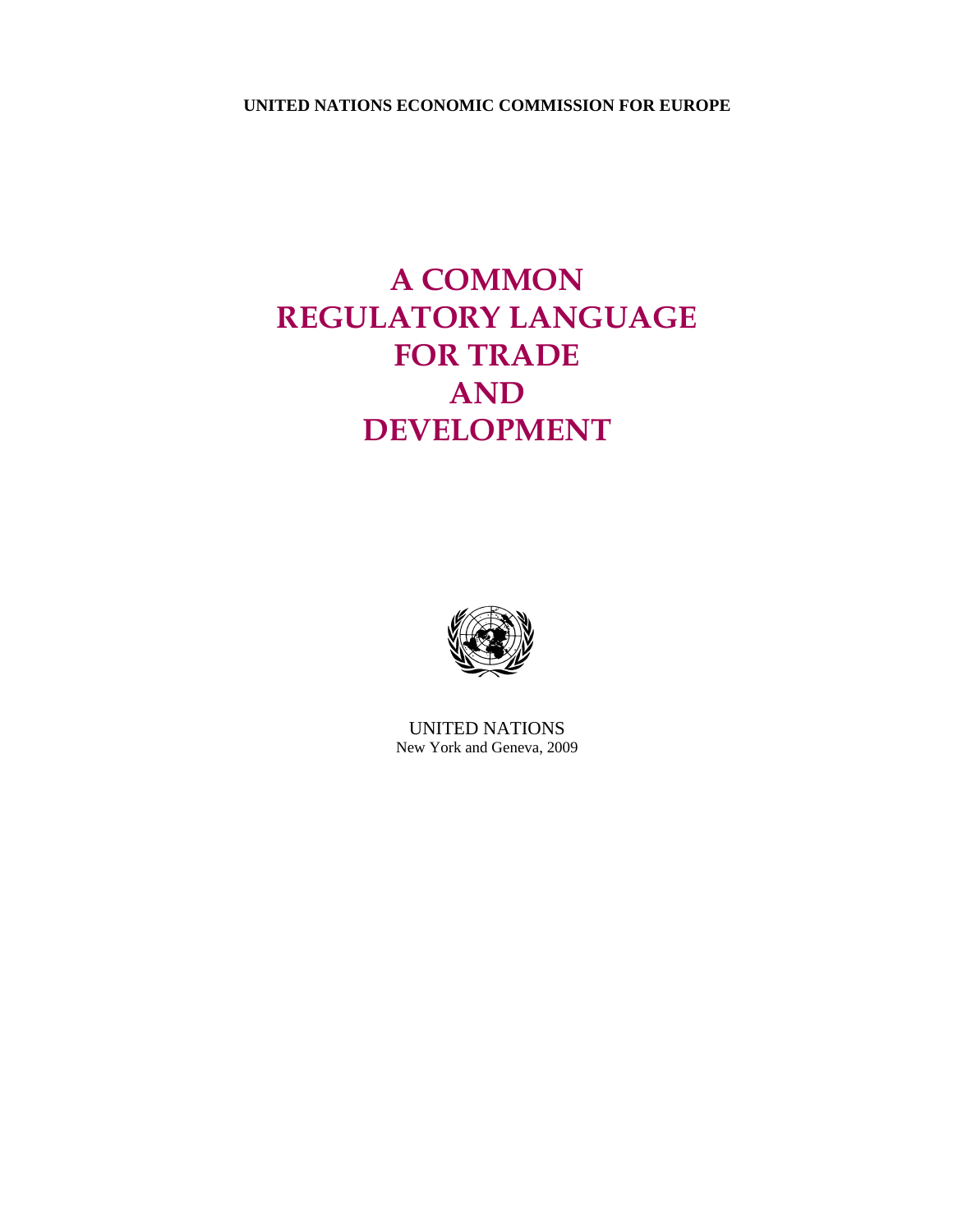# **Note**

The publication examines changes in the regulatory landscape in the member States of the United Nations Economic Commission for Europe (UNECE), including the recent trend towards "better regulation", i.e. regulations with a greater focus on desired outcomes and more flexibility. This approach can help remove barriers to trade created by differences in national standards and technical regulations, as can good regulatory practice such as set out in the UNECE "International Model for Technical Harmonization".

The current volume brings together contributions and research papers prepared by some of the speakers and participants of the International Forum on "Common Regulatory Language for Global Trade", held in June 2006, as well as by the UNECE secretariat. These contributions, which were written after the event and since updated, reflect the thinking that the Forum helped generate, which is of continued policy relevance.

The UNECE secretariat prepared the present guide, with substantial contributions from Ms. Eleanor Loukass.

The views expressed herein are those of the authors and do not necessarily reflect the views of the United Nations. Mention of company names or commercial products does not imply endorsement by the United Nations.

ECE/TRADE/375

UNITED NATIONS PUBLICATION Sales No. E.07.II.E.4 ISBN 978-92-1-116956-0 ISSN 1020-7384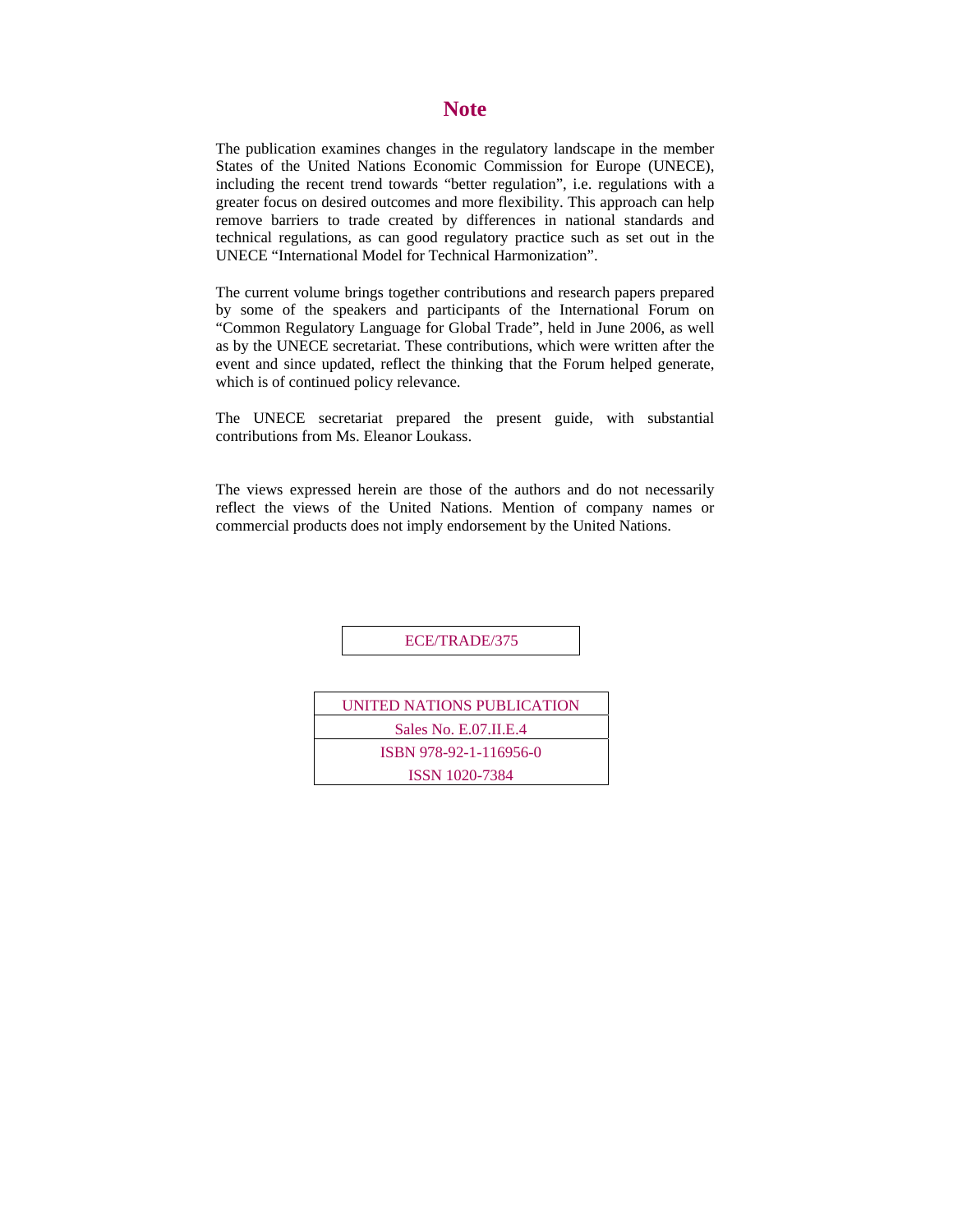# **Contents**

|                              |                                                                                                                                                   | V<br>vii     |
|------------------------------|---------------------------------------------------------------------------------------------------------------------------------------------------|--------------|
|                              |                                                                                                                                                   | $\mathbf{1}$ |
|                              | Ms. Lorenza Jachia and Ms. Eleanor Loukass, UNECE secretariat                                                                                     |              |
|                              | Chapter 2 Regulatory Cooperation: The Case of the UNECE                                                                                           | 13           |
| <b>Commission for Europe</b> | Mr. Christer Arvius, Chairperson of the Working Party on Regulatory<br>Cooperation and Standardization Policies, United Nations Economic          |              |
|                              | Chapter 3 OECD Work on Regulatory Reform and Market<br>Openness: Reducing Trade Barriers through Good<br><b>Regulatory Practice for Standards</b> | 17           |
| Development (OECD)           | Mr. Anthony Kleitz, Head, Trade Liberalization and Review Division,<br>Trade Directorate, Organisation for Economic Co-operation and              |              |
|                              | <b>Chapter 4</b> International and Regional Approaches to Regulatory<br>Cooperation: The European Commission's Better                             | 27           |
|                              | Ms. Liliana Brykman, DG Enterprise, European Commission                                                                                           |              |
| <b>Chapter 5</b>             | Regulatory and Standardization Cooperation among<br><b>Asia-Pacific Economic Cooperation Member Economies</b>                                     | 35           |
|                              | Mr. Yuri Hayashi, Ministry of Economy, Trade and Industry, Japan                                                                                  |              |
| <b>Chapter 6</b>             | <b>Standards Harmonization in Africa</b>                                                                                                          | 41           |
|                              | Mr. Damian Udenna Agbanelo, Secretary General, African Organization<br>for Standardization (ARSO)                                                 |              |

iii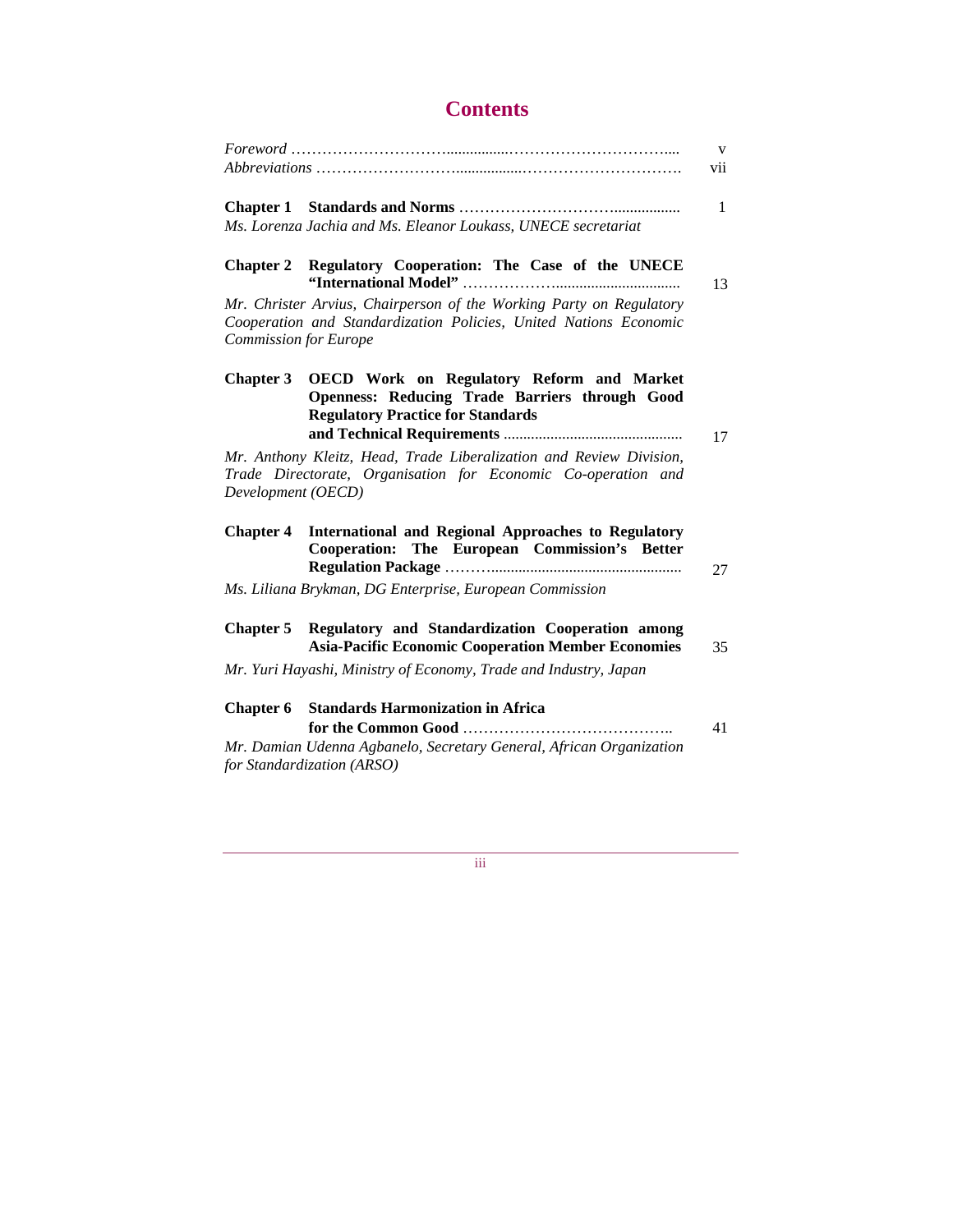The purpose of this series of trade and investment guides is to assist economies in transition, as well as economic actors in other countries, in becoming familiar with best practices in the areas of trade and investment and related legal and commercial practices and, thus, to contribute to the elimination of legal, administrative and technical barriers to trade and investment. The guides are developed under the aegis of the United Nations Economic Commission for Europe (UNECE) Committee on Trade and its subsidiary bodies.

This is the tenth guide in the series. The preceding titles were:

- *1. Trade Finance in Transition Economies: Practical Ways to Support Exports and Importers*
- *2. Standards and Regulations in International Trade*
- *3. Investment Promotion in Central and Eastern Europe and the CIS*
- *4. The Polish Experience of Transition: Accomplishments and Problems*
- *5. Eliminating Obstacles to Efficient Trade Finance in Transition Economies: Practical Aspects*
- *6. Services in Transition Economies*
- *7. Trade Finance for Small and Medium-sized Enterprises in CIS Countries*
- *8. Market Surveillance in the UNECE Region*
- *9. Building Trade Partnerships in Eastern Europe, the Caucasus, and Central Asia*

These can be obtained from the United Nations Publications Service:

#### **Geneva:**

Tel: +41-22-917-2613 Fax: +41-22-917-0027 E-mail: unpubli@unog.ch **New York:** 

Tel: +1-212-963-8302 Fax: +1-212-963-3489 E-mail: unpubli@un.org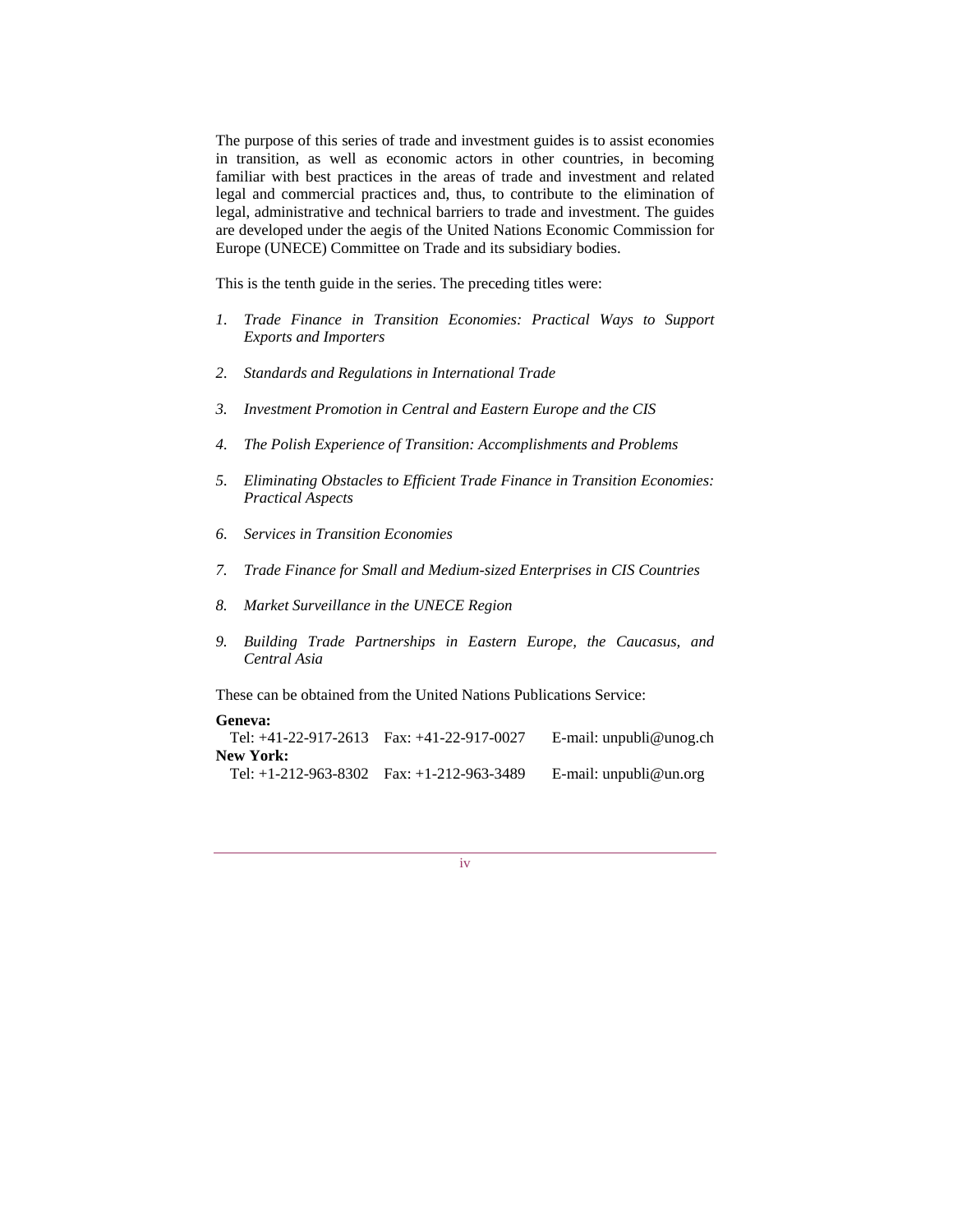# **Foreword**

Dialogue is based first and foremost on a common language. Within the United Nations system, dialogue among stakeholders involved in standardization matters not only promotes international transfer of knowledge and technology but also contributes to enhancing safety, reducing obstacles to trade and preserving the environment.

This booklet presents in a simple and straightforward way some fundamental terms, tools and concepts for trade and development, such as regulatory cooperation, regulatory impact assessment and good regulatory practice.

Contributions from international experts present how these ideas have been put into practice in different regions and by different stakeholders. These experts are among the many that, since 1970, come together at the meetings of the Working Party on Regulatory Cooperation and Standardization Policies (WP.6) of the United Nations Economic Commission for Europe.

The Working Party (and its predecessor bodies) have been a forum for exchanging information on developments and experiences, and have developed recommendations and good practices in a number of areas related to standardization and regulatory cooperation.

At the Working Party, regulatory cooperation is seen as a key instrument for avoiding unnecessary barriers to trade because of different norms and standards and ways of applying them. While each country has unique needs and circumstances, one norm or standard could never be valid for the whole world. Yet the underlying objectives for safety and protection are widely shared and could be the basis for better and convergent regulations that bring a minimum of disruption to traders and producers.

We hope this publication can assist Governments and business as they cooperate to build a regulatory environment that contributes to sustained growth.

Christer Arvius Chairperson UNECE Working Party on Regulatory Cooperation and Standardization Policies

Ján Kubiš Executive Secretary United Nations Economic Commission for Europe

v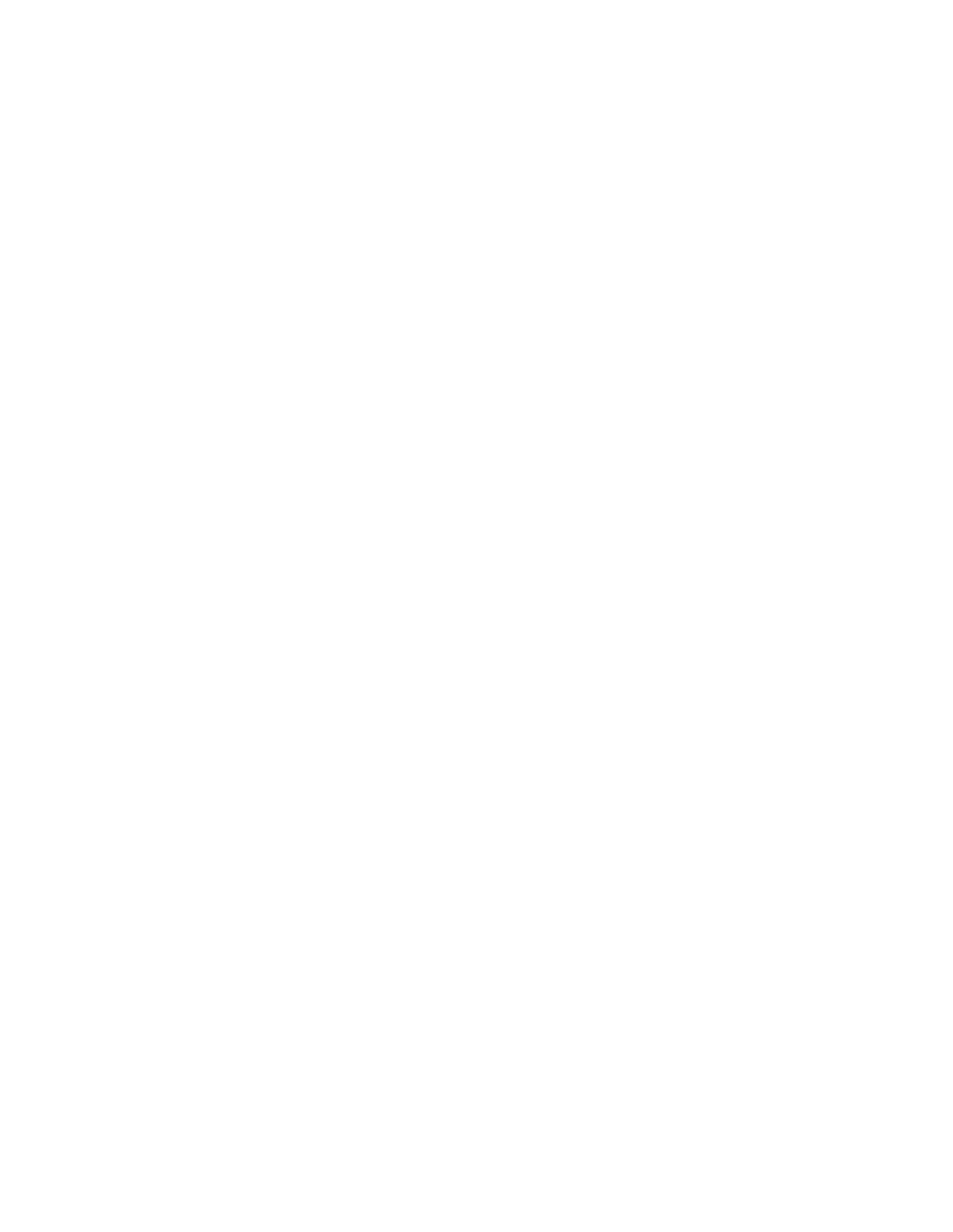# **Abbreviations**

| <b>AFNOR</b>   | French Association for Standardization            |  |
|----------------|---------------------------------------------------|--|
| APEC           | Asia-Pacific Economic Cooperation                 |  |
| <b>ARSO</b>    | African Organization for Standardization          |  |
| ASF            | African Standardization Forum                     |  |
| <b>ASTD</b>    | <b>ARSO Strategy Document</b>                     |  |
| AU             | <b>African Union</b>                              |  |
| <b>AUC</b>     | Commission of the African Union                   |  |
| <b>BSI</b>     | <b>British Standards Institution</b>              |  |
| <b>CDSG</b>    | <b>APEC Chemical Dialogue Steering Group</b>      |  |
| <b>CEN</b>     | European Committee for Standardization            |  |
| <b>CENELEC</b> | European Committee for Electrotechnical           |  |
|                | Standardization                                   |  |
| <b>CIS</b>     | Commonwealth of Independent States                |  |
| <b>CISPR</b>   | International Special Committee on Radio          |  |
|                | <b>Interference</b>                               |  |
| <b>CRO</b>     | Common regulatory objective                       |  |
| <b>DCAS</b>    | ARSO "Different-But-Complementary-Approach"       |  |
|                | <b>Standardization Model</b>                      |  |
| <b>DIN</b>     | German Institute for Standardization              |  |
| <b>EASC</b>    | EuroAsian Interstate Council for Standardization, |  |
|                | Metrology and Certification                       |  |
| EC             | <b>European Commission</b>                        |  |
| <b>ETSI</b>    | European Telecommunications Standards Institute   |  |
| EU             | European Union                                    |  |
| FL3C&R         | Frog Leap, Collaboration, Cooperation,            |  |
|                | Coordination and Mutual Recognition (principles   |  |
|                | adopted in ARSO strategy)                         |  |
| <b>GATS</b>    | General Agreement on Trade in Services            |  |
| <b>GATT</b>    | General Agreement on Tariffs and Trade            |  |
| <b>GRP</b>     | Good regulatory practice                          |  |
| <b>GSM</b>     | Global System for Mobile communications           |  |
|                | <b>Electrical Equipment</b>                       |  |
| <b>ICT</b>     | Information and communication technology          |  |

vii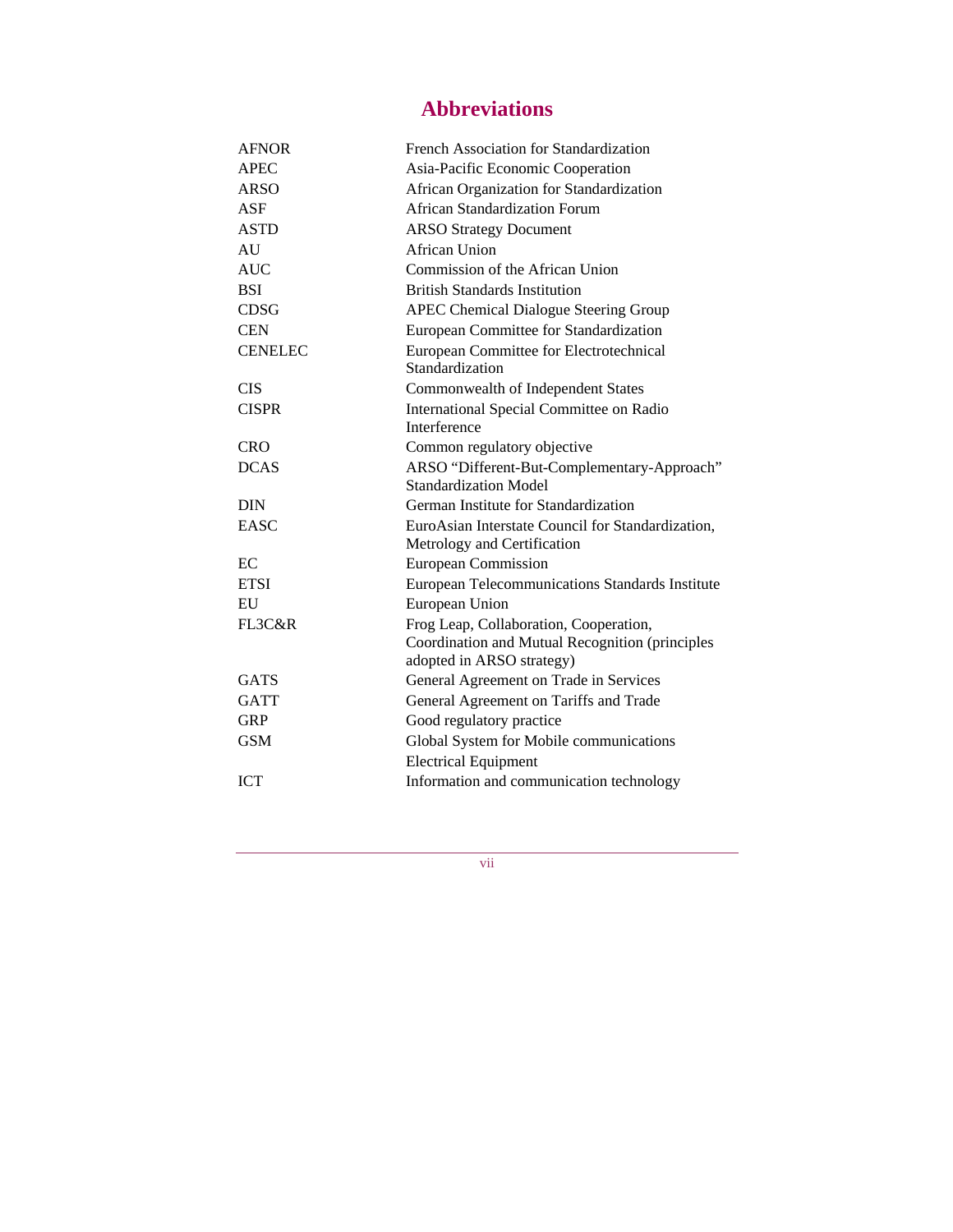# **Abbreviations (continued)**

| <b>IEC</b>       | International Electrotechnical Commission                                      |  |  |
|------------------|--------------------------------------------------------------------------------|--|--|
| <b>IECEE</b>     | IEC System for Conformity Testing and                                          |  |  |
|                  | Certification of Electrical Equipment                                          |  |  |
| <b>ISO</b>       | International Organization for Standardization                                 |  |  |
| <b>IT</b>        | Information technology                                                         |  |  |
| <b>ITU</b>       | <b>International Telecommunication Union</b>                                   |  |  |
| <b>MFN</b>       | <b>Most Favoured Nation</b>                                                    |  |  |
| <b>MRA</b>       | Mutual recognition agreement                                                   |  |  |
| <b>NEPAD</b>     | New Partnership for Africa                                                     |  |  |
| NT.              | <b>National Treatment</b>                                                      |  |  |
| OAU              | Organisation of African Unity                                                  |  |  |
| <b>OECD</b>      | Organisation for Economic Co-operation and                                     |  |  |
|                  | Development                                                                    |  |  |
| <b>PTB</b>       | Physikalisch-Technische Bundesanstalt (Germany's                               |  |  |
|                  | national metrology institute)                                                  |  |  |
| <b>RIA</b>       | Regulatory impact assessment                                                   |  |  |
| <b>SAM</b>       | <b>African Standardization Activities Model</b>                                |  |  |
| <b>SCSC</b>      | APEC Sub-Committee on Standards and                                            |  |  |
|                  | Conformance                                                                    |  |  |
| SDoC             | Supplier's declaration of conformity                                           |  |  |
| <b>SPS</b>       | Sanitary and Phytosanitary Measures                                            |  |  |
| <b>START</b>     | WP.6 Team of Specialists on Standardization And                                |  |  |
|                  | <b>Regulatory Techniques</b>                                                   |  |  |
| <b>TBT</b>       | Technical Barriers to Trade (WTO agreement)                                    |  |  |
| <b>TFTF</b>      | <b>APEC Trade Facilitation Task Force</b>                                      |  |  |
| <b>UN/CEFACT</b> | United Nations Centre for Trade Facilitation and<br><b>Electronic Business</b> |  |  |
| <b>UNECA</b>     | United Nations Economic Commission for Africa                                  |  |  |
| <b>UNECE</b>     | United Nations Economic Commission for Europe                                  |  |  |
| <b>UNFC</b>      | United Nations Framework Classification                                        |  |  |
| <b>VAP</b>       | <b>Voluntary Action Plan</b>                                                   |  |  |
| WP.6             | <b>UNECE Working Party on Regulatory Cooperation</b>                           |  |  |
|                  | and Standardization Policies                                                   |  |  |
| <b>WTO</b>       | World Trade Organization                                                       |  |  |

viii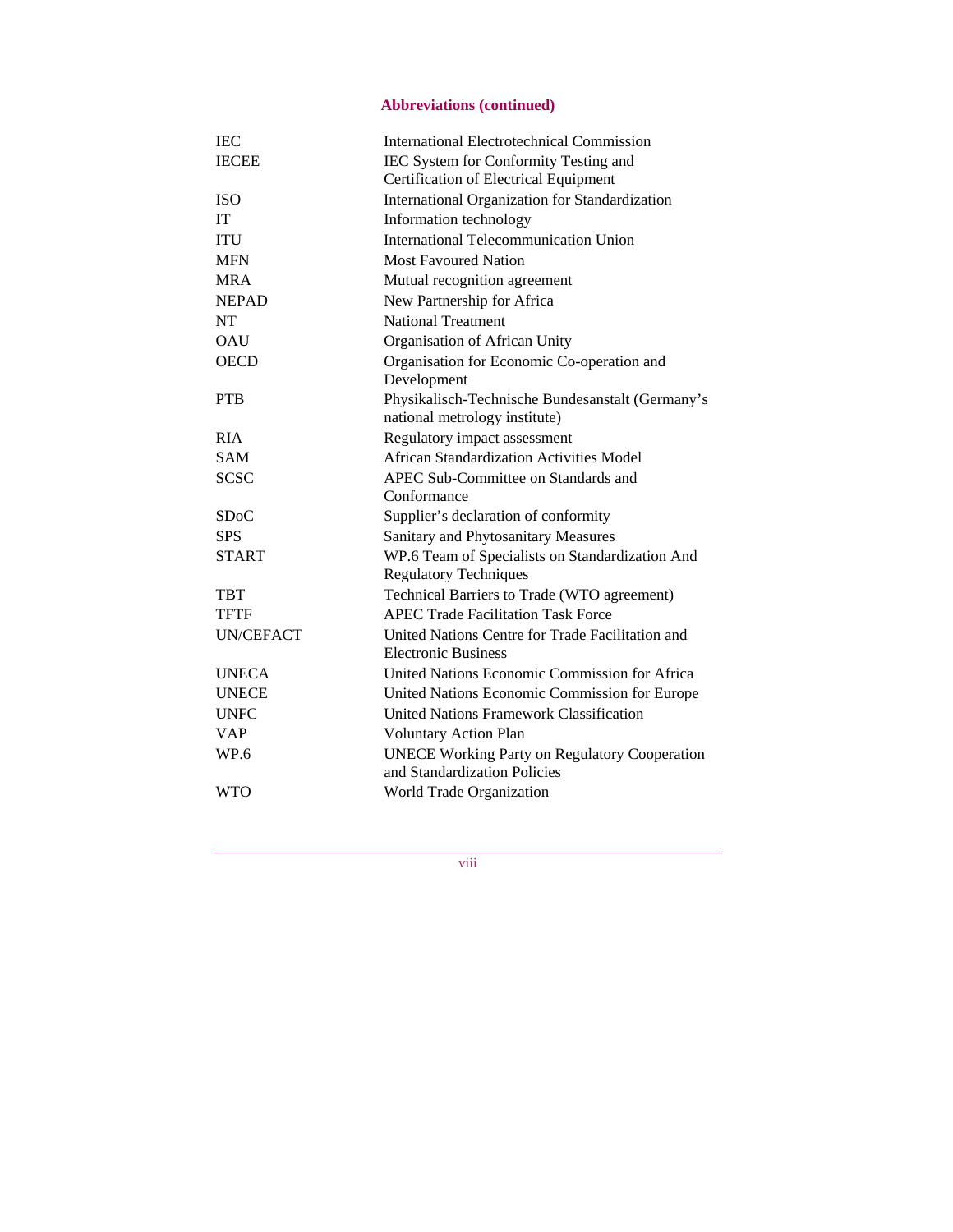# **Chapter 1**

# Standards and Norms

*Ms. Lorenza Jachia<sup>1</sup> and Ms. Eleanor Loukass, UNECE secretariat* 

#### **Introduction**

l

When and how should Governments regulate? What can be done to eliminate technical barriers to trade? How can standards and regulations improve a country's competitiveness? The choices a country makes in these domains will fundamentally shape its integration in the world economy, as well as the protection it affords to workers and consumers from the threat of noncompliant, dangerous and counterfeit goods.

Overregulation stifles business. But when regulations are insufficient, or not sufficiently enforced, non-compliant and often dangerous goods may proliferate on the market. Good regulatory practices - and in particular "objective-based" regulations, supported by voluntary rather than mandatory measures, and developed on the basis of dialogue with stakeholders - result in an optimal mix, that ensures the achievement of regulatory objectives and at the same time reinforces competitiveness.

The regulatory environment also has important effects on international trade, as goods produced and certified in one country may have to be retested and recertified in every country to which they are exported, often to different standards and or regulatory requirements. As tariff barriers decline worldwide, technical barriers to trade have emerged as one of the major obstacles to an efficient and transparent trading system, despite the fact that the underlying objectives for safety and protection of the individual are the same or similar in each country.

<sup>&</sup>lt;sup>1</sup> Secretary of the United Nations Economic Commission for Europe Working Party on Regulatory Cooperation and Standardization Policies.

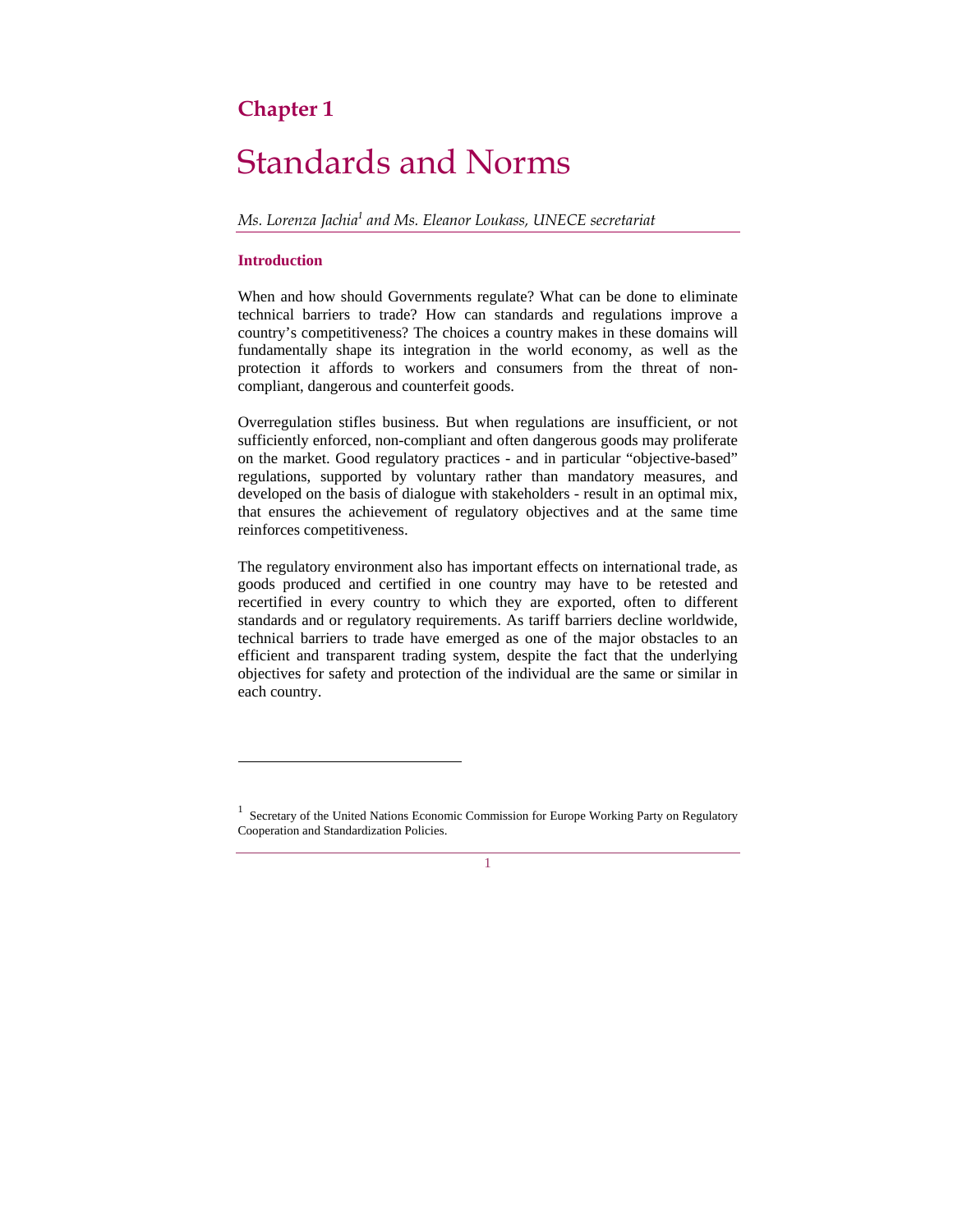The Working Party on Regulatory Cooperation and Standardization Policies strives to promote a better understanding of these issues that need to be recognized not as technical matters, but as a highly relevant area of policy.

#### **I. Purpose**

This chapter presents a short glossary of the terms that form the backbone of the regulatory environment. As such, it is useful pre-reading to the articles that appear in this publication, which illustrate how regulatory cooperation has worked in practice, across regions as well as at a global level.

Our purpose through this booklet is to assist countries in making the most appropriate regulatory choices, bearing in mind that no single approach can respond to all the needs of a country. The booklet also reviews a number of examples of effective regulatory cooperation, at a regional and at an international level, which can be regarded as best practice in this field.

# **II. Basic definitions**

A regulatory environment consists of two types of law: public or "hard" law, including legislation developed and applicable at the national or regional and local levels, as well as technical and sectoral regulations. These specifications may be grounded in the country's rights and obligations derived from international treaties and conventions. Private or "soft"  $law - in contrast - is$ based on standards and obligations initiated by and applicable to producers or traders of goods and services.

*Standards*: documents, established by consensus and approved by a recognized body, that provide, for common and repeated use, rules, guidelines or characteristics for activities or their results, aimed at the achievement of the optimum degree of order in a given context. A more general way of characterizing a standard is to say that it is a statement of "how to….".

*Technical regulations* set criteria for the design, content, operation, and disposal of products to protect health and safety and/or minimize environmental damage. Technical regulations must be complied with, whereas compliance with standards is voluntary. Different types of regulations can overlap, e.g. health and safety rules and environmental rules in the case of pesticide use, which leave residues in food and drinking water. When economic agents move away from their domestic markets, their success or failure often hinges on how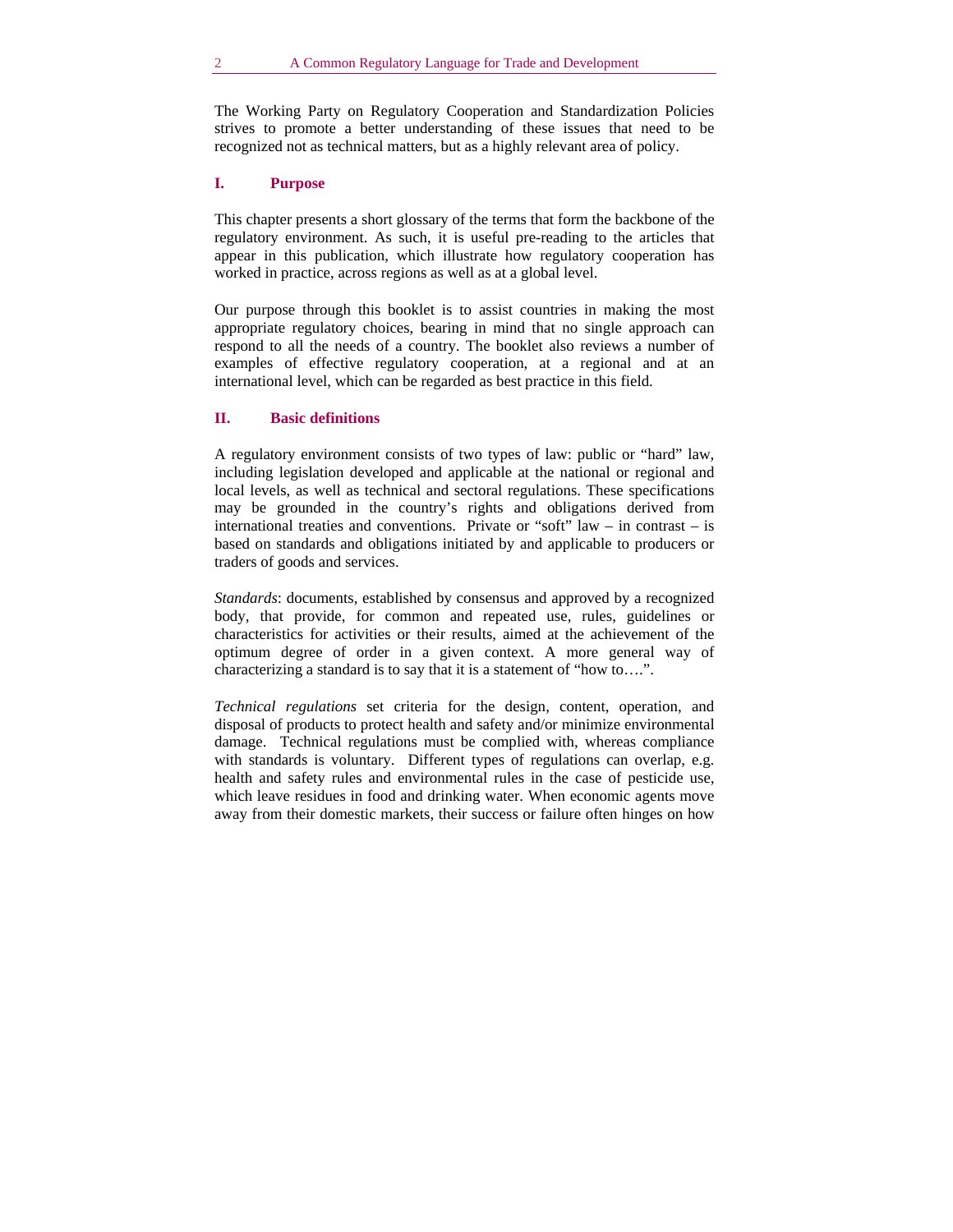familiar they are with regulations and standards in their export markets. Essentially, the purpose of standards is to protect the health of consumers; to keep research, information and negotiation costs low for both producers and consumers; and to safeguard honest practice.

The benefits of common standards are manifold. Standards facilitate trade because all the parties involved in the transaction speak a common language. It is the existence of standards that allows long-distance trade, because the buyer can then buy based on the description of the goods. Standards also help increase the productivity and efficiency of manufacturing as well as its quality, by providing accepted and explicit specifications for production, and by bringing the knowledge of the experts that have developed them to the production floor. The products' consistent quality also helps improve user and customer confidence.

However, standardization is a long process, spanning from the development stage to documenting, implementing and enforcing the standards and involves tangible and intangible costs. New legislative, administrative and institutional mechanisms may also be required for implementation. Using standards necessarily restricts designers' and manufacturers' freedom of choice, at the risk of stifling innovation.

International standards may not take into sufficient account variations in national situations and preferences. For this reason, it is important that countries at different levels of development participate in international standards setting, so that a balance among different sets of interests can be found.

#### **III. Standard setting**

Some of the organizations that produce international standards are well known, such as the International Organization for Standardization (ISO), the International Electrotechnical Commission (IEC), and the International Telecommunication Union (ITU). IEC covers electro-technology and related conformity assessment, ITU covers telecommunications and ISO covers nearly all other technical fields, a number of service sectors, management systems and conformity assessment.

But there are many other standards-setting bodies. For example, Codex Alimentarius develops standards in the area of food and food products, while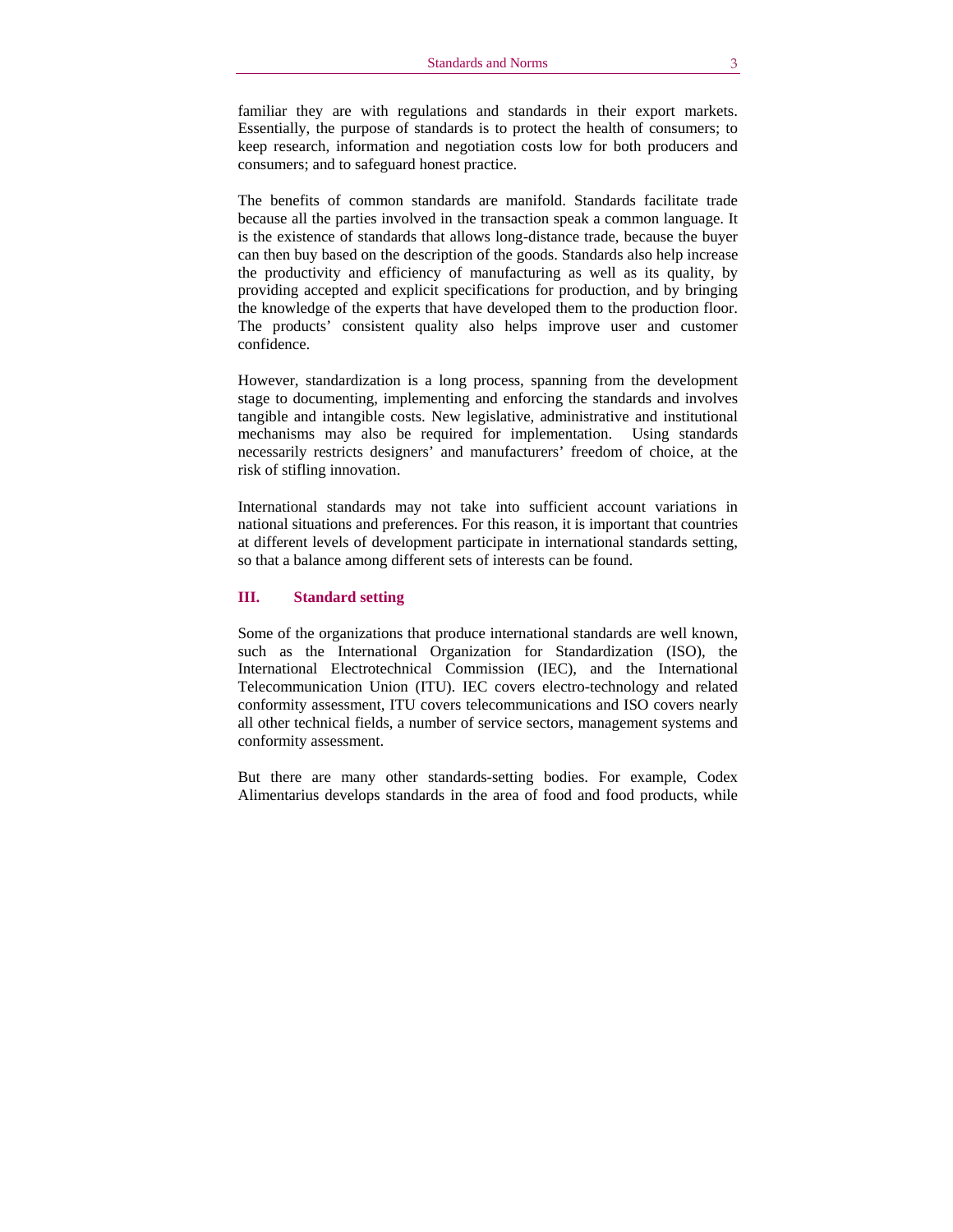the UNECE develops global technical regulations regarding the safety and efficiency of motor vehicles.

In the UNECE region, some standardization organizations have a geographical focus, while others concentrate on setting sector-specific standards. The first category includes the EuroAsian Interstate Council for Standardization, Metrology and Certification (EASC) of the Commonwealth of Independent States (CIS) and the European Committee for Standardization (CEN). Sectorspecific organizations include the European Telecommunications Standards Institute (ETSI).

Finally, most countries have their own standards-setting body, such as the French Organization for Standardization (AFNOR), the German Institute for Standardization (DIN), the Russian Federation's Federal Agency for Technical Regulation and Metrology, and the British Standards Institution (BSI Group).

#### **IV. Different kind of standards**

Different kinds of standards and norms may be developed not only by standards-setting institutions but also by industry, non-profit organizations, trade associations, and others. They may be developed in the self-interest of the working group and may also form the basis of contracts that are defined by large buyers, such as a supermarket chain or a large producer of consumer goods.

Governmental authorities – such as market surveillance bodies and inspection bodies – often participate in standards-setting activities so as to ensure that their objectives are met in the negotiations process. When voluntary standards are referenced in government or administrative regulations, they may become de facto mandatory.

#### Mandatory standards

These "mandatory standards" can relate to products, manufacturing practices, testing, packaging, transportation, and operators' qualifications. In addition to how a product must conform, a mandatory standard or technical regulation usually prescribes who must implement the required specifications, to what products they apply and under what conditions, and when conformity is required. It may also prescribe how conformity is to be established.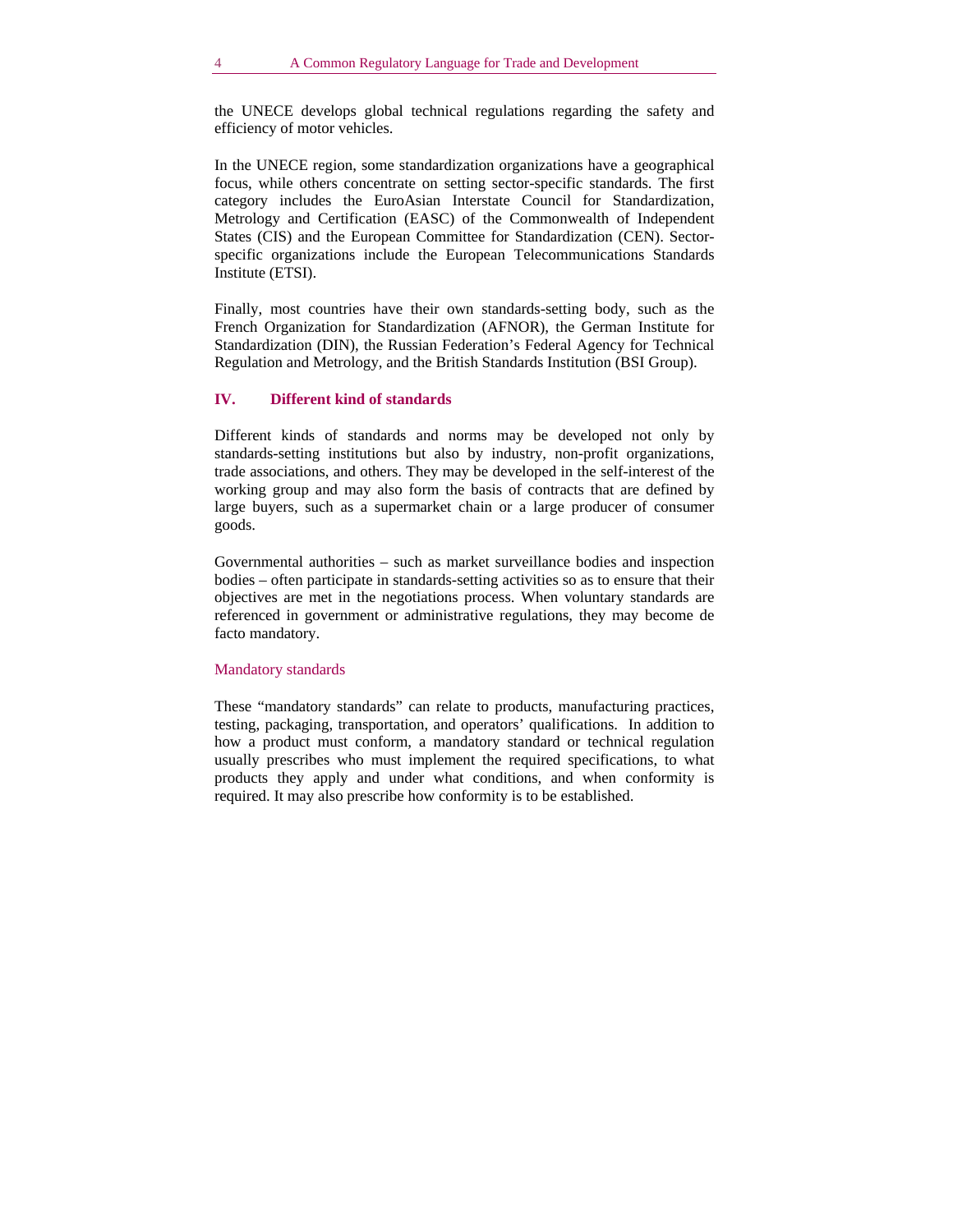#### Business or marketing standards

Business or marketing standards define the levels of performance, quality and durability that buyers expect from a product. These expectations are often supported by commercial and consumer protection law: if the consumers comply with these standards of use, they can expect to avoid harm or damage. Recognizing which attributes a customer expects is an essential task of sales strategists. It is in a company's best interest to provide the product features anticipated by customers; manufacturers therefore tend to automatically adopt business or marketing standards.

#### Voluntary sustainability standards

A different kind of voluntary standards are so-called "voluntary sustainability standards (VSS)". These often combine "green" and "blue" requirements which call on the firm to respect a code of good practice as regards the protection of the environment and address both the end product and the production process; for example, guaranteeing a minimum use of pesticides and dangerous chemicals, sustainable production methods, and a code of conduct with all those employed on the premises of the firm and of its suppliers. Although their complexity and stringency can push compliance costs up to 50-80 percent of total costs, VSS nonetheless have the potential to yield general developmental benefits, including a more efficient use of resources, less pollution and higher occupational and public safety. VSS can also yield important commercial gains, at local, national, and international levels: although currently they represent only 2-3 per cent of conventional food markets, their market share is growing steadily, up to 10-15 per cent annually.

## **V. Assessing conformity**

An important part of the regulatory environment is the conformity assessment procedure. These procedures confirm that products fulfil the requirements of standards and technical regulations. Conformity assessment consists of several activities, carried out in a predefined order, following which a decision is taken on whether or not the products conform to the standards and norms.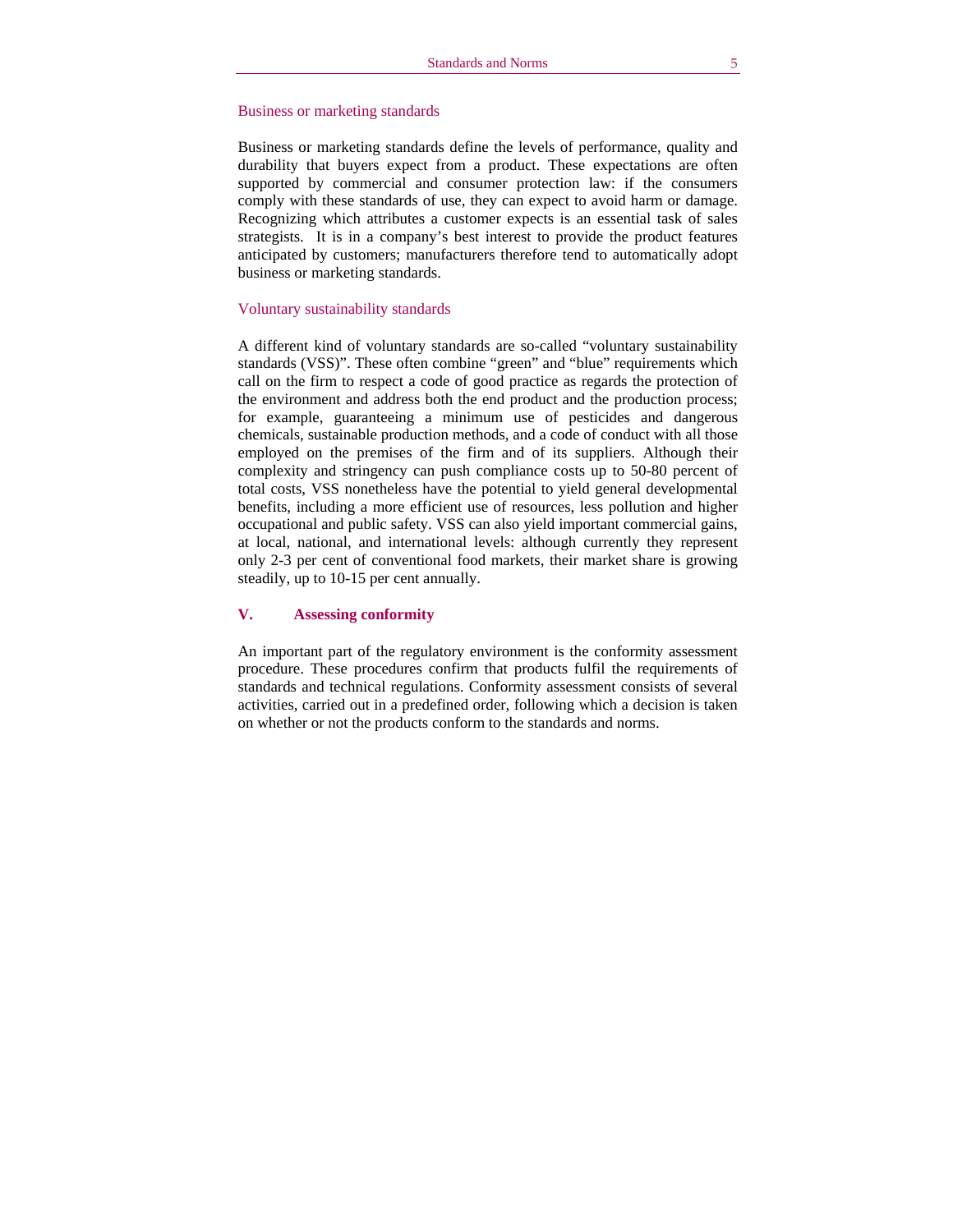Conformity assessment procedures can be carried out by:

# 1. *The seller or producer: referred to as "first party", usually producing a supplier's declaration of conformity.*

The supplier's declaration of conformity (SDoC) is a written statement produced by an equipment manufacturer or supplier that a product meets or conforms to a set of requirements. SDoC is currently the only requirement for placing on the market of the European Union (EU) a number of low-risk products (for example low-voltage electrical equipment, consumer electronics products and radio equipment).

Under this system, market access is simplified, as no third party involvement is necessary. However, the system requires a well-established system of norms and standards that the firms must have fully integrated in their production lines. In the context of international trade, recognition of SDoC by trading partners can significantly facilitate market access, especially when set against a system of mandatory conformity assessment and certification.

# 2. *The buyer: referred to as "second party": for example a retailer that conducts routine checks of products on its shelves.*

Second party assessment of conformity is very common. A number of transnational corporations and large retailers routinely inspect the premises of their suppliers to ensure that the production processes respect the terms agreed in the contract. This provides the buyer with the opportunity to build trust in the supplier and to pass on knowledge and technical expertise. At the same time, this involves costs that are warranted for large and/or repeated orders.

## 3. *An independent body or testing service, referred to as "third party", meaning that it is neither the seller nor the buyer,*

Finally, conformity assessment may also be carried out by a third party, a specialized body that is independent of the two parties involved in the transaction and that will base its standardized report on a set of agreed tests and procedures. In this case, conformity assessment takes the form of "certification". Clearly, for certificates to have a value for the industry, the bodies that deliver them must be worthy of confidence, in particular in their ability to test certain standards and in their impartiality of judgement.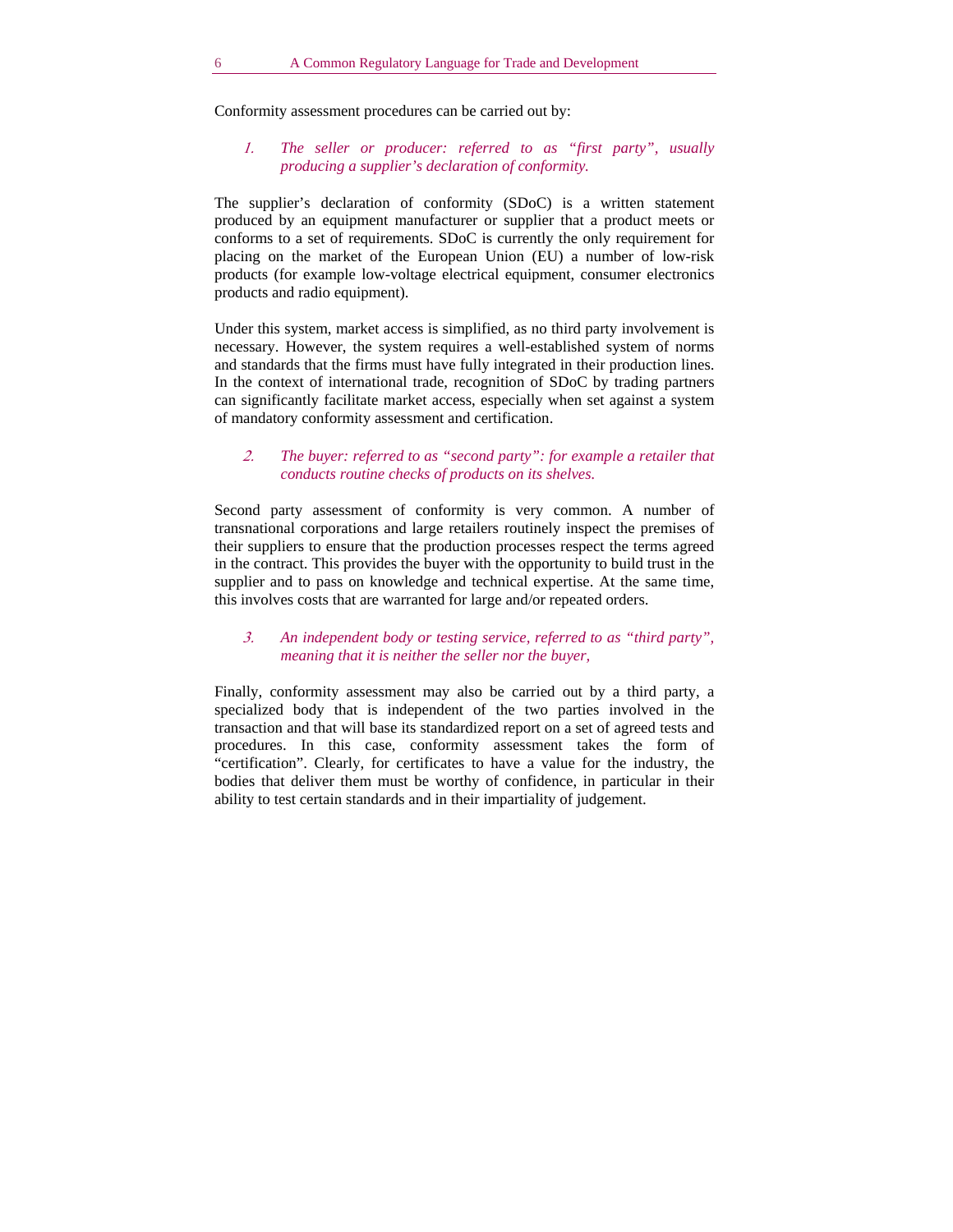### **VI. Assessment of conformity assessment bodies**

Conformity assessment bodies (CABs), therefore, also need to be assessed. The ISO Committee on Conformity Assessment (ISO/CASCO) has developed a toolbox of standards and guides on the different aspects of these assessments, which establishes confidence in the assessment body's technological equipment, personnel's competencies and independence.

There are two ways of conducting the assessments: through peer assessment and through accreditation.

## **VI.1 Peer assessment**

Under this system, a conformity assessment body is assessed by its "peers", i.e. comparable conformity assessment bodies capable of carrying out similar tests.

A particular kind of peer assessment is the one conducted in the context of international certification schemes, such as the IEC System for Certification to Standards relating to Equipment for use in Explosive Atmospheres (IECEx System), which provides single International Certificate of Conformity that will guarantee market access with no further testing or approval in all the countries that participate in the scheme.

#### **VI.2 Accreditation**

Under this system, a body receives an attestation that it is competent to carry out specific conformity assessment tasks, and that it is independent and impartial in its evaluations. The attestation is granted by special organizations, accreditors, which have received the authority, usually from government, to assess conformity assessment bodies.

Accreditors themselves use the peer assessment method to establish confidence in each other.

#### **VII. Regulatory cooperation: a variety of tools**

Because national standards and norms reflect the preferences and the values of societies at different stages of development and of different cultures, no single set of norms could be valid worldwide.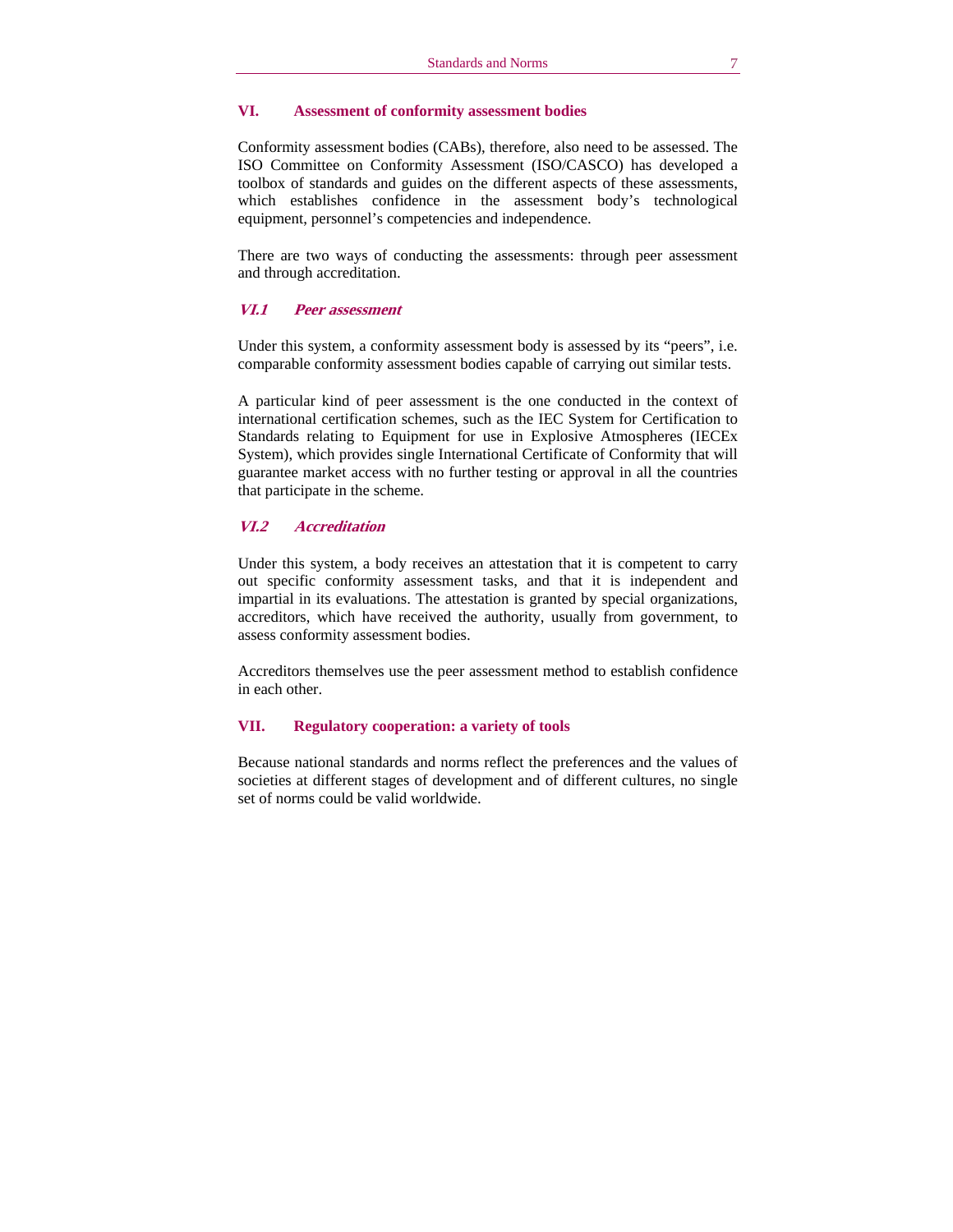In international trade, however, it is important that neither the standards and technical regulations, nor the procedures set into place to assess conformity with these norms should become de facto barriers to trade. For this purpose, a number of international organizations and UNECE are engaged in "regulatory cooperation".

Regulatory cooperation is not an attempt at harmonizing regulations, or at creating new common regulatory institutions. Rather, cooperation may mean an orderly exchange of information about new developments, or the participation of both business and institutions of partner countries as stakeholders in the development of new regulatory tools.

Striving to make regulations compatible is another important area: for example, by avoiding duplication of testing procedures.

Different kinds and degrees of regulatory cooperation can and have been established, with the goal of facilitating trade, while at the same time keeping a certain level of confidence on the marketplace. Regulatory cooperation does not set out to make regulations or standards identical, but rather to reconcile methods for developing and administering standards using approaches such as pre-market harmonization, mutual recognition, equivalency, supplier's declaration of conformity and the development of reference standards.

#### **VII.1 Pre-market coordination**

Before a product is placed on the market, its conformity to relevant norms has to be proven. Countries may set in place a number of mechanisms to coordinate the policies for the certification or registration of products before they reach the market. As one example, the rules on CE marking, that "symbolises conformity to all obligations incumbent on manufacturers for the product," are common to all EU Member States.

#### **VII.2 Mutual recognition**

With mutual recognition, each party retains the full liberty to set its own product and production standards. However, each party is entrusted with testing products intended for export in its own territory and prior to shipment against the regulations in place in the country of destination. The importing country will accept the products from the partner without any additional testing or administrative procedures.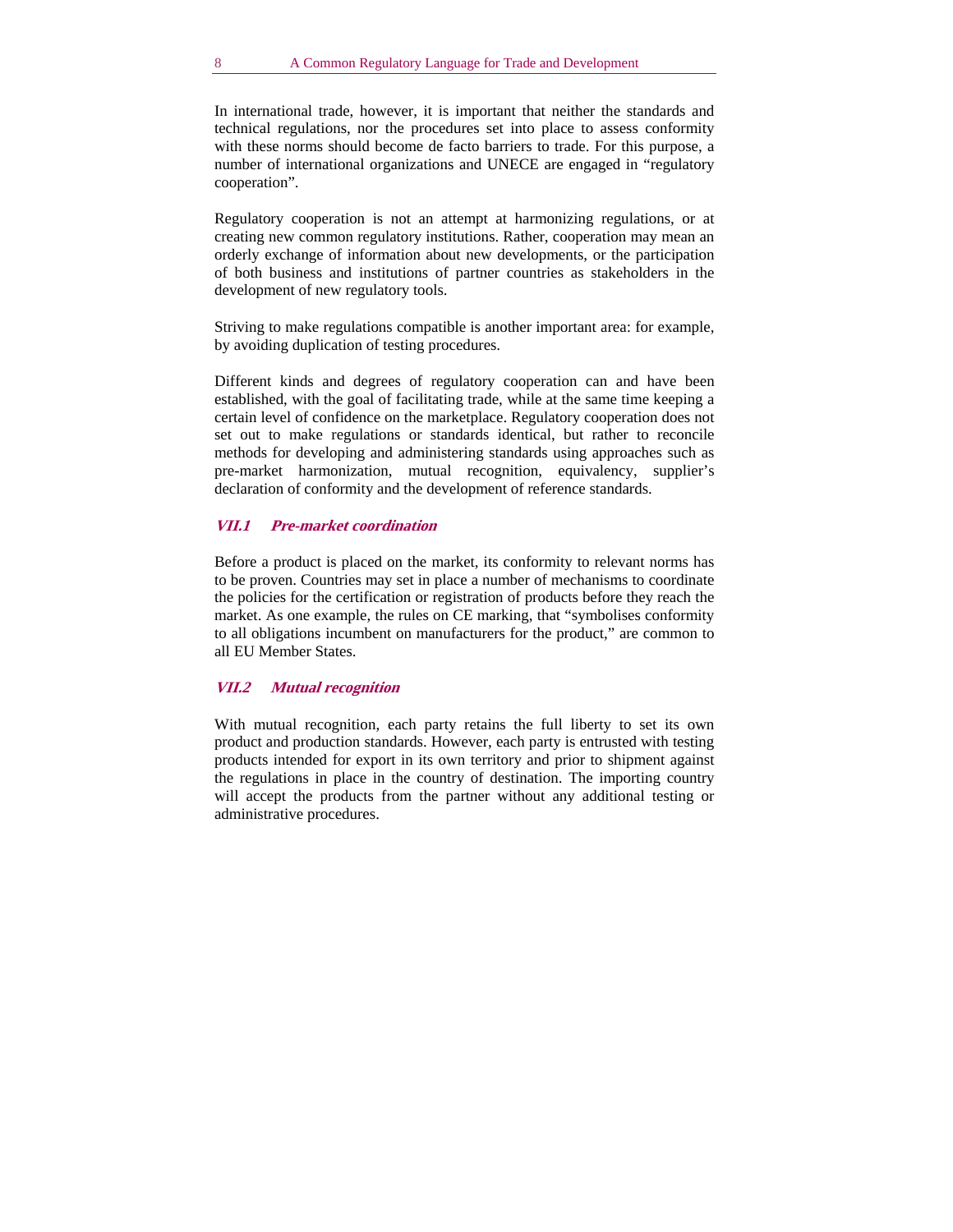This broadly implies a high level of trust in the administrative, institutional and technical capacity of the partner country's conformity assessment bodies. Mutual recognition does not seek to harmonize standards but rather to ensure the free flow of goods across borders. One example of a full mutual recognition agreement is the one between Australia and New Zealand.

#### **VII.3 Equivalency**

If the partner country's standard has equivalent effects to those of a national standard, the importing country may allow goods to enter its market based on either standard. Equivalency can also refer to conformity assessment mechanisms, when a country recognizes that procedures different from its own offer the same degree of assurance.

When both partner countries in an agreement adopt as national standards norms that have been developed by international standards-setting institutions, with no substantial changes, standards are de facto equivalent, but unless this equivalency is formally recognized this does not necessarily mean that the product will not need testing or certification if it is to be marketed in the partner country.

# **VIII.4. Full harmonization**

Full harmonization of norms and standards among trading partners is costly and may take a long time to complete. In some sectors, where products have a very short life-cycle, it may not be the optimal solution, because harmonization may take so long that the rules that result from international negotiations could well become outdated before they even enter into force. It should also be understood that harmonization of standards alone will not guarantee the free circulation of goods across borders. Even if the technical regulations that govern a particular sector are the same in two partner countries, it is still possible for each one of them to demand to verify conformity according to its own procedures and in its own testing bodies. So while harmonization will make it easier to export the same product to different markets, it will not solve all the problems that a trader may encounter.

This is why the UNECE Working Party on Regulatory Cooperation and Standardization Policies (WP.6) has introduced a novel approach to regulatory cooperation, based on the "International Model" presented in Chapter 2.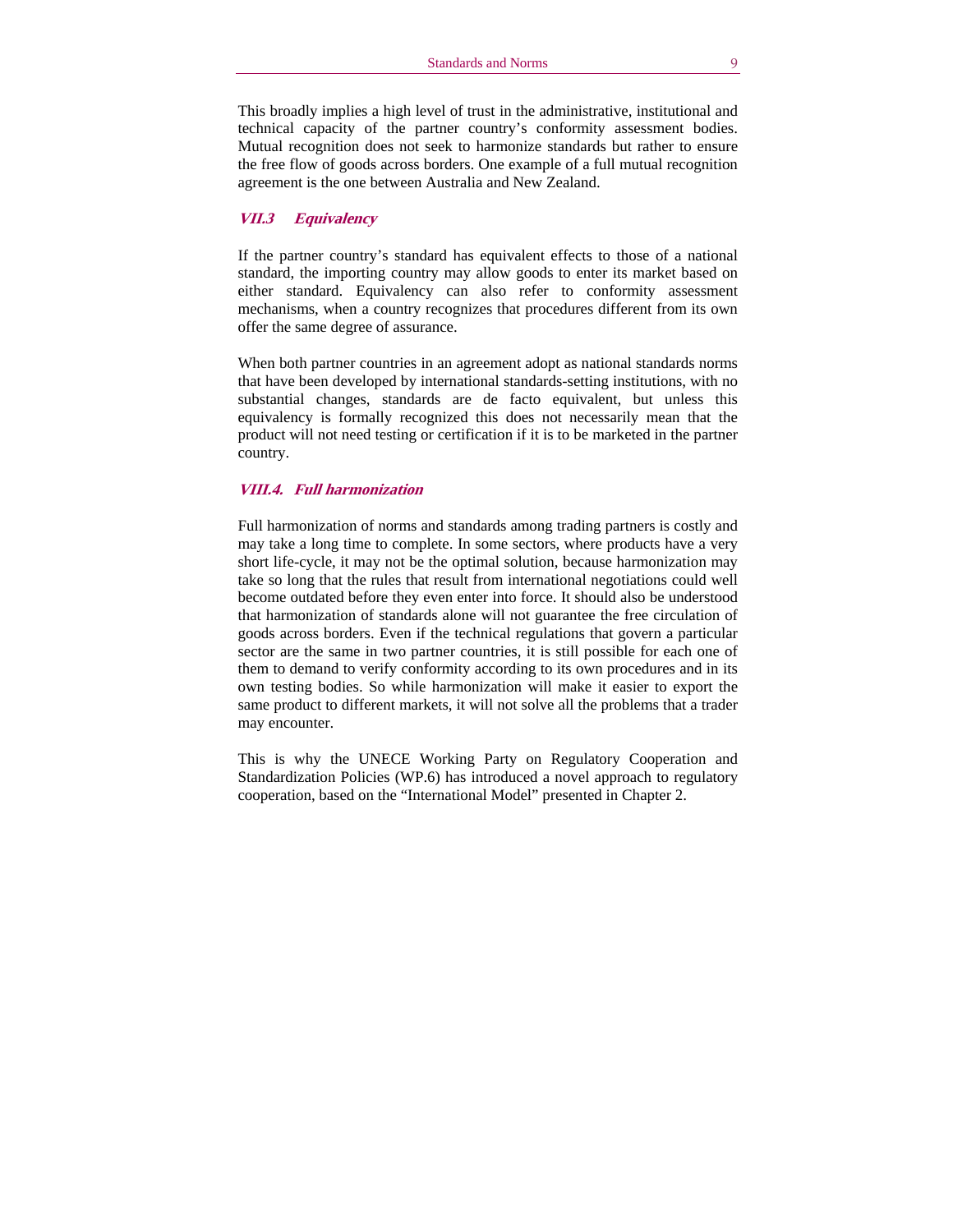#### **VIII. Conclusion**

The public is becoming increasingly aware of the threat of the proliferation of non-compliant and dangerous products in the market and in the workplace. The number and technical complexity of products that are marketed every year is such that no country can exercise effective control by its own means exclusively. There is therefore an acute need for increased financial and human resources earmarked for effective cooperation among standardization and regulatory policymakers at an international level.

These issues are, however, still regarded as technical matters, preventing the allocation of substantial funds. Nonetheless, standards and regulations are key tools for attaining the very goals of the United Nations system: preserving the environment, safeguarding the safety of workers and consumers; promoting the transfer of knowledge and technology to developing countries; protecting the rights of intellectual property owners; reducing obstacles to the free trade of goods and services and enhancing the role of small and medium enterprises.

#### **References**

Deshpande, S. and Nazemetz, J.W, (1990) *Global Harmonization of Standards*, School of Industrial Engineering and Management, Oklahoma State University: http://www.okstate.edu/ind-

engr/step/WEBFILES/Papers/Global\_Harm\_index.html

European Commission (2002) *Communication from the Commission: Action plan "Simplifying and improving the regulatory environment"*, COM(2002) 278 final, 5 June 2002. Available at:

http://eur-lex.europa.eu/LexUriServ/site/en/com/2002/com2002\_0278en01.pdf

Communication from the Commission to the Council and the European Parliament: Better Regulation for Growth and Jobs in the European Union, Commission of the European Communities, COM(2005) 97 final, 16 March 2005: available at

http://eur-lex.europa.eu/LexUriServ/site/en/com/2005/com2005\_0097en01.pdf

R. Alcock (2005) *Government of Canada's Implementation Plan for Smart Regulation*, speech delivered at the National Press Club, Ottawa, Ontario, available at: http://www.pco-bcp.gc.ca/smartreg-regint/en/index.html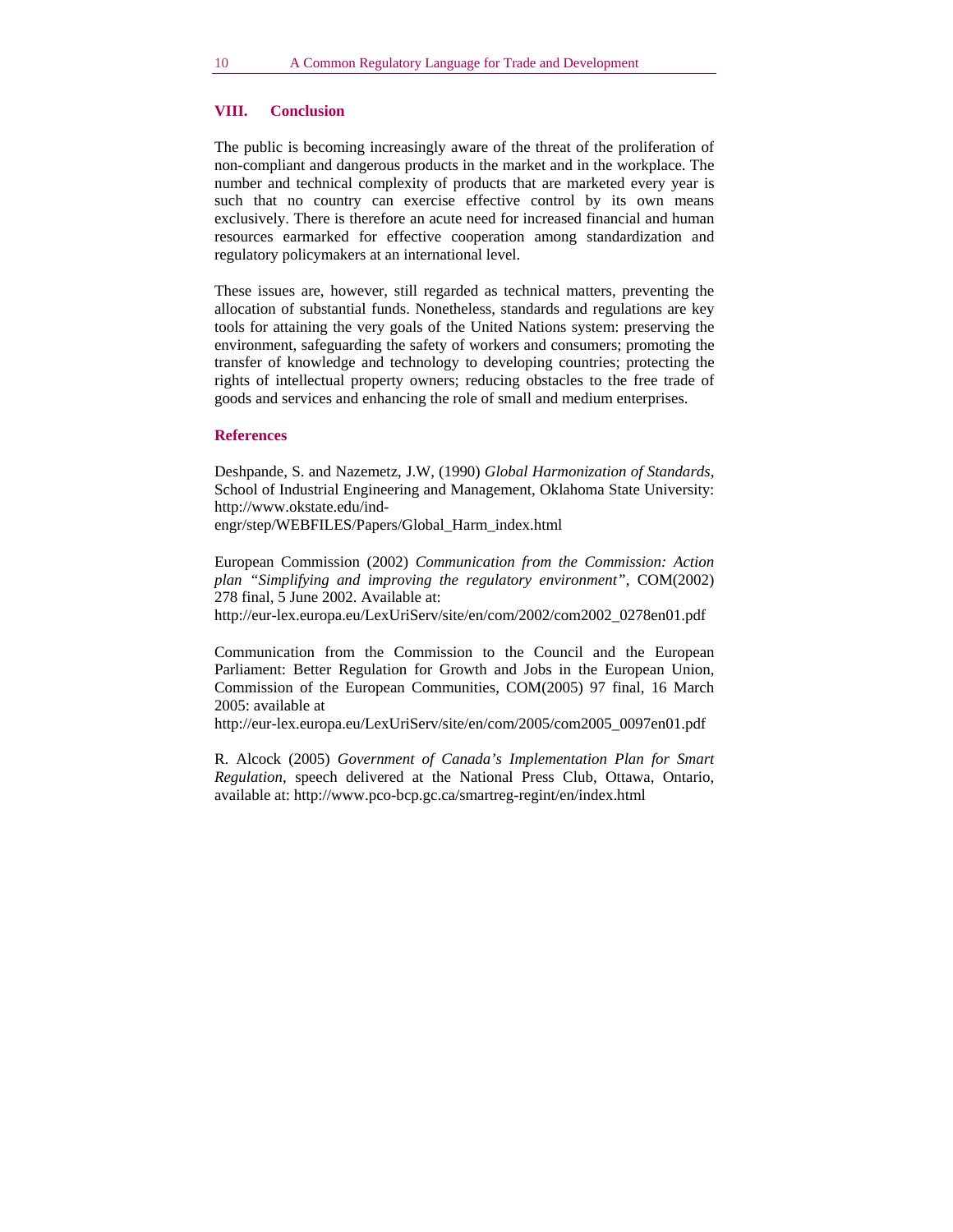United Nations Economic Commission for Europe (2002) *Recommendation "L", "An International Model for Technical Harmonization Based on Good Regulatory Practice for the Preparation, Adoption and Application of Technical Regulations via the Use of International Standards",* Available on the UNECE website at:

http://www.unece.org/trade/ctied/wp6/documents/wp6\_02/wp6-02-07e.doc

European Commission *(2000) Guide to the Implementation of Directives Based on New Approach and Global Approach*, see http://ec.europa.eu/enterprise/newapproach/legislation/guide/index.htm

*OECD (2003), "Guiding Principles for Regulatory Quality and Performance,*  available at:

http://www.oecd.org/dataoecd/24/6/34976533.pdf#search='oecd%20guiding%2 0principles%20for%20regulatory%20quality%20and%20performance'

APEC "*APEC-OECD Integrated Checklist on Regulatory Reform: A Policy Instrument for Regulatory Quality, Competition Policy and Market Openness"*  Available at:

http://www.oecd.org/dataoecd/3/53/36326815.pdf#search='apec%20oecd%20in tegrated%20checklist'

OECD *Regulatory Tools,* available on the website at: http://www.oecd.org/document/15/0,2340,en\_2649\_34141\_35217551\_1\_1\_1\_1 ,00.html

*OECD Regulatory Impact Analysis*, Available on the OECD website at: http://www.oecd.org/document/49/0,2340,en\_2649\_34141\_35258801\_1\_1\_1\_1 ,00.html.

*OECD Reviews of Regulatory Reform: Background Document on Regulatory Reform in OECD Countries*. Available on the OECD website at: http://www.oecd.org/dataoecd/0/35/36267217.pdf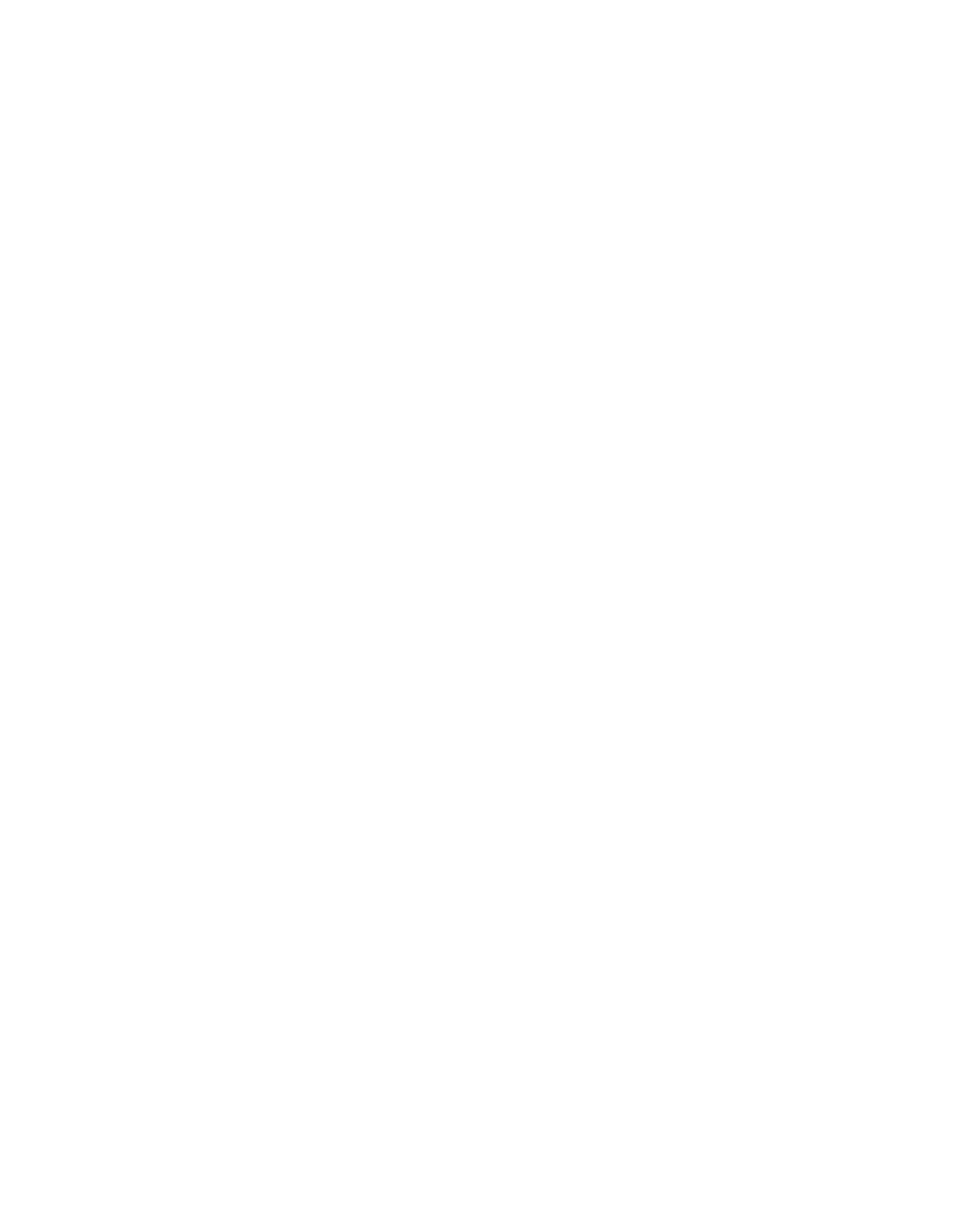# **Chapter 2**

# Regulatory Cooperation: The Case of the UNECE "International Model"

*Mr. Christer Arvius, Chairperson of the Working Party on Regulatory Cooperation and Standardization Policies, United Nations Economic Commission for Europe* 

# **I. Introduction**

Exporting a product to more than one country can be like navigating a complex maze, because different and sometimes conflicting regulations apply. Even in sectors where regulations are similar, importing authorities may require their own tests to admit the product to their market.

Of course, regulations are also the expression of the different needs and circumstances of the countries where they apply. No one set of regulations could therefore be valid for the whole world. At the same time, it is clear that when the technical regulations that define the requirements a product must fulfil to be placed on the market are profoundly different, producers may have to invest considerable resources in becoming familiar with the requirements of the different markets and also may need to tailor their manufactures accordingly. This effectively segments markets, stifles competition and does not allow for fully exploiting economies of scale. In addition to the considerable waste of resources, this does not always deliver an optimal level of protection to the enduser.

Another important problem is that even in sectors where technical regulations are similar a certificate of conformity can still be required to enter each market. Obtaining a certificate of conformity from specific competent bodies is costly, especially for countries not equipped with internationally recognized test laboratories or certification bodies.

13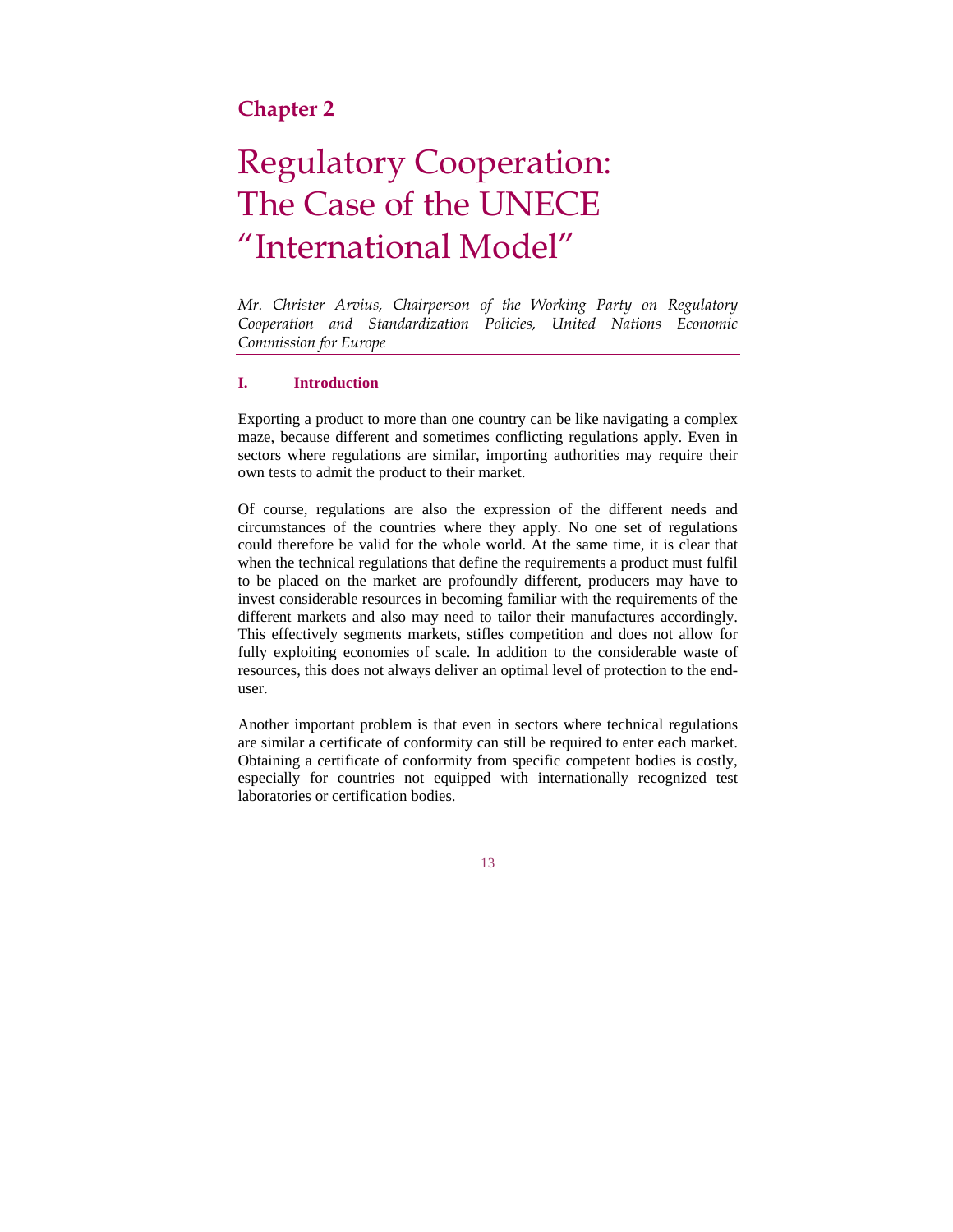## **The activities of the UNECE Working Party on Regulatory Cooperation and Standardization Policies**

To overcome these problems, the Working Party on Regulatory Cooperation and Standardization Policies (WP.6) encourages regulatory cooperation at all the stages of a product life-cycle.



When engineers design a product, they can refer to international standards and relevant norms set by public authorities. Through dialogue, we can encourage rule makers to base their regulations on international standards. This provides a common denominator to the norms that apply on different markets and reduces the need to customize each product.

In the production phase, producers and competent bodies cooperate to check that all the products that leave the factory are in conformity with relevant norms. These checks are important: but they should not need to be repeated in each country to which a product is exported. By establishing confidence among testing laboratories and certification bodies internationally, the WP.6 works to ensure that conformity assessment does not become a de facto barrier to trade.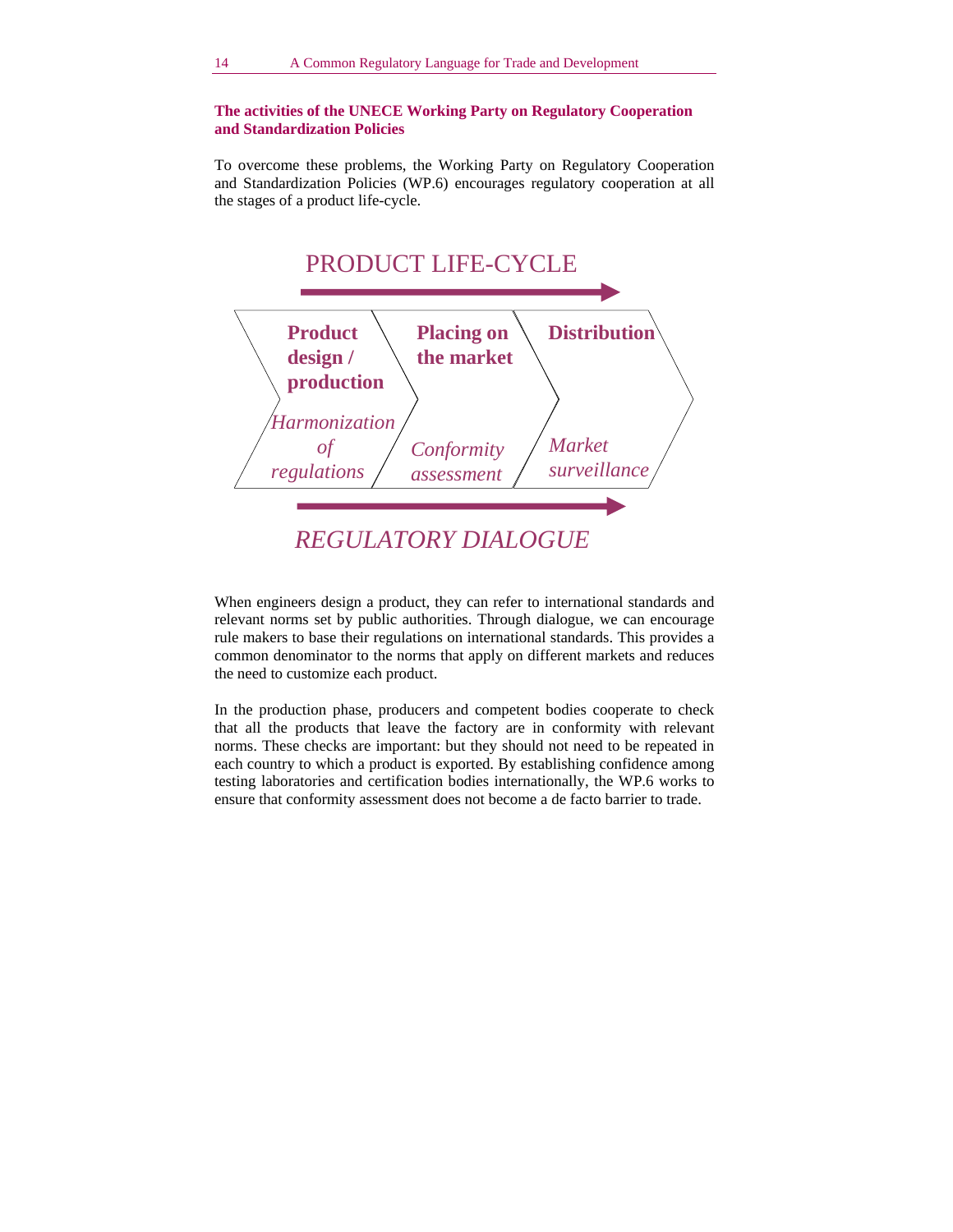Finally, when the product is on the market, national authorities monitor its reliability to guarantee both workers and consumers against non-compliant and hazardous products. However, the technical complexity and variety of manufactures, makes it impossible for any single country to effectively monitor its own market. The activities of the Working Party aim at strengthening cooperation among market surveillance authorities, so as to establish best practice as regards sampling and product recall.

## **II. The International Model in practice**

One of the most important achievements of WP.6 is the "International Model", i.e. a set of principles and procedures that countries can implement to approximate their technical regulations in a single sector; a product area or across the board. At the core of the Model is the concept of common regulatory objectives (CROs). The countries jointly define common regulatory objectives related to public health, safety or protection of the environment, preferably by making recourse to applicable international standards. They also specify how conformity should be determined (assurance by supplier's declaration of conformity or by recognized conformity assessment bodies) and define other flanking issues (compliance clause and market surveillance provisions)

These arrangements are then transposed into national technical regulations by participating countries. The products that comply with those regulations could then use the conformity assessment already obtained (e.g. testing or certification), with no further assessment requirements in the importing country.

On the basis of the International Model, two initiatives have been undertaken on Telecom products and on Earth-Moving Machinery. In particular, common regulatory objectives were endorsed by the Working Party in 2003 for the following telecom equipment: personal computers (PCs); PC peripherals, legacy Public Switched Telephone Network (PSTN) terminals; Bluetooth; Wireless Local Area Network (WLAN); Global Standard for Mobile Telecommunication (GSM); and International Mobile Telecommunications (IMT-2000). For Earth-Moving Machinery, common regulatory objectives were endorsed in 2004. Currently, two initiatives are under way on Equipment for Explosive Environments and Pipeline Safety.

In practice, when countries wish to harmonize their technical regulations in a specific sector according to the International Model, they announce their intention through a call for participation and invite all United Nations Member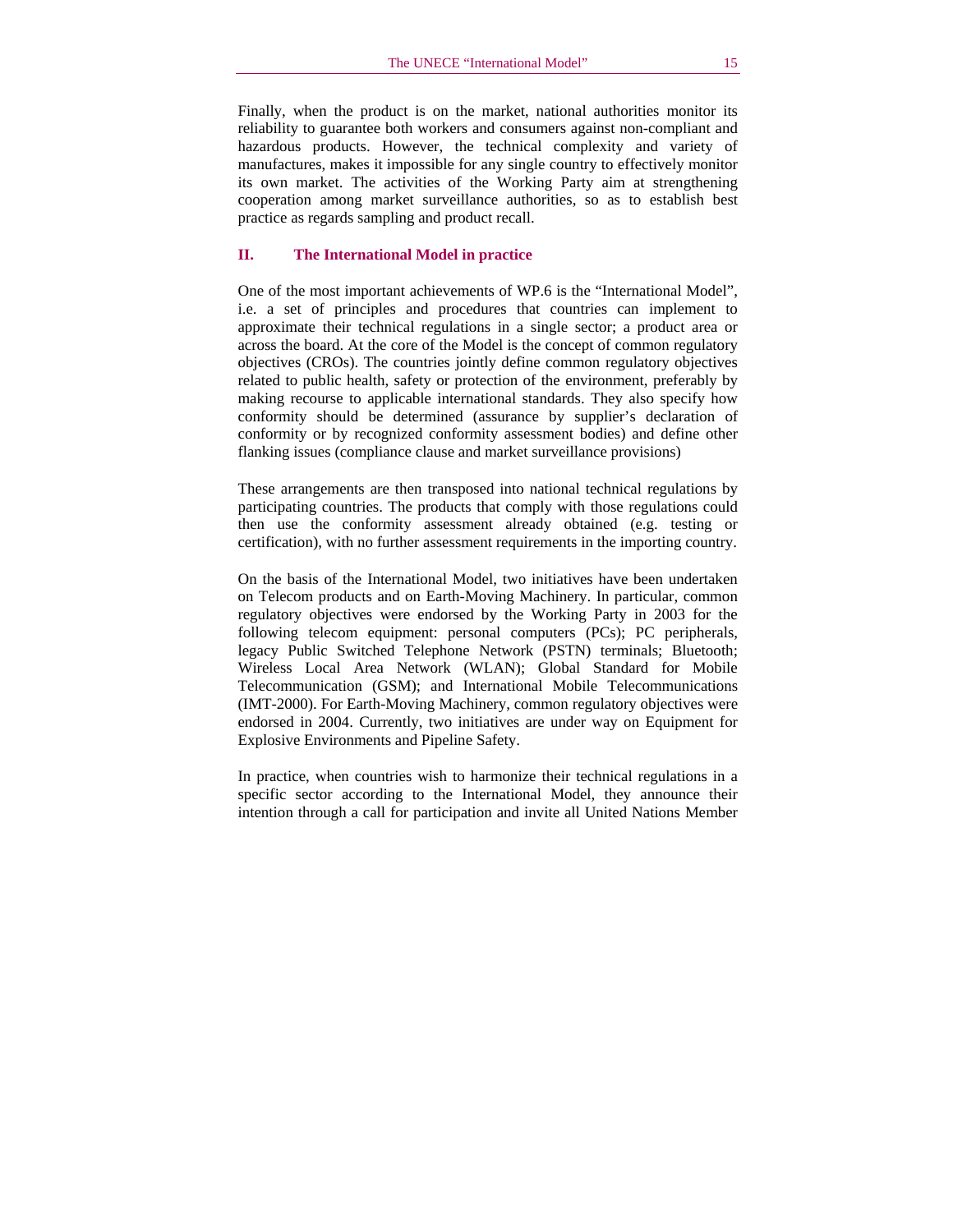States to join their initiative. The process typically starts with a survey of existing regulations in the relevant sector in the different jurisdictions. It aims to identify possible building blocks for the common regulatory objectives.

WP.6 works closely with member States in this process, but also with standards-setting organizations, with business, civil society and international organizations. It is important that all stakeholders can share their knowledge and their concerns. In particular as regards the initiative on Equipment for explosive environments, WP.6 works with the International Electrotechnical Commission Scheme for Certification to Standards relating to equipment for use in explosive atmospheres (IECEX).

These arrangements in the end are beneficial to everybody: Governments benefit because they can find optimal tools to achieve their regulatory objectives. Industries have lower transaction costs and can compete on a fairer basis in larger markets. Finally, consumers, workers and the environment are protected more effectively from non-compliant products and the costs of trading internationally are effectively lowered.

The activities of the Working Party contribute in a concrete way to achieving the core objectives of the United Nations. In particular, in terms of reinforced protection for workers, consumers and the environment, and a regulatory environment that sustains business and lowers the costs of trade.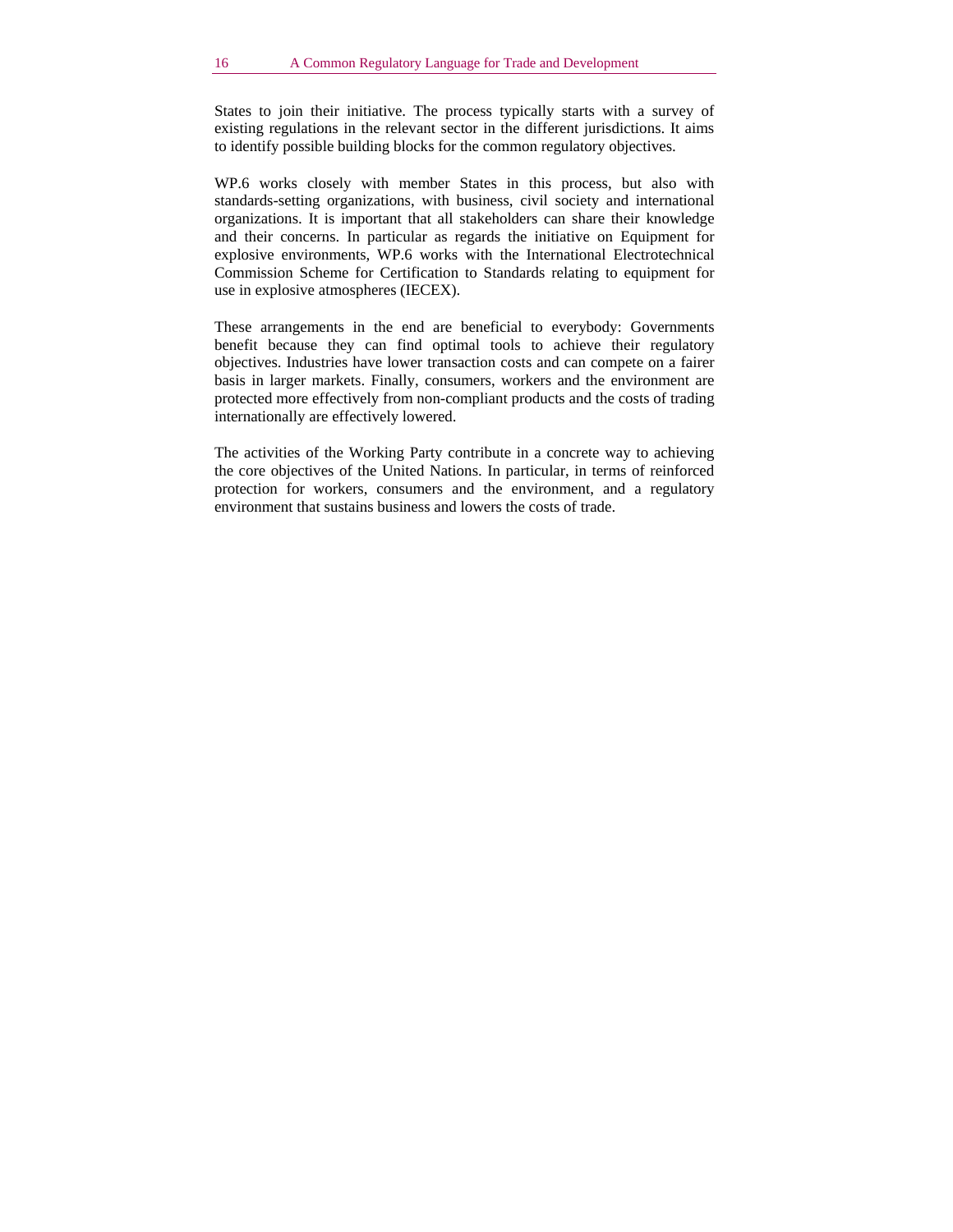# **Chapter 3**

# OECD Work on Regulatory Reform and Market Openness: Reducing Trade Barriers through Good Regulatory Practice for Standards and Technical Requirements

*Mr. Anthony Kleitz, Head, Trade Liberalization and Review Division, Trade Directorate, Organisation for Economic Co-operation and Development (OECD)* 

# **I. Introduction**

When standards hinder trade, solutions can come from the supply side or the demand side. On the supply side, technical assistance or capacity-building may help exporters meet standards and participate in future standards-setting activities. Demand-side solutions include governments' good regulatory practice (GRP), which strengthens confidence and predictability.

Regulation responds primarily to domestic concerns. Good regulatory practice does not provide a "one size fits all" answer, but rather a basis for developing certain orientations and principles.

In well-functioning democratic market economies, governments aim to create a regulatory framework that meets policy objectives without imposing unnecessary burdens. The work of the Organisation for Economic Cooperation and Development (OECD) on trade-related regulatory reform recognizes the importance of national good regulatory practice in an open market system. Indeed, good regulatory practice may open markets to

17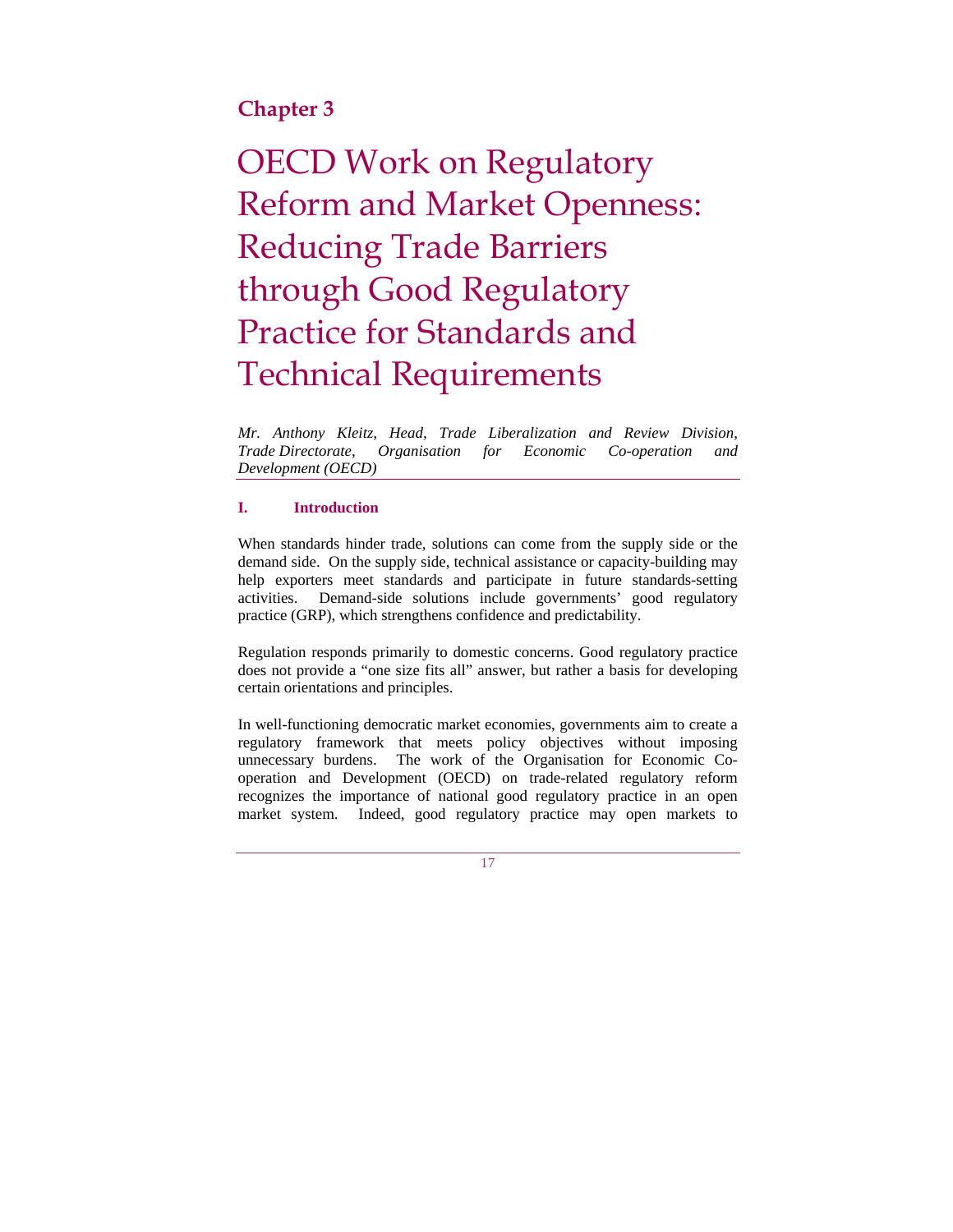international trade and investment. The OECD is currently overseeing country peer reviews of regulatory reform to help refine the understanding of GRP.<sup>2</sup>

The OECD has also been cooperating with the Asia-Pacific Economic Cooperation (APEC) for the past several years through a series of discussions focusing on country experiences. In 2005, APEC and the OECD jointly developed an Integrated Checklist for GRP self-assessment. That Checklist has been the basis for self-assessments presented by several APEC countries at jointly attended meetings. The Checklist is also reflected in the development of the OECD Guiding Principles for Regulatory Quality and Performance, which were endorsed by the OECD Council in 2005.

The analysis of national experiences with regulatory reform has helped develop a conceptual framework for assessing good regulatory practice. This framework seeks to improve the understanding of how countries can achieve their domestically set regulatory goals consistently with other policy goals. The framework is based on six principles for assessing the effect of regulations on market openness. These principles underpin the smooth functioning of the World Trade Organization (WTO), especially the Technical Barriers to Trade/Sanitary and Phytosanitary Measures (TBT/SPS) Agreements and the General Agreement on Trade in Services (GATS):

- **Transparency**
- Non-discrimination
- Avoidance of unnecessary trade restrictiveness
- Use of internationally harmonized measures
- Streamlining of conformity assessment procedures
- Integration of competition principles

-

 $2$  Full reviews have been conducted for 22 OECD countries (Canada, Czech Republic, Denmark, Finland, France, Germany, Greece, Hungary, Ireland, Italy, Japan, Korea, Mexico, Netherlands, Norway, Poland, Spain, Sweden, Switzerland, Turkey, United Kingdom, United States) as well as two non-OECD countries (China and the Russian Federation). Others are under way.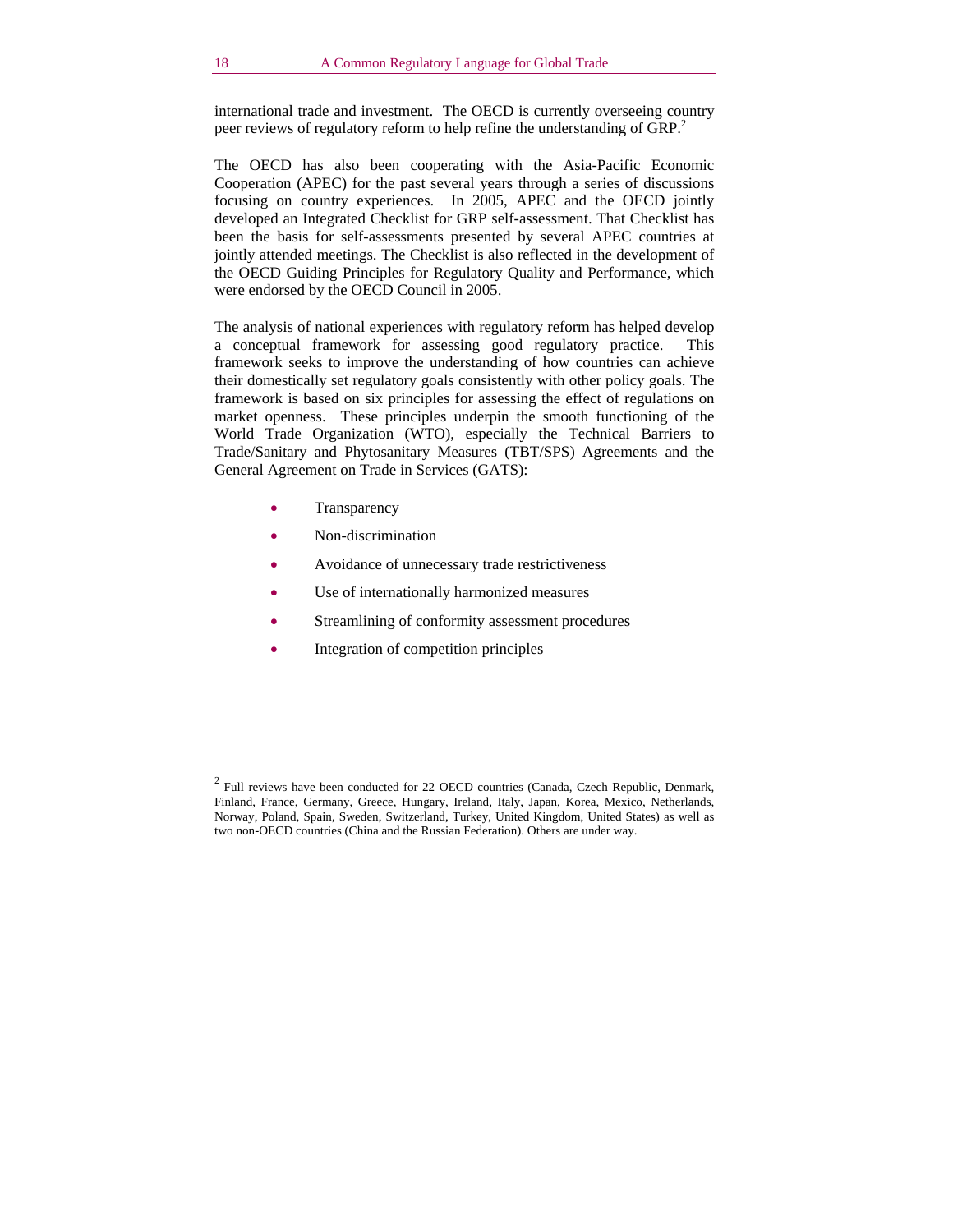# **II. Four Accepted Principles of Good Regulatory Practice**

Good regulatory practice is based on four widely accepted principles.

#### *II.1. Priority to Objectives Rather than Methods*

This entails the use of voluntary, rather than mandatory, measures.

*Voluntary measures*:

- Are simpler to define and implement
- Encourage innovation, efficiency, flexibility in production and sourcing (and these are decisive factors in competitiveness)
- Are business- and trade-friendly in a global economy
- Can be defined by the private sector in situations involving low health or safety risks

However, high health or safety risks call for *mandatory government measures.* 

*Performance-based standards* are preferred over product or production requirements.

#### *II.2. Transparency in the Development and Application of Standards and Conformity Assessment*

Several measures can be taken to provide for transparency in developing and applying standards and conformity assessment mechanisms:

# *II.2.1. Making information publicly available through the regular publication of standards, enquiry points and the Internet*

Traders need to know what the rules are and where to find them. This is especially true for those who are new to the market, as they may be confronted not only with different regulatory content, but also with a different regulatory culture and administrative framework.

Therefore, existing rules must be made available through widely accessible channels, at minimum cost. The country reviews of OECD highlight best practice through the systematic publication of detailed information using both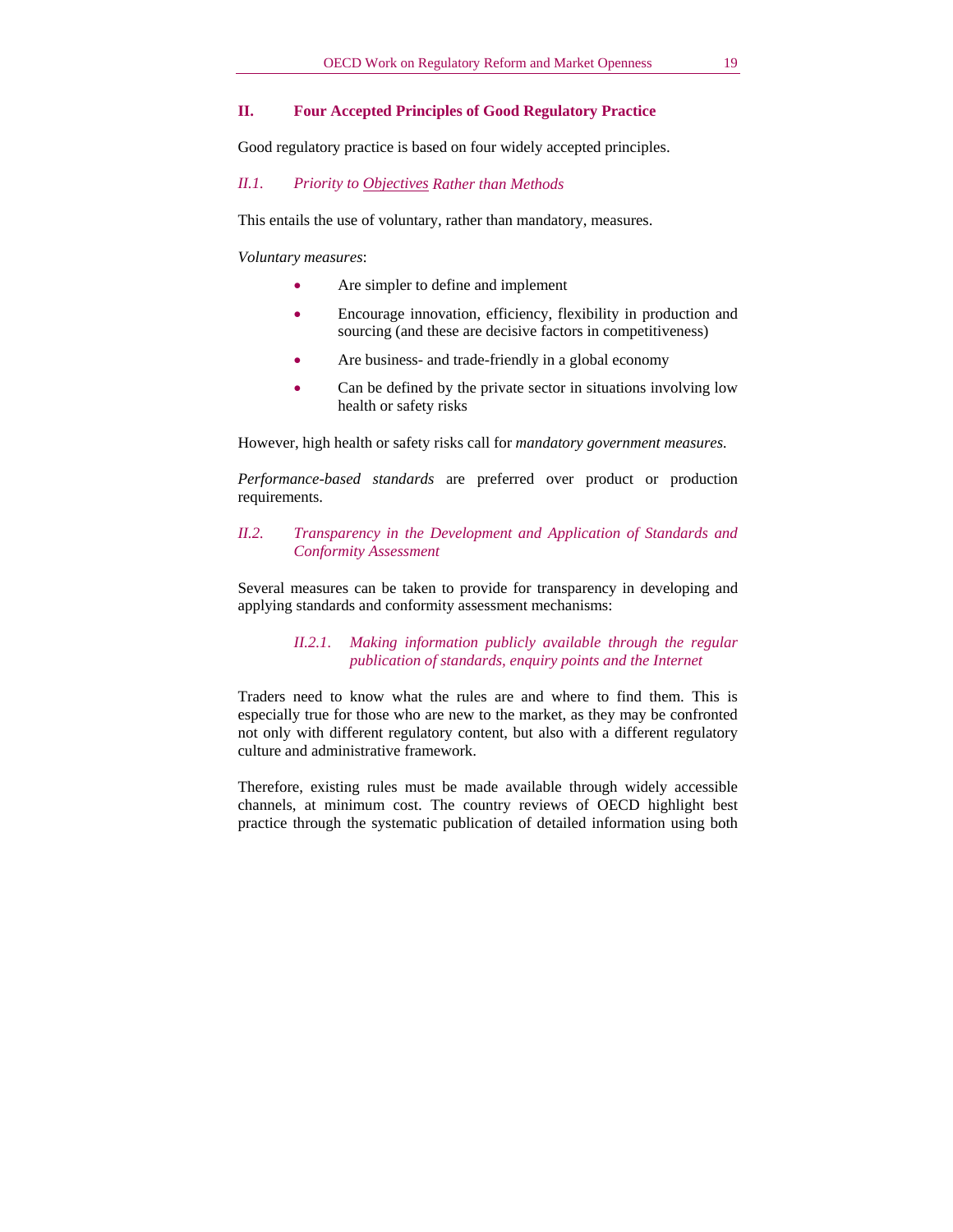online and traditional print media. Consolidated information about existing rules is increasingly available online, often complemented by the websites of individual ministries.

The availability of prospective new rules is less consistent, and approaches vary more between countries. Some countries communicate new proposals in a printed government register or bulletin, backed up by an online version with search facilities.

Consolidated databases for existing and prospective rules at sub-central levels of government remain rare.

Efficient enquiry points also greatly enhance transparency. The best ones feature skilled and knowledgeable personnel, fast turnaround times and optimal use of technology such as e-mail auto-responders.

One-stop electronic portals and gateways, allowing access to a wide variety of information from a single starting point, are increasingly widespread. Putting information on the Web allows for online administrative transactions and online consultation processes that enable more stakeholders to be involved.

> *II.2.2. Using clear definitions in rule-making procedures and consistently applying the rules helps ensure predictability*

Domestic and foreign stakeholder participation in rule-making depends on clear and predictable processes. It is considered best practice to codify these processes.

Additionally, GRP includes the systematic review of existing legislation and the rigorous verification of new draft rules.

> *II.2.3. Holding public consultations open to all stakeholders (industry, consumers, and regulators) can help fend off regulatory capture, provide accountability and transparency, and enhance credibility and compliance*

Some countries have practiced public consultation for a long time, including "notice and comment" procedures that can start well before a rule is drafted. But even where the concept is embedded in principle, the quality of the process can vary, from fully transparent, well organized, highly accessible, well timed,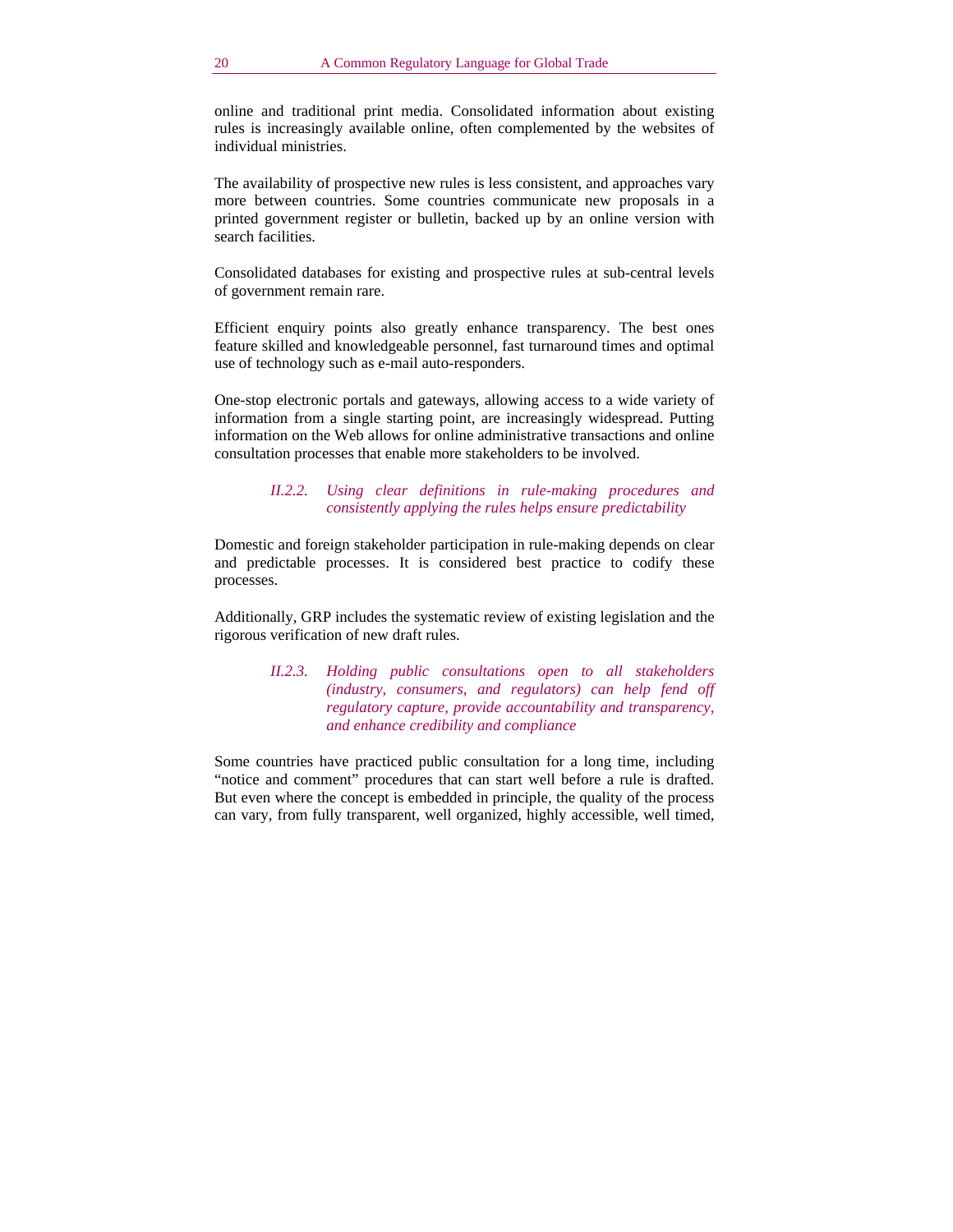and with clear lines of accountability, to wide discretion over the process. Clear guidance can help regulators improve their approach.

Where there is no embedded commitment to formalized systems, informal consultations usually exist. Although these are only partially effective in ensuring that stakeholders' voices are heard, they may serve as a stepping-stone toward more rigorous systems, and may also provide needed flexibility in reform efforts, as well as rapid responses, especially in small countries.

# *II.3. Effective Regulatory Impact Assessments*

An effective Regulatory Impact Assessment (RIA) must first consider whether regulation is needed and identify alternative solutions. It should then analyse the costs and benefits of regulations in terms of economic performance and cost-effectiveness. Risk management must be used effectively. Risk assessment should include effects on trade, investment, and international competition, as well as enforcement mechanisms. Finally, the quality of the evaluation process must be monitored.

# *II.4. National and International Cooperation among Regulatory Authorities*

GRP principles must be adaptable to different national contexts. Problems arising from differences in regulations (between and within countries) can be reduced through cooperation among regulatory authorities (whether nationally or internationally). Regulatory cooperation also enhances policy coherence and regulatory efficiency.

In addition, it helps regulatory authorities better align their approaches by sharing experiences and efforts. This can simplify and clarify procedures for traders, thus enhancing their efficiency and competitiveness.

Various bodies are involved in setting and implementing regulations:

- Governmental bodies: ministries, semi-independent and independent agencies.
- Private bodies: these are generally open to all interested stakeholders.
- Multilateral, plurilateral, and regional bodies.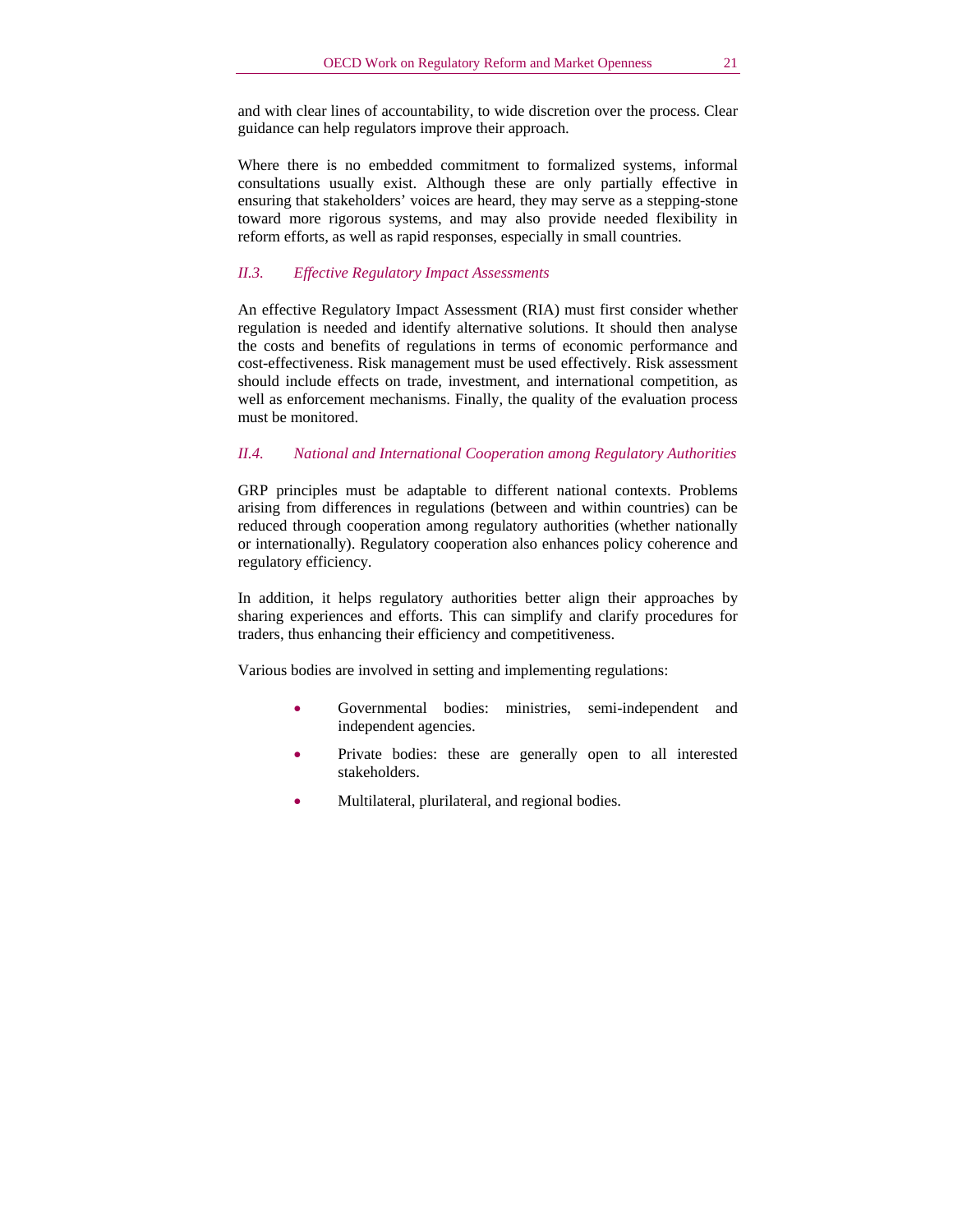- In the current WTO process: discussions in the TBT and SPS Committees, and as part of the Doha Development Agenda.
- Substance: proposals on GRP for "minimum consultation standards", "common regulatory objectives" and sectors.

### **III. Additional Priority Areas for Strengthening Good Regulatory Practice**

## *III.1. Demonstrating Compliance with National Regulations*

Accepting foreign measures as functionally equivalent to domestic measures having the same regulatory objectives (as provided for in the WTO/ TBT and SPS Agreements) can be done through:

- Unilateral acceptance: this requires a clear definition of the criteria for acceptance.
- Mutual recognition agreements (MRAs) between Governments, between a Government and a private entity, or between private entities.
- Development of domestic capacity in conformity assessment: facilities, training, and accreditation.
- Supplier's declaration of conformity (SDoC): this is a recurrent item of discussion in the TBT context. SDoC relies on firms' integrity, mutual trust between regulators and firms, and effective systems of product liability and market surveillance in the supplying country. Practice shows that it is not easy to replace third-party conformity assessment with a supplier's declaration of conformity. Progress in this area has been slow.

# *III.2. Necessity*

In the WTO, a key issue for standards and conformity assessment procedures is to ensure they are *no more trade-restrictive than necessary*. This is specified in the TBT and SPS Agreements, but the exact nature of this obligation is vague.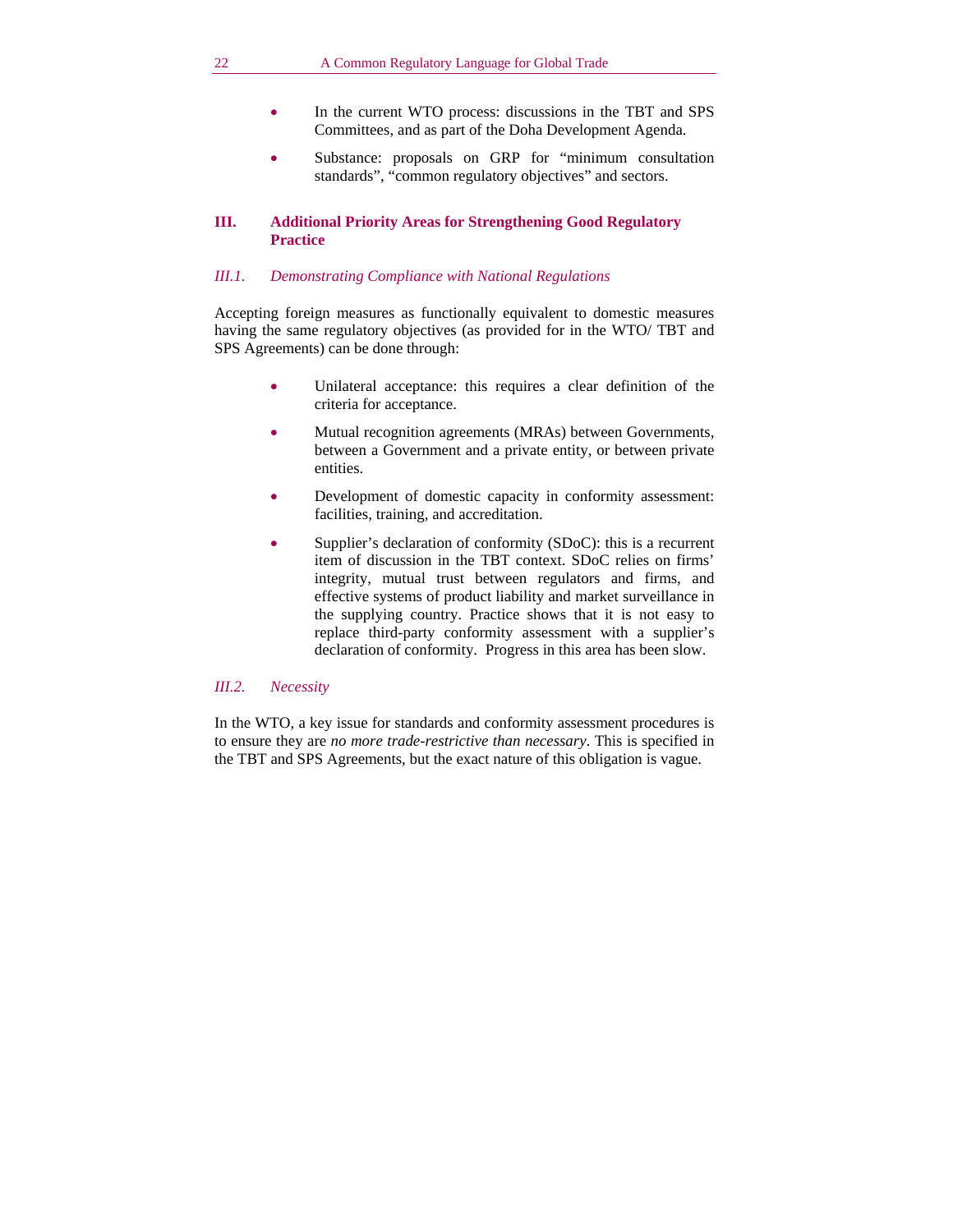#### *III.3. Non-discrimination*

In most countries, specific commitments to the principle of non-discrimination are based on Most Favoured Nation (MFN) treatment and National Treatment (NT) and flow from WTO membership. Responsibility for ensuring implementation of WTO agreements, including non-discrimination, typically lies with a country's economics or trade ministry, sometimes complemented by intergovernmental mechanisms. Countries are generally vigilant about the implementation of WTO agreements as non-compliance can be, and often is, sanctioned by the WTO dispute settlement system. Exceptions to the principle of non-discrimination (MFN exemptions and exceptions to NT) tend to be narrowly defined. MFN exemptions are subject to removal by a certain date, and NT exceptions are subject to a progressive liberalisation under the GATS. Overt discrimination is therefore at least disciplined by transparency, via notification.

Overt discrimination may be rare, but there are often perceptions of de facto discrimination or rules that may have a discriminatory effect on foreigners. This can be the case in public procurement and self-regulation by industrial associations. De facto discrimination may also simply result from an inadequate analysis of regulatory proposals and a lack of awareness of the need to develop trade-friendly regulation.

In addition, while regional and multilateral trade liberalization are basically complementary, this complementarity depends on how they are put into effect. Best practices for "open regionalism" include:

- A high level of political commitment.
- A willingness to make multilateral at least some of the preferences granted in the regional context.
- Active participation in multilateral trade liberalization initiatives.
- Transparent management of regional agreements.
- The availability of avenues for pursuing complaints.

With respect to foreign direct investment and foreign ownership, developments have been generally positive. Most OECD countries maintain some nationalitybased restrictions on foreign investment, typically in key sectors such as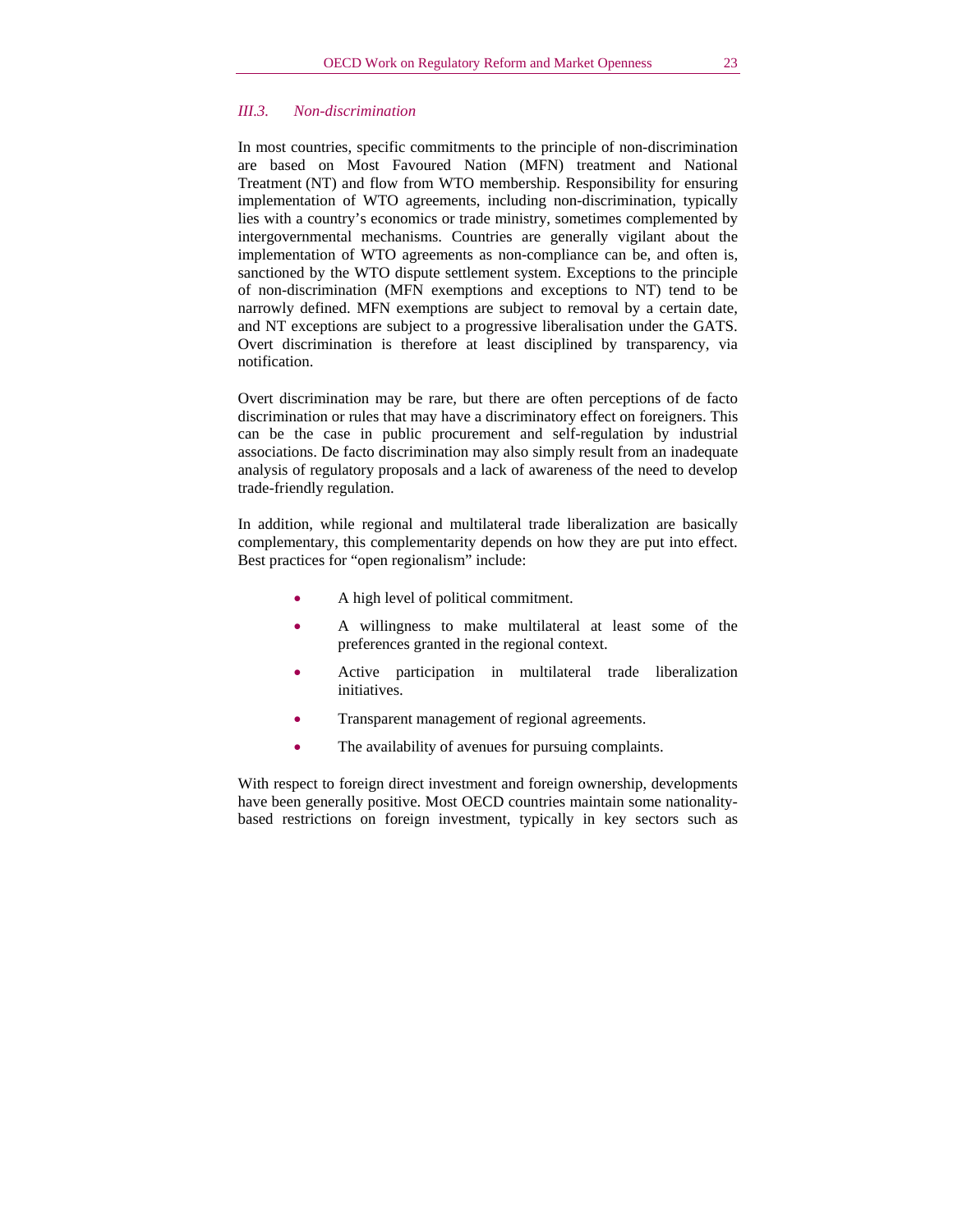telecommunications. Some countries also regulate investment through the use of notification and review provisions. However, the overall mood has changed from heavy scrutiny to more liberal policies seeking to attract investment in an era marked by the relative scarcity of global investment resources, and even competition to attract investment based on various incentives.

#### *III.4. Avoidance of Unnecessary Trade Restrictiveness*

Key issues picked up under market openness include the effective use of Regulatory Impact Assessments  $(RIAs)^3$  and the reduction of administrative burdens on business.

Many OECD countries rely on RIAs to avoid unnecessary trade restrictiveness. RIAs can help policymakers find, among the array of equally efficient regulatory alternatives available for attaining a particular regulatory objective, a solution that causes the least distortions to trade. Administrative simplification is crucial for market openness: the administrative burden can be heavier for international players, even if in principle they must meet the same requirements as domestic players. Indeed, firms that operate in a variety of markets find it more difficult and costly to collect information, and understand and comply with administrative requirements that differ from country to country.

The simplification and harmonization of international trade procedures is another important tool to help Governments minimize unnecessary trade restrictiveness. Procedures relating to customs clearance can often impose significant delays and costs on traders. Regulatory reform in this area seeks to reconcile the efficient pursuit of different social and economic objectives (such as revenue collection, health and safety protection, and the prevention of illegal practices) with a simpler way of doing business, streamlining documentary requirements and accelerating product clearance.

Senior levels of Government and the political leadership need to encourage better communication between trade and regulatory officials. Trade policy bodies are more likely to weigh in during policy development than in the dayto-day business of rule-making. More proactive involvement at all stages,

-

<sup>&</sup>lt;sup>3</sup> Considerable work has been undertaken at OECD on RIAs, including an exercise in 2006-2007 that examined more closely national experiences in developed and developing countries with assessing trade and investment effects.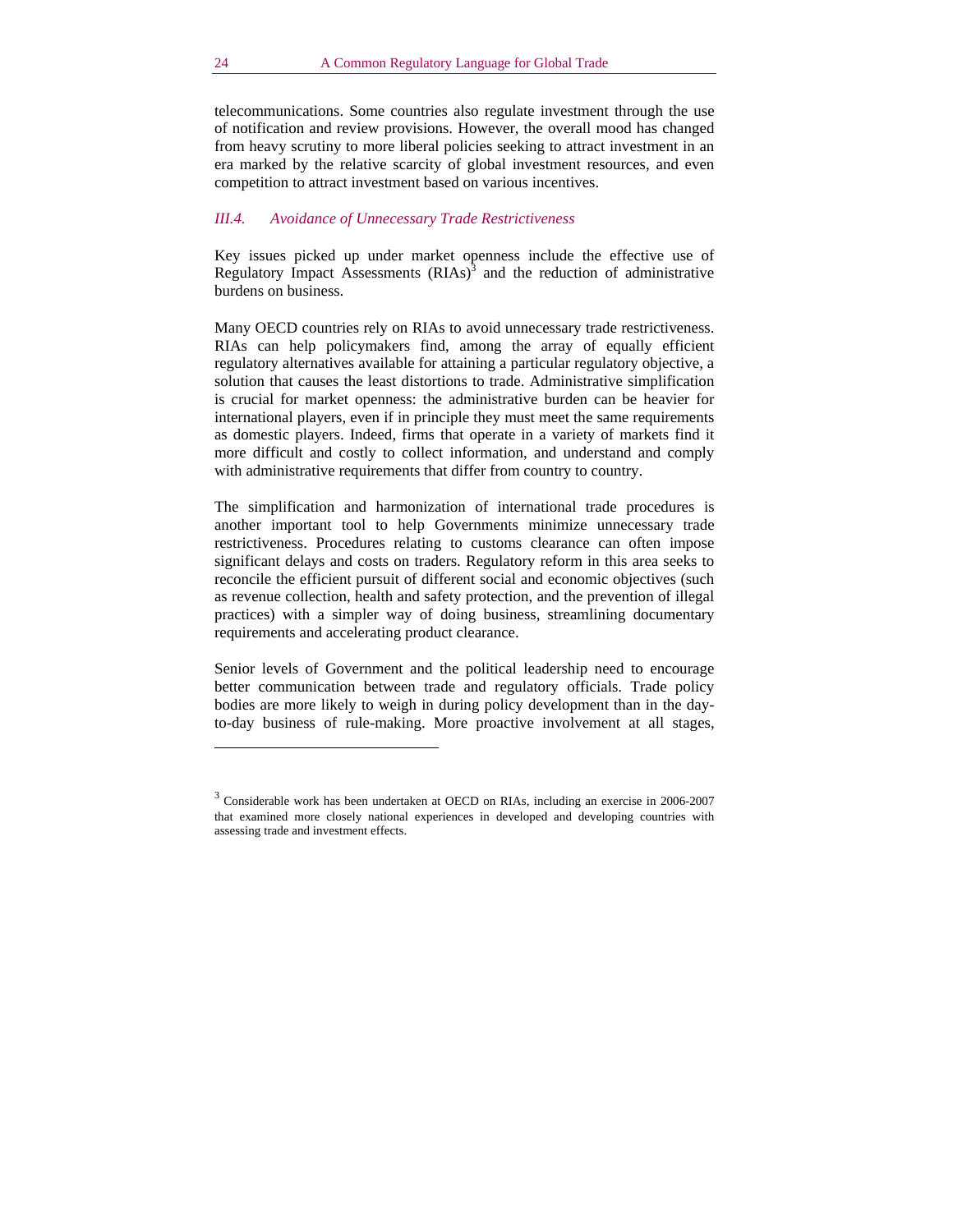especially through RIAs, could make a positive difference in ensuring that the trade perspective is taken into account. Working-level relationships between trade and regulatory authorities (including competition authorities and subcentral levels of Government) could also be strengthened.

#### *III.5. Use of Internationally Harmonized Measures*

Internationally harmonized standards can be used in two ways: they can be relied upon as the basis for domestic regulations; or they can merely be accepted as equivalent to domestic measures, even where these may differ, as long as they meet the country's underlying regulatory objective. Both approaches are enshrined in WTO rules yet their practical application is inconclusive.

#### *III.6. Streamlining Conformity Assessment Procedures*

Approaches to streamlining conformity assessment to avoid unnecessary duplication of requirements vary considerably across the OECD. This area is highly country- and situation-specific.

The mutual recognition of the results of conformity assessment procedures has been growing rapidly and is the subject of considerable negotiations. A web of mutual recognition agreements is currently under negotiation or at the implementation phase. Such schemes can work well where there is a basic complementarity in regulatory approaches. This is a necessary ingredient of success. Success also depends heavily on successful implementation, which requires a long phase of confidence-building and information exchange.

Some see the use of suppliers' declarations of conformity as a particularly promising approach, offering greater flexibility in meeting conformity assessment requirements. This approach relies heavily on a mix of professional integrity, mutual trust, and a willingness by the firm to accept full risk if problems arise.

### *III.7. Application of Competition Principles*

Anticompetitive practices by private firms can hinder the efficient functioning of international markets. Some such practices include hard-core cartel conduct, abuses of dominant position, or attempts to monopolize a given market. These activities can restrict market access by seriously undermining the efforts of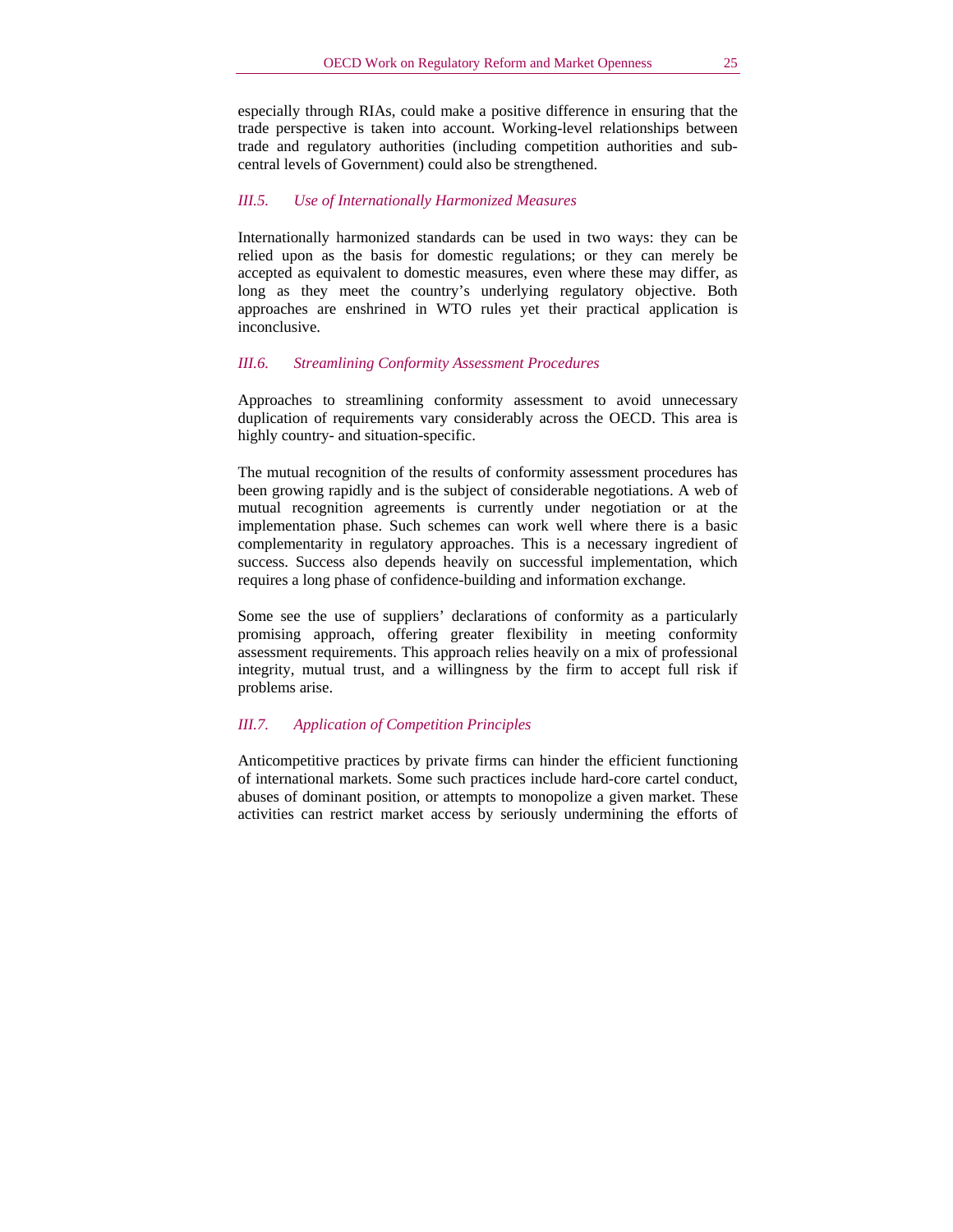firms to enter new markets. For this reason, a commitment to sound competition principles is crucial in providing the appropriate conditions for genuine market openness.

The application of competition principles has been tested in the country reviews against two criteria: overall commitment to the vigorous application of competition principles from an international perspective (and, in particular, through the existence of open, effective complaint procedures) and (as an outcome of the former) effective access to domestic economic activities.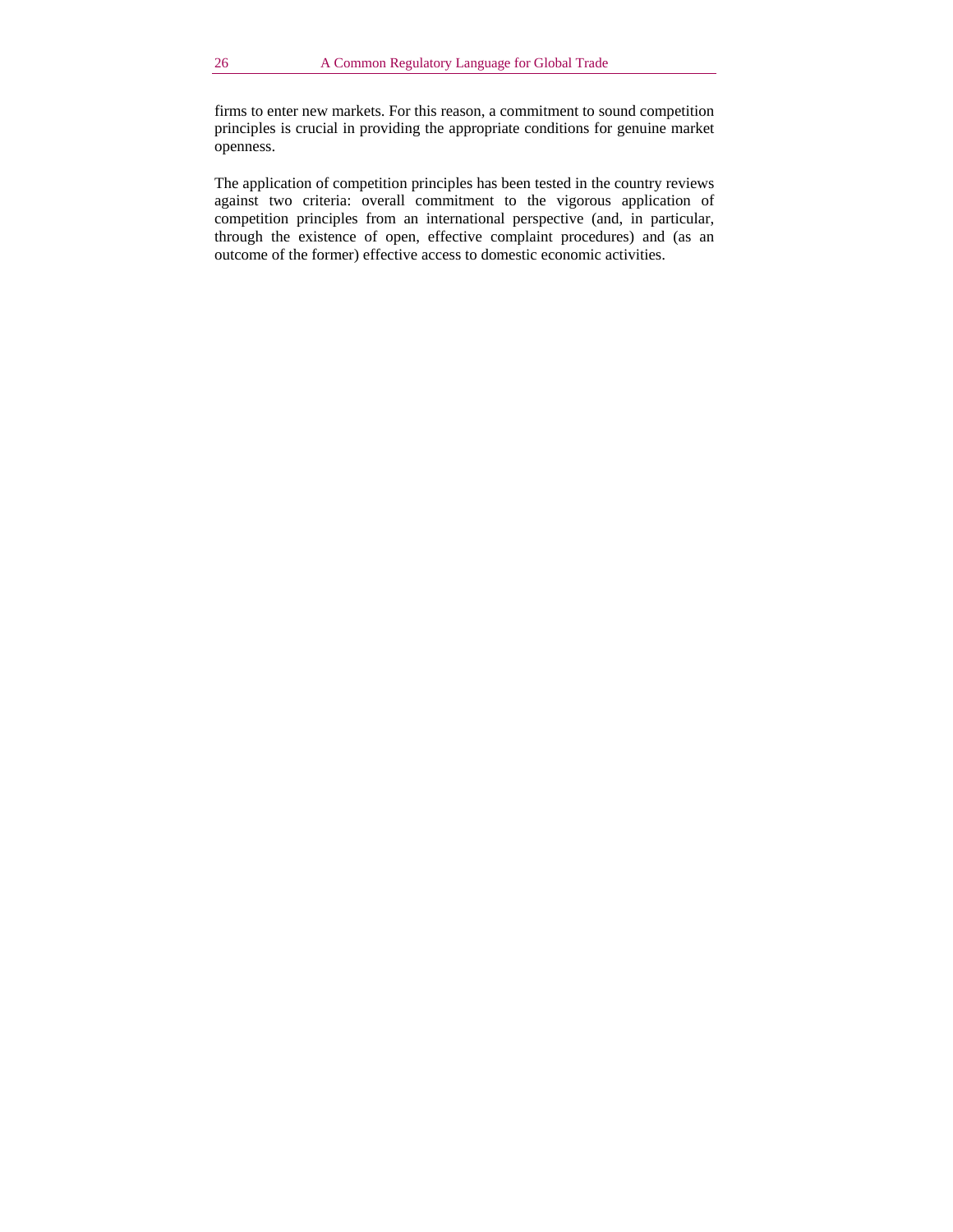# **Chapter 4**

# International and Regional Approaches to Regulatory Cooperation: The European Commission's Better Regulation Package

# *Ms. Liliana Brykman, DG Enterprise, European Commission*

# **I. Introduction**

The growth of the European Union (EU) over the last half-century has produced a body of Community legislation known as the *acquis communautaire*. This legislation has replaced more than 27 sets of national rules, providing businesses with legal certainty in cross-border activities and a level playing field throughout the European community. It has been essential in establishing the single market.

Overregulation can drive up costs, hamper business, channel resources away from more efficient uses, and in some cases hinder innovation, productivity, and growth. The cost of regulation, and in particular the cumulative impact of individual pieces of legislation, is of understandable concern to EU enterprises and industries who must work their way through a complex legislative jungle.

The challenge is thus to achieve a regulatory environment that is necessary, simple and effective.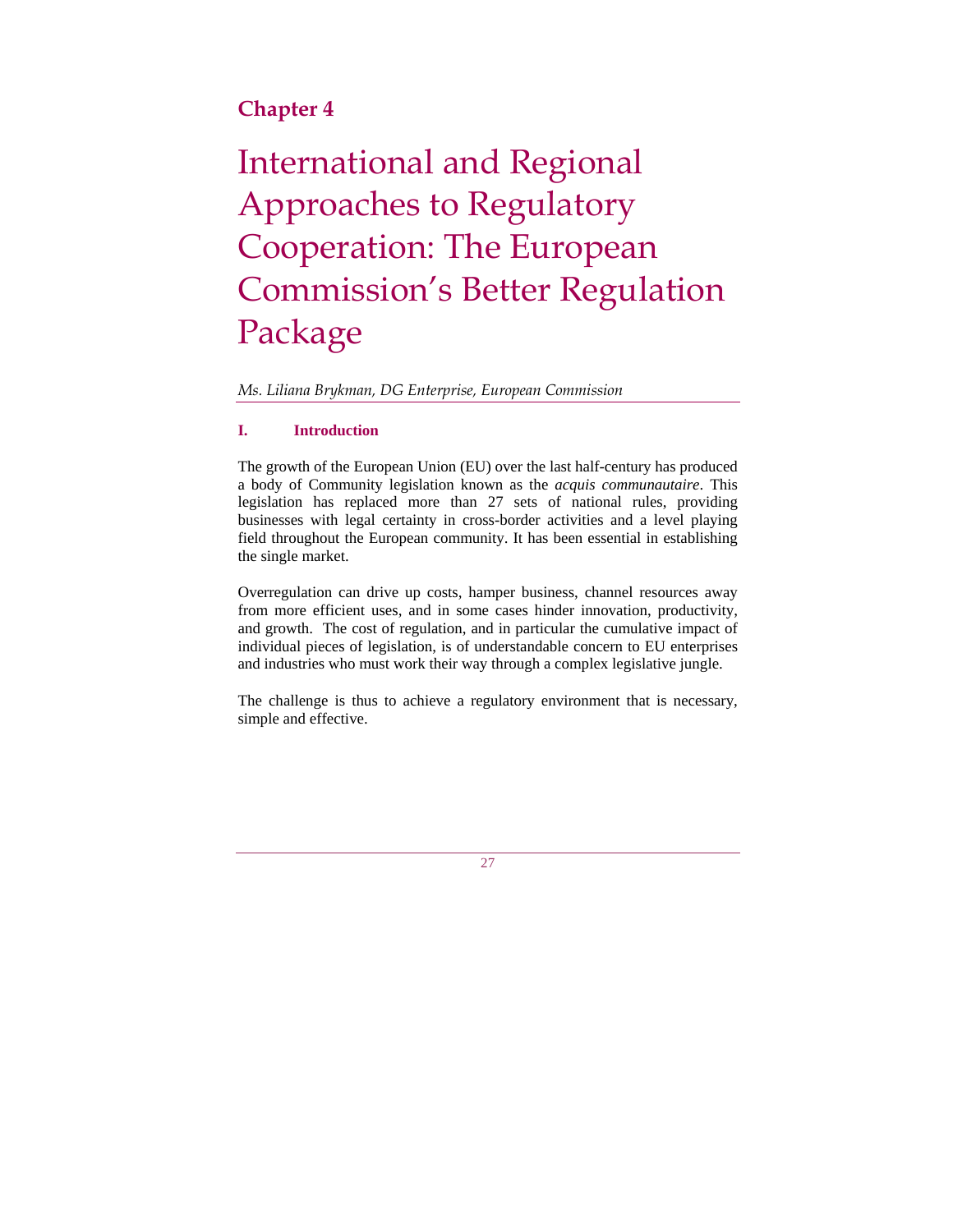# **II. Criticisms of the current regulatory environment in the European Union**

## *II.1. Too burdensome*

The current Community regulatory environment is often criticized as being overly complex, bureaucratic and burdensome. Economic operators often complain that European Union rules hinder growth rather than stimulate competitiveness.

Among the Community *acquis*, there are undoubtedly some very obsolete texts, which deserve to be retired. Such texts must of course be tracked down and repealed. However, the bulk of the simplification potential lies elsewhere.

#### *II.2. Too many inconsistencies*

Any regulatory activity necessarily develops in a piecemeal fashion. As a result, texts are not always as consistent and coherent as they ideally should be. Inconsistencies can lead to divergent interpretations among Member States and a lack of clarity for operators. With time, certain areas have transformed into genuine legal labyrinths. The waste sector is a good example of how legislation can pile up over a period of 30 years. Although each act was no doubt legitimate when it was adopted, taken together, this body of legislation is not consistent, streamlined, or effective, nor does it contribute to the efficient functioning of European businesses. In such a situation, it is the Commission's duty to consolidate these rules and replace them with new, streamlined ones.

### *II.3. Too detailed*

-

Similarly, Community legislation too often includes detailed technical specifications and standards. Owing to the slowness with which these can be adapted to new technical realities, they often impede or even prevent innovation. This type of problem can be avoided by making a wider use of the new regulatory framework for the marketing of goods.<sup>4</sup>

<sup>&</sup>lt;sup>4</sup> The European Commission's New Approach to technical harmonization and standardization is based on the following principles: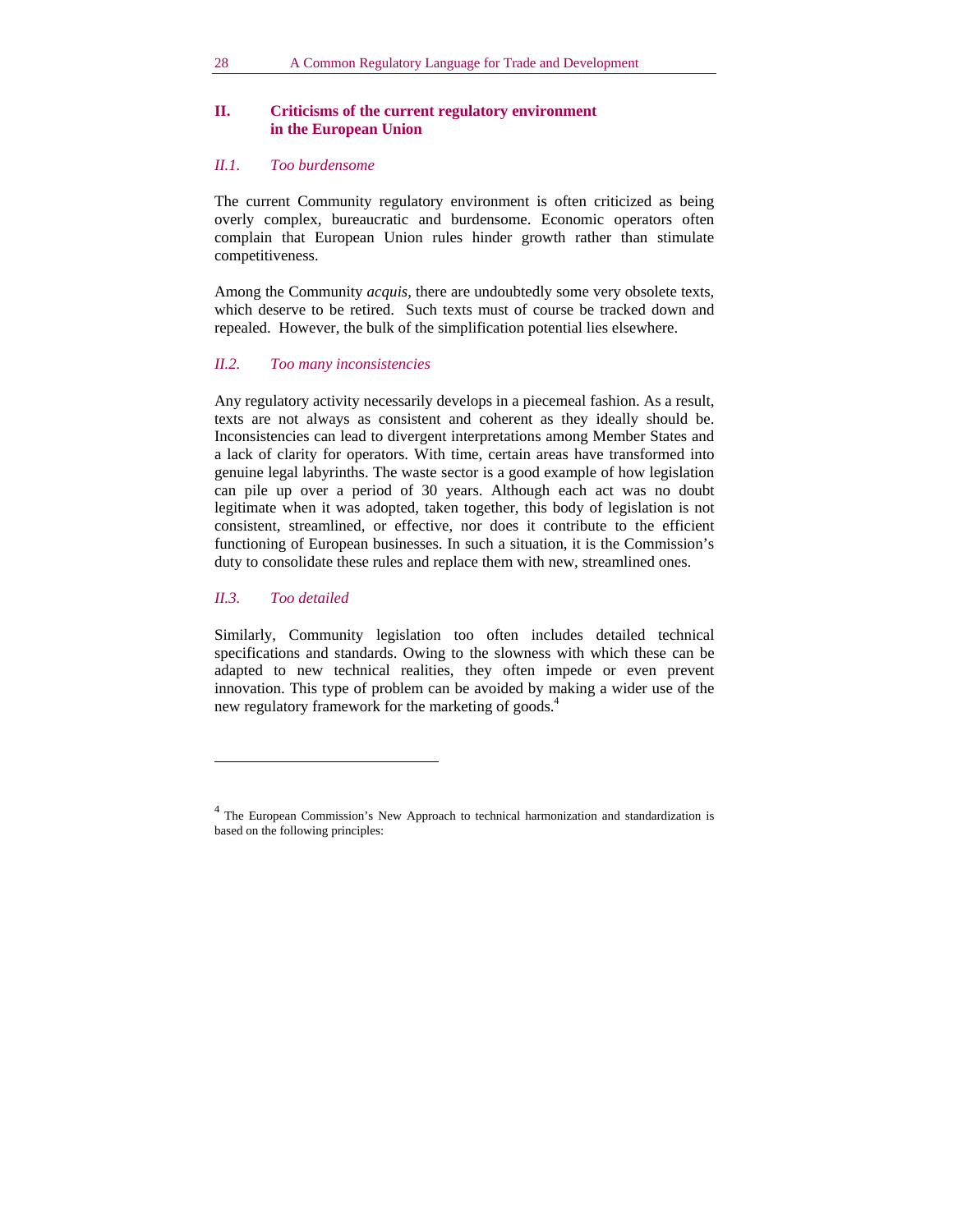#### **III. The Commission's Better Regulation policy**

#### *III.1. Background*

-

The central policy priority of the Commission is improving the regulatory environment. This is a key element of the Lisbon strategy for growth and jobs: firstly, because removing unnecessary red tape will help create the economic framework that meets the needs of European citizens and businesses. Secondly, because better regulation supports the European project by ensuring that the regulatory process is of the highest quality and that subsidiarity is fully respected. In essence, better regulation is one of the key EU tools to show that Brussels is listening to its citizens.

#### *III.2. Implementation of Better Regulation policy*

Elements of the "Better Regulation" agenda have already been developed and implemented for some years now. The Commission launched its first Better Regulation Action Plan in 2002, followed by the framework of its first simplification programme in February 2003. Considerable work has also been carried out to improve the accessibility, readability, and consistency of the body of Community legislation. The Better Regulation agenda aims at delivering high-quality new initiatives and to modernize and simplify the stock of existing legislation. To that end, the European Commission has opted for an integrated approach covering the entire legislative cycle: legislation being developed, legislation up for adoption, and existing legislation.

Overall, the Better Regulation agenda has been put on a firm basis and proceeds with strong momentum. It covers a range of mutually reinforcing actions:

- (1) Legislative harmonization is limited to essential requirements that products placed on the Community market must meet in order to benefit from free movement within the single market.
- (2) The technical specifications of products meeting the requirements in the directives are set forth in the harmonized standards.
- (3) Application of harmonized or other standards remains voluntary, and the manufacturer may always use other technical specifications to meet the requirements.
- (4) Products manufactured in compliance with harmonized standards are presumed to be in conformity with the relevant essential requirements.

5 Under the principle of subsidiarity**,** matters are to be handled by the smallest (or the lowest) competent authority.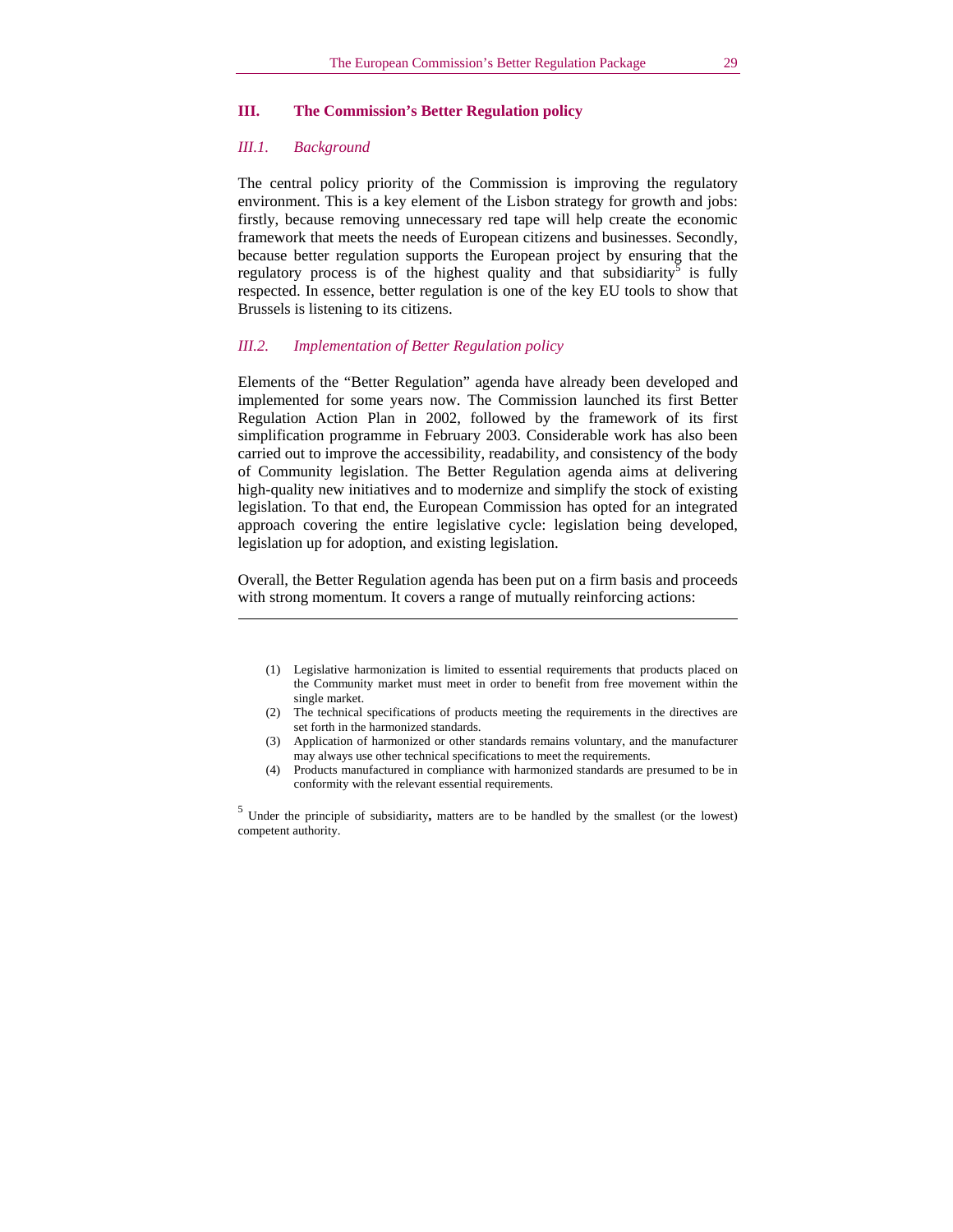- Simplification of the existing legislation.
- Reducing administrative burdens.
- Using impact assessment to deliver new high-quality initiatives.

#### *III.2.1. Simplification of the existing legislation*

In the framework of its Better Regulation policy, the Commission adopted a new strategy for the simplification of the regulatory environment in October 2005. The Commission is implementing a vast programme to *simplify and modernise* existing EU legislation to achieve policy aims in a less burdensome way. Together with its twin programme for reducing administrative burdens, the strategy for simplifying the regulatory environment sets out an ambitious programme to update, modernize and simplify the EU regulatory framework.

What is new today is the use of this agenda as a key tool to promote the European economy's competitiveness. Simplification is no longer merely about improving legislation's accessibility or legibility, but rather a necessary modification of the regulatory approach to enhance competitiveness. Verifying the consistency and coherence of each sector's rules will help ensure that any adverse effects on competitiveness are proportionate to the policy aims.

#### *III.2.2. Reducing administrative burdens*

In March 2007 the European Council endorsed the Commission's ambitious programme to *cut 25% of administrative burdens* arising from EU legislation by 2012. The Action Programme builds on the common methodology to measure administrative costs in EU legislative proposals.

A key part of the Action Programme consists of a large-scale measurement of administrative burdens incurred by businesses in meeting legal obligations to provide information stemming from EU legislation and the national implementation thereof.

#### *III.2.3. Using impact assessment to deliver new high-quality initiatives*

Firstly, the Commission has strengthened the competitiveness element of impact assessment. Impact assessment is a powerful tool that can ensure a comprehensive analysis of a regulation's economic, social and environmental impacts, and provide key insights to the policymaking process. This process is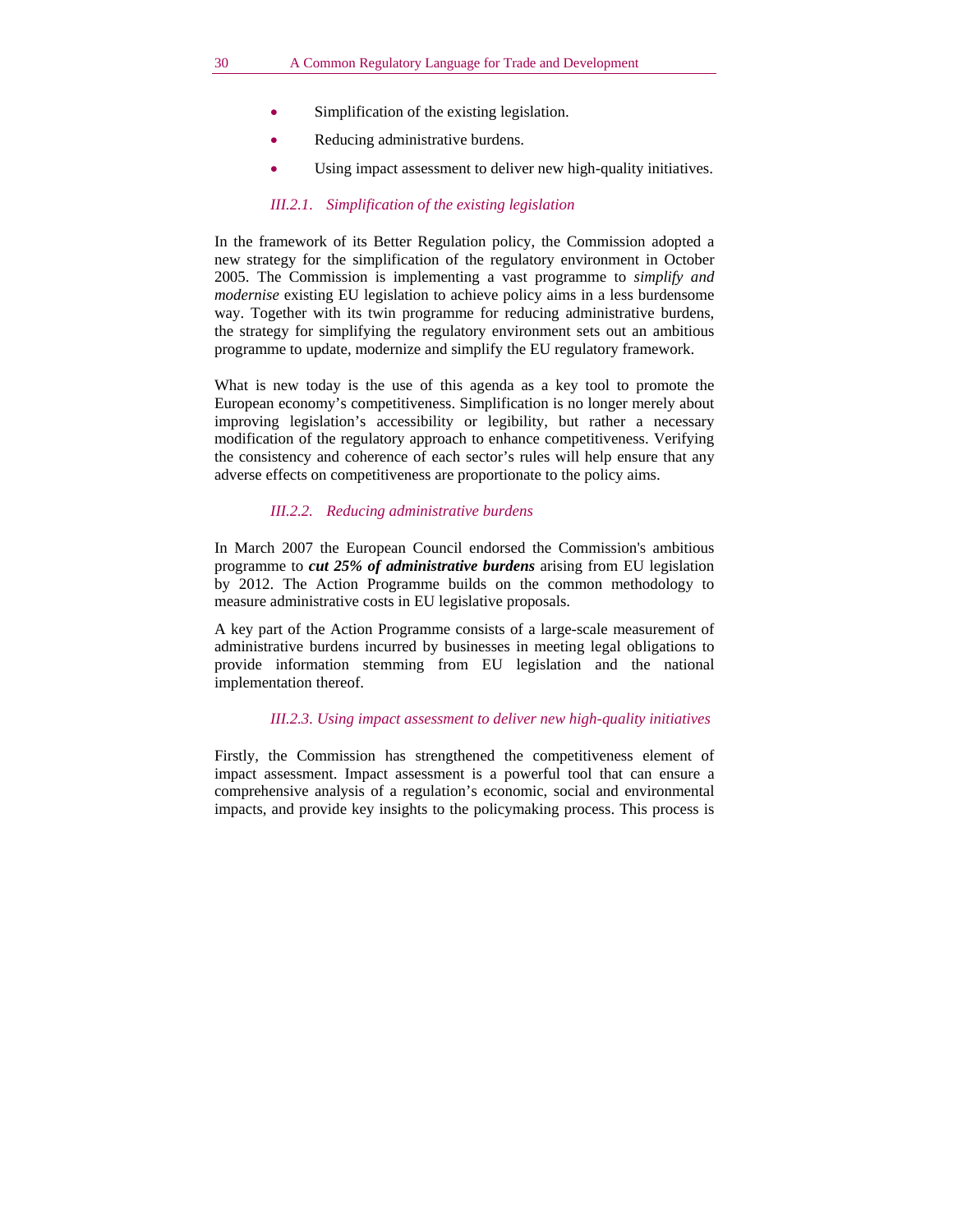supported by the Commission's strict consultation standards, which guarantee a transparent process with the involvement of all stakeholders.

Impact assessments are required since January 2005 for all proposals in the priority list of the Commission's Legislative Working Programme. To date, the Commission has completed over 300 impact assessments.

The Impact Assessment will be further improved through the revision of the Impact assessment Guidelines by the early 2009.

#### **IV. The Commission's actions to improve the existing regulatory framework**

#### *IV.1. Strategy for simplification*

The new strategy on the simplification of the regulatory environment develops methodologies for modernizing the body of Community legislation. The most visible component is however the series of commitments that it contains: a rolling programme of about 144 initiatives for the period 2005-2008. About 130 initiatives have already been adopted by the Commission. Pursuing its efforts in delivering the simplification strategy, the Commission intends to present 33 initiatives for 2009.

This list of sectors for simplification is anchored in stakeholders' practical experience. It is based on the findings of an intensive consultation process that involved Member States, businesses and EU citizens themselves. The merits of each suggestion for simplification were thoroughly analysed by the Commission's experts and only realistic or balanced suggestions retained.

The simplification programme is based on the following tools:

- Repeal of EU legislation that is unnecessary, irrelevant or obsolete.
- Codification both to reduce the volume of EU legislation and to provide more readable and legally secure texts, thus facilitating transparency and enforcement.
- Recasting to simultaneously amend and codify a legal act. Priority is given to the merging of legal acts to maximize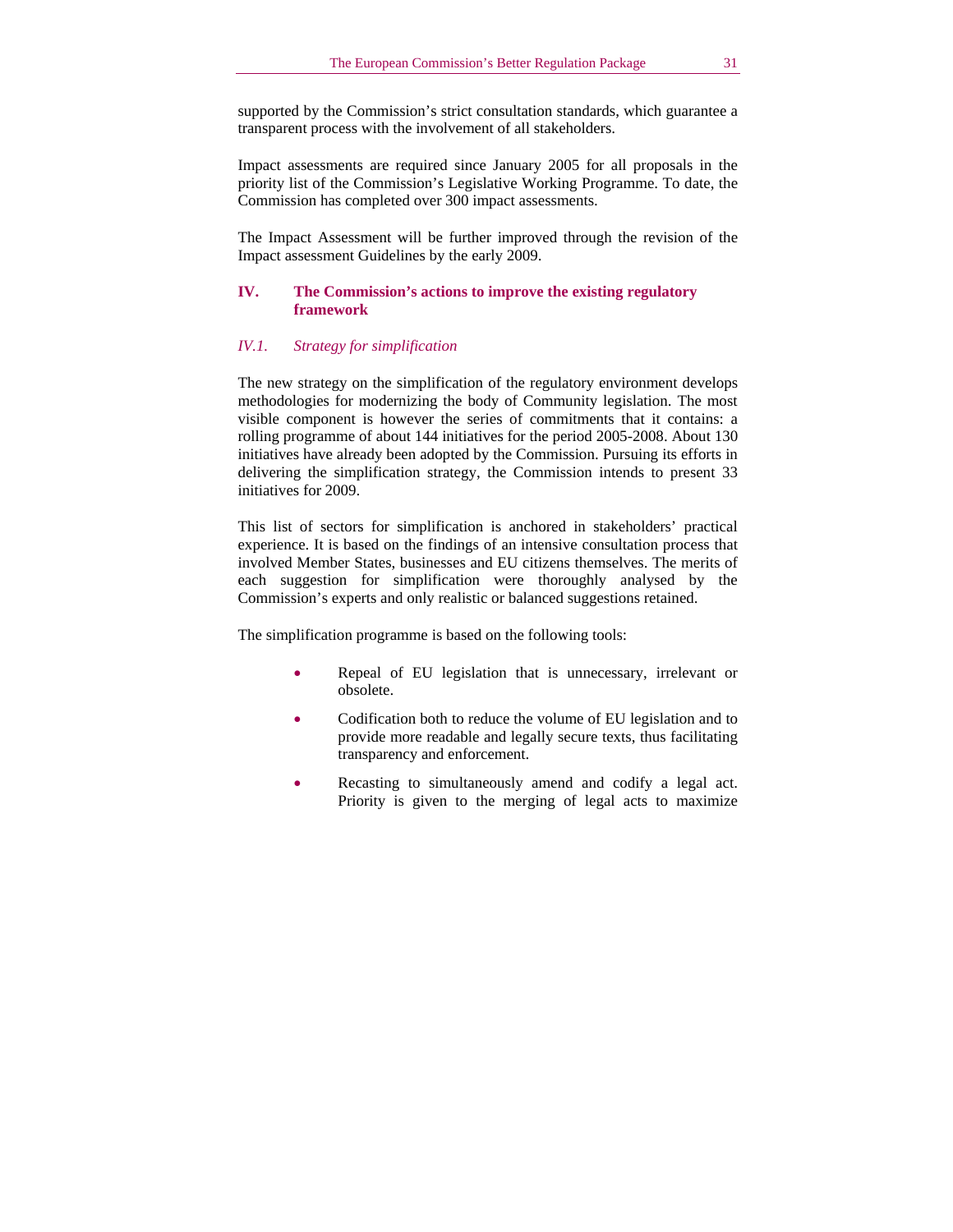synergies, minimize overlaps and redundancies, and increase the clarity and consistency of EU rules.

- Co-regulation to address certain policy objectives more costefficiently and more expediently than classical legislative tools.
- Reinforcement of the use of information technology (IT) to enable the EU legal and operational framework to better tap their simplification potential by supporting simplified and paperless procedures. Secure, integrated e-government can help reduce the administrative burden by speeding up procedures, reducing paper flows and lowering the risk of error, thus contributing to a more uniform application of the law.

#### *IV.2. Using other institutions' regulations*

It is striking that, in some instances, thousands of products are covered by only 27 pieces of legislation, while on the other hand a single product can sometimes be subject to countless rules. In an effort to simplify the EU regulatory framework, the Commission sometimes eliminates certain of its own directives, replacing them with regulations developed by other institutions. For example, the Commission made a proposal which aims at simplifying EC legislation in the domain of vehicle safety by replacing existing legislation in the area into one main Regulation. The proposal will lead to the repeal of some 50 separate Directives, which could be replaced, where appropriate, by references to UNECE regulations.

#### *IV.3. Increasing the use of horizontal rules and principles*

In other cases, horizontal rules and principles (such as the principle of mutual recognition<sup>6</sup> and competition rules) can suitably replace the need for detailed provisions. For instance, precious metals are not regulated at the EU level, as the free movement of jewellery can be organized on the basis of the mutual recognition of national legislation, despite different markings and diverse consumer information requirements. If necessary, the Commission has the

-

<sup>&</sup>lt;sup>6</sup> In this regard the Regulation (EC) No 764/2008 of the European Parliament and of the Council of 9 July 2008 laying down procedures relating to the application of certain national technical rules to products lawfully marketed in another Member State has recently been adopted.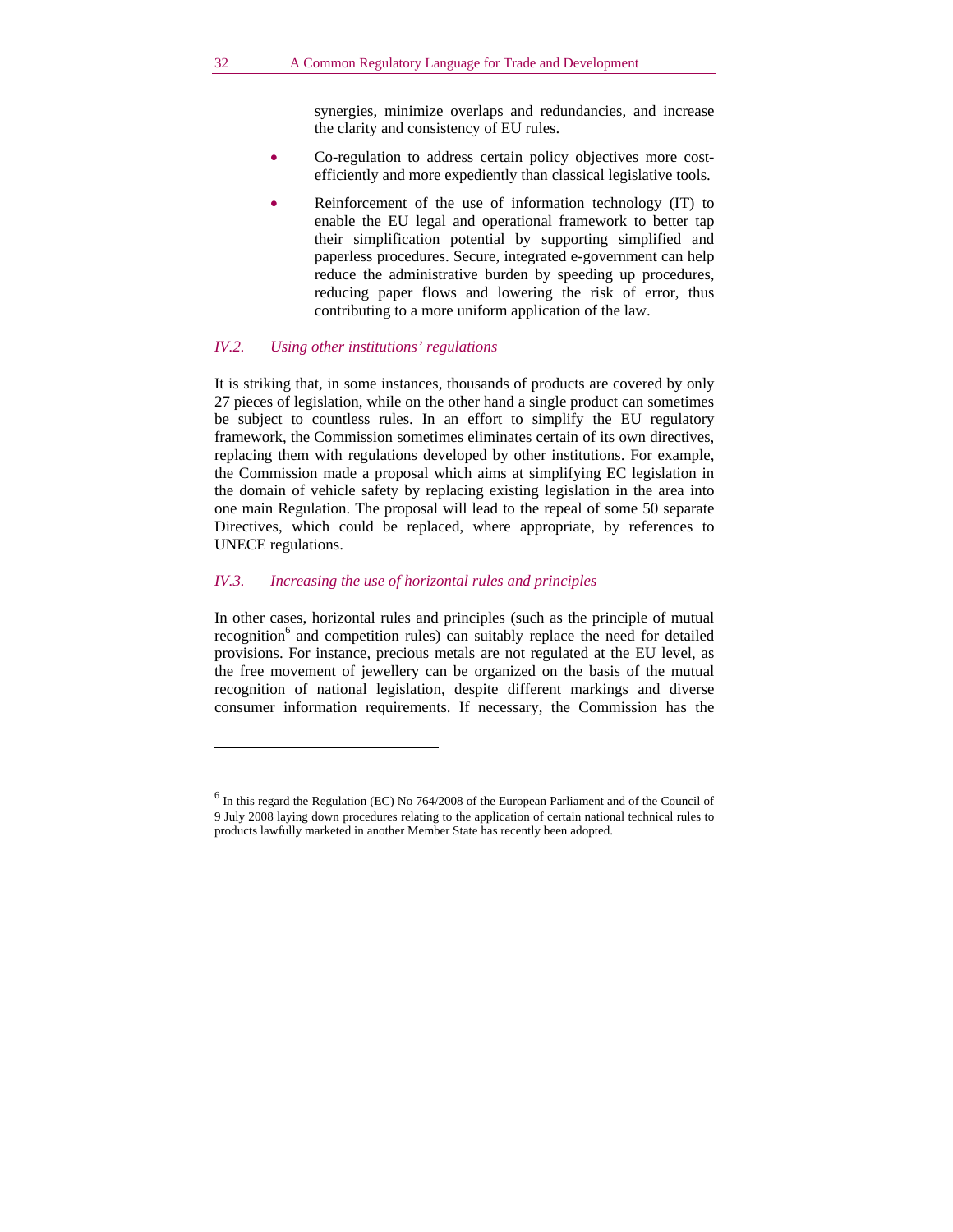option of launching infringement procedures to enforce this recognition principle.

## **V. Misperceptions of the European Union's regulatory role**

#### *V.1. European Union rules always hinder business*

Firstly, European Union rules do not necessarily translate to costs and barriers for business. The establishment of the internal market removed internal trade barriers, stimulated competition and enabled market operators to achieve substantial economies of scale. These favourable conditions have concomitant benefits for consumers in terms of wider choice, lower prices and greater price transparency (especially within the Euro zone).

#### *V.2. Better regulation is deregulation*

Better regulation is not deregulation. The EU social and environmental standards are not up for negotiation. The Commission's competitiveness policy will never override other important policy objectives enshrined in EU legislation. Furthermore, in sectors such as food security, the administrative burden imposed on business is clearly much more than a matter of costs.

Indeed, Community harmonized requirements can bring substantial benefits for small business actors, as fixed limits for safe food or established lists of approved substances relieve them from carrying out expensive safety evaluations. The Commission therefore targets for revision legislation that is disproportionately burdensome and complex in relation to the public interests it aims to safeguard. Only where public interests can be equally well served by simpler, lighter, more proportionate means will legislation be modified or repealed. Better regulation, not deregulation, is the top priority of the Commission.

#### *V.3. Example of a review of existing regulation*

Here is a concrete example of the Commission's rolling programme in the area of trade facilitation. In the context of the Electronic Customs Initiative, the modernized Customs Code will create the legal basis for electronic data exchange between all stakeholders involved in customs operations (e.g. traders, Customs administrations, border agencies such as police or veterinary authorities). International trade will be facilitated by streamlined and simplified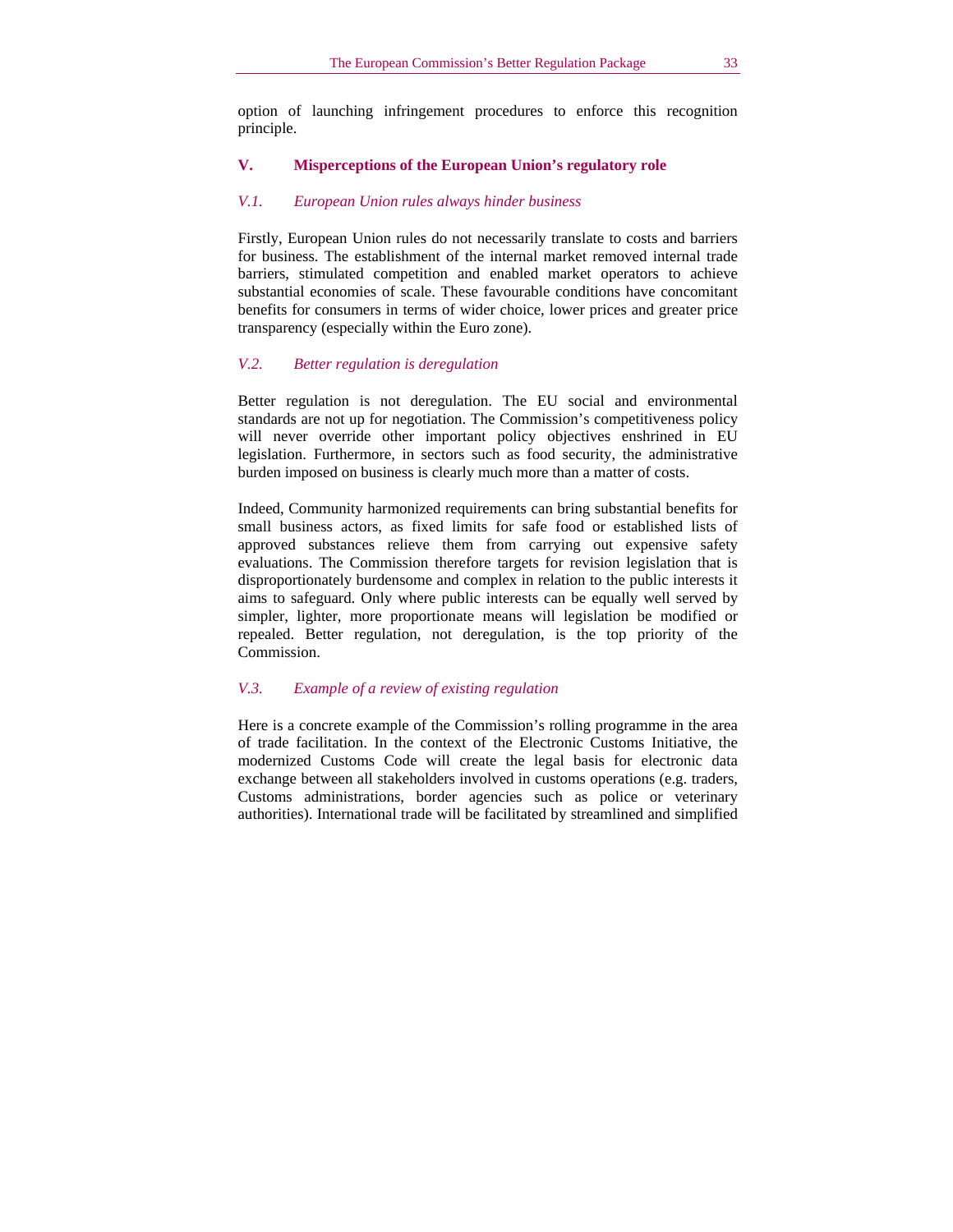Customs procedures and rules, automated and interlinked customs systems, and the close cooperation of all authorities and agencies involved in the movement of goods across Community borders.

#### **VI. Conclusion**

These endeavours need more than just the Commission's support. The common objective of promoting a better regulatory environment for EU businesses and citizens can only be met if all institutions and the Member States wholeheartedly support the strategy and assume full responsibility for their share of the effort. Indeed, while the Commission has been taking the initiative in designing proposals for better regulation, decision-making, - and hence the responsibility to deliver - lies with the European Parliament and the Member States. It is thus essential that the simplification of Commission proposals is preserved - or reinforced - throughout the Community decision-making process.

The credibility of the Commission's actions to simplify the Community rulebook depends on delivery and tangible results, not on policy statements or declarations of intent. Achieving results in the area of better regulation requires a good deal of political will to overcome the forces of inertia from the administration side, and conservatism or wariness from the business side. Indeed, business often prefers suboptimal legislation to regulatory risk. Moreover, certain vested interests sometimes live quite comfortably behind the nice barrier to entry that poor legislation provides them, and thus are not necessarily keen to see these rules improved.

A final point: reforming the way in which the Commission regulates in Europe is not a one-off event. It is a process that can only succeed with the stamina and energy to pursue it over a number of years.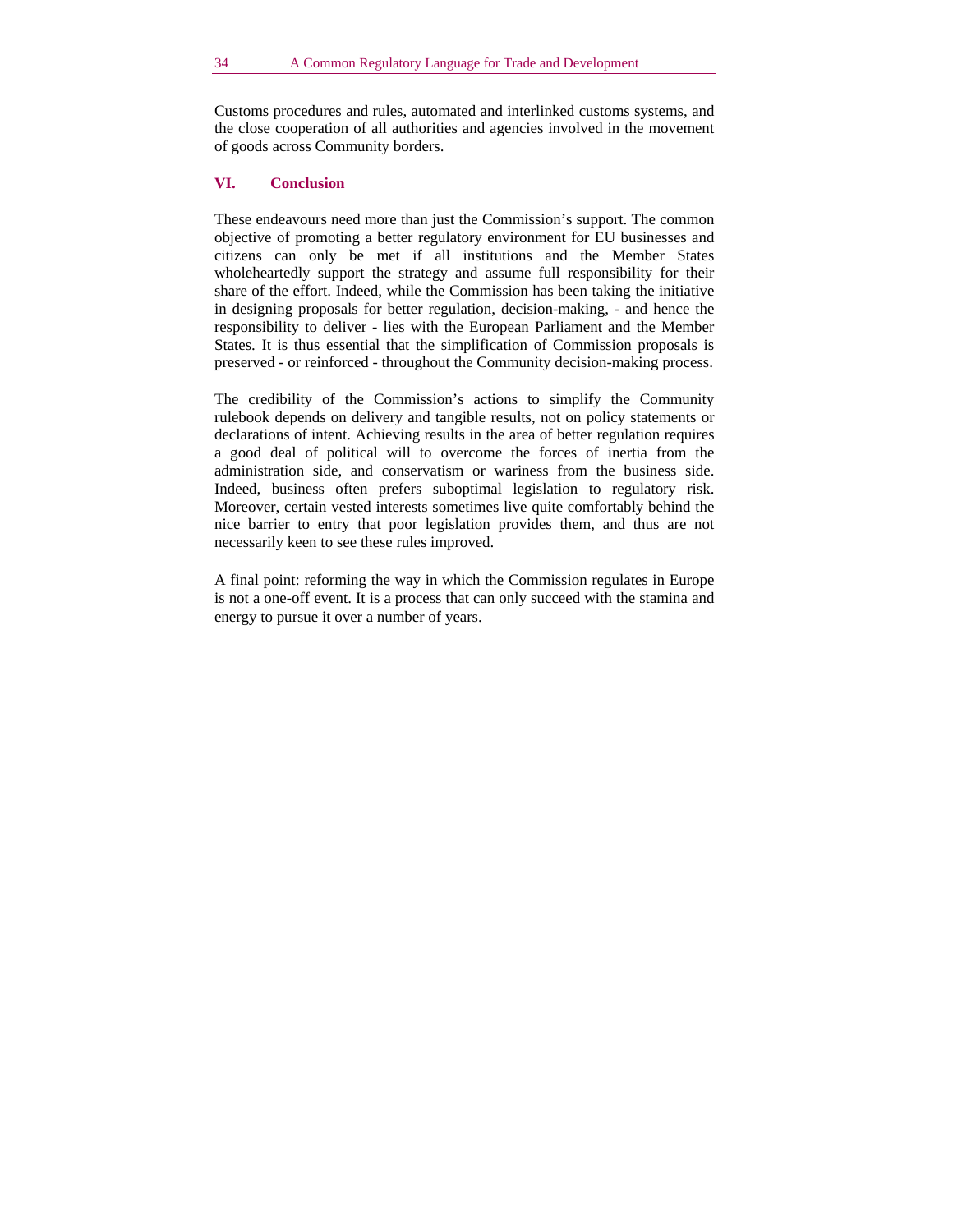# **Chapter 5**

# Regulatory and Standardization Cooperation among Asia-Pacific Economic Cooperation Member Economies

# *Mr. Yuki Hayashi, Ministry of Economy, Trade and Industry, Japan*

## **I. Standards alignment work in the Asia-Pacific Economic Cooperation**

# *I.1. Background*

The Asia-Pacific Economic Cooperation (APEC) is the forum for facilitating economic growth, cooperation, trade and investment in the Asia-Pacific region. Established in 1989, its decisions are reached by consensus and are nonbinding. APEC membership confers no treaty obligations.

APEC has 21 member economies: Australia; Brunei Darussalam; Canada; Chile; People's Republic of China; Hong Kong, China; Indonesia; Japan; Malaysia; Mexico; New Zealand; Papua New Guinea; Peru; Philippines; Republic of Korea; Russia; Singapore; Chinese Taipei; Thailand; United States; and Viet Nam.

APEC seeks to enhance economic growth, create prosperity and reduce trade barriers across the Asia-Pacific region.

# *I.2. "Bogor Goals"*

In 1994, APEC members' leaders adopted the "Bogor Goals" of achieving free and open trade and investment in the Asia-Pacific region by 2010 for industrialized economies, and by 2020 for developing economies.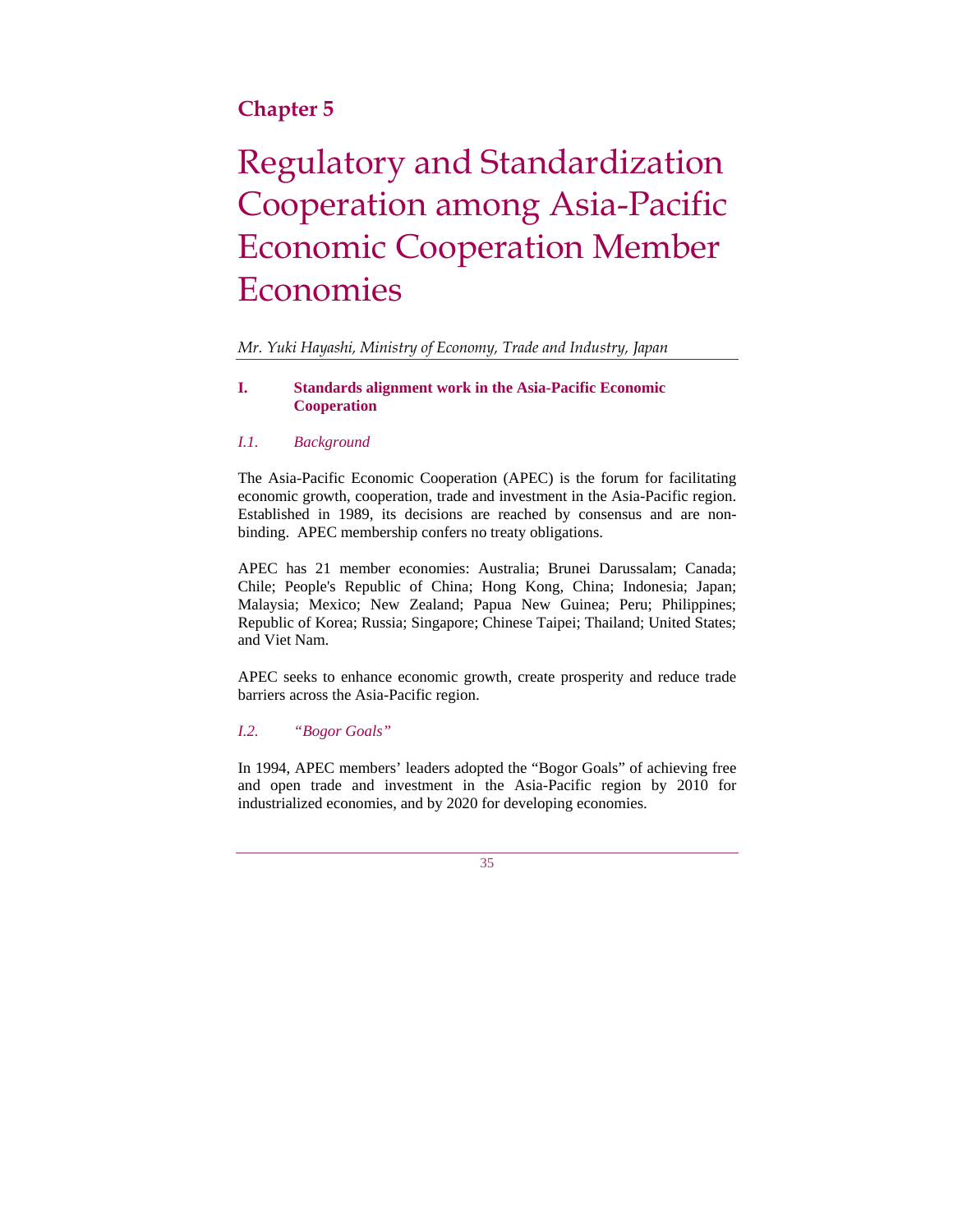### *I.3. Sub-Committee on standards and conformance*

The APEC Sub-Committee on Standards and Conformance (SCSC) was established in 1994. Its role is to assist the APEC Committee on Trade and Investment, promote cooperation on standards and conformance, reduce the negative effects of standards on trade and encourage greater alignment with international standards.

To these ends, SCSC works primarily on aligning APEC members' standards with international standards, improving recognition of conformity assessment, and developing the APEC Mutual Recognition Arrangement. SCSC is also involved in technical infrastructure development and issues related to the WTO/TBT and SPS agreements.

# *I.4. Alignment with international standards: the Voluntary Action Plan*

*I.4.1. 2005 Voluntary Action Plan – Report on comprehensive review of APEC VAP activity* 

The original four priority areas of the Voluntary Action Plan (VAP) were completed in 1998. These were: electrical and electronic appliances, food labelling, rubber products and machinery.

Work in several additional priority areas was conducted thereafter and completed in 2005: electrical and electronic equipment (IEC60335s and CISPR standards<sup>7)</sup>, safety of IT equipment (IEC60950s), and standards and guides on conformity assessment and management systems.

The results of the 2005 Comprehensive Review of APEC VAP activity are summarized in the following table:

l

 $7$  Standards of the International Special Committee on Radio Interference.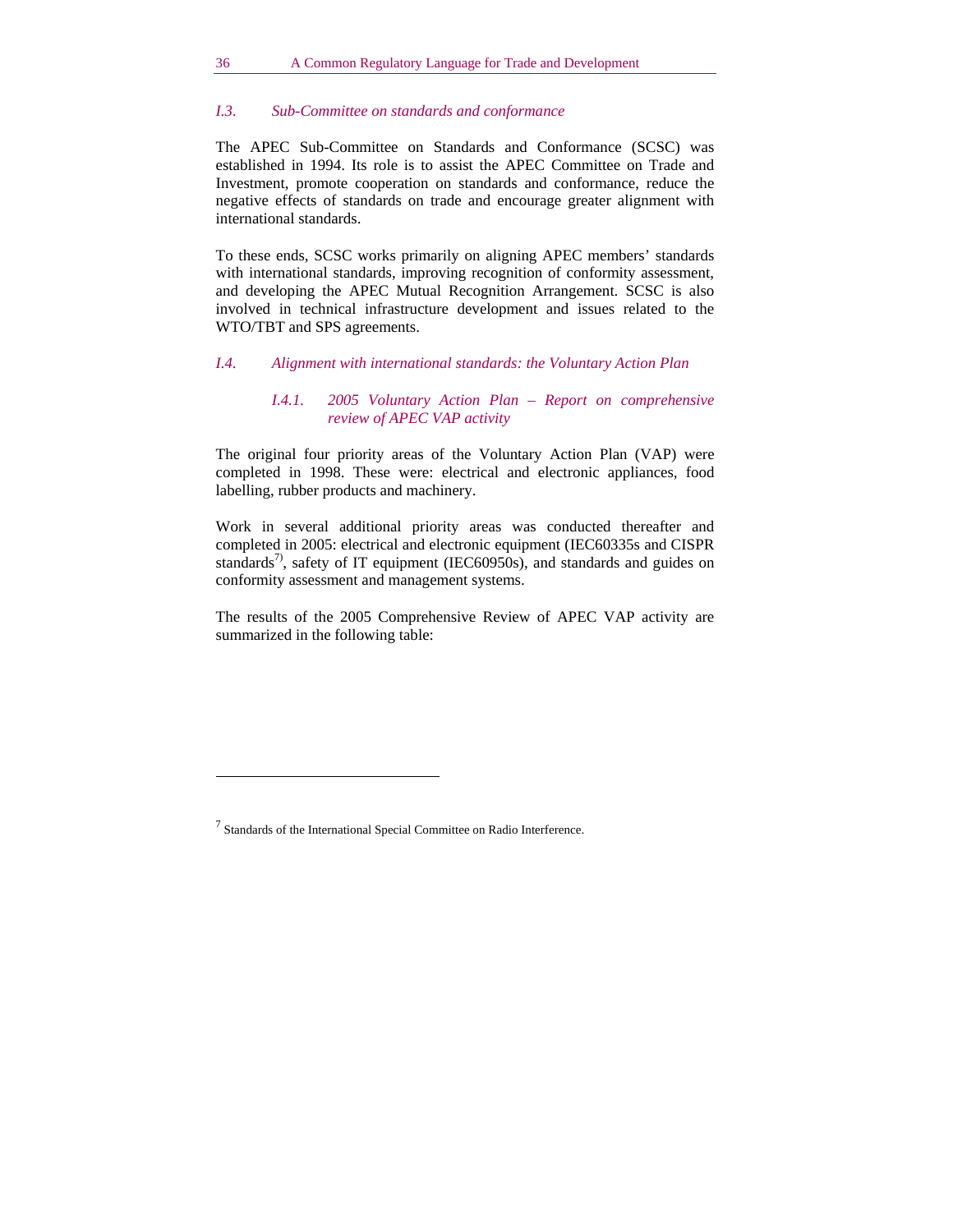|                        | Area                                                                             | No. of economies<br>with $100\%$<br>alignment<br>$Total = 16$ |
|------------------------|----------------------------------------------------------------------------------|---------------------------------------------------------------|
| Original               | Electrical and electronic appliances                                             | 15                                                            |
| priority               | Food labelling                                                                   | All                                                           |
| areas                  | Rubber products                                                                  | 14                                                            |
|                        | Machinery                                                                        | 15                                                            |
|                        | E/E Equipment safety (IEC 60335s)                                                | All                                                           |
| Additional<br>priority | E/E Equipment EMS (CISPRs)                                                       | All                                                           |
| areas                  | IT Equipment safety (IEC 60950s)                                                 | All                                                           |
|                        | Standards and guides on conformity<br>and<br>assessment<br>management<br>systems | All                                                           |

**Voluntary Action Plan Alignment, 2005** 

Sixteen of the 21 member economies of APEC have updated and submitted their 2005 VAP reports.

# *I.4.2. Japan's proposal on new Voluntary Action Plan alignment work*

Japan proposed a new project for voluntary alignment based on 296 electrical standards used under the IECEE CB scheme,<sup>8</sup> with a target alignment date of 2010. Under Japan's initial proposal, the new target standards for the VAP were the standards that at least one economy had adopted or referred to as technical regulations in its mandatory regime.

After the discussions in SCSC, Japan modified its proposal as follows:

l

<sup>&</sup>lt;sup>8</sup> This is the Certification Body scheme of the International Electrotechnical Commission System for Conformity Testing and Certification of Electrotechnical Equipment and Components.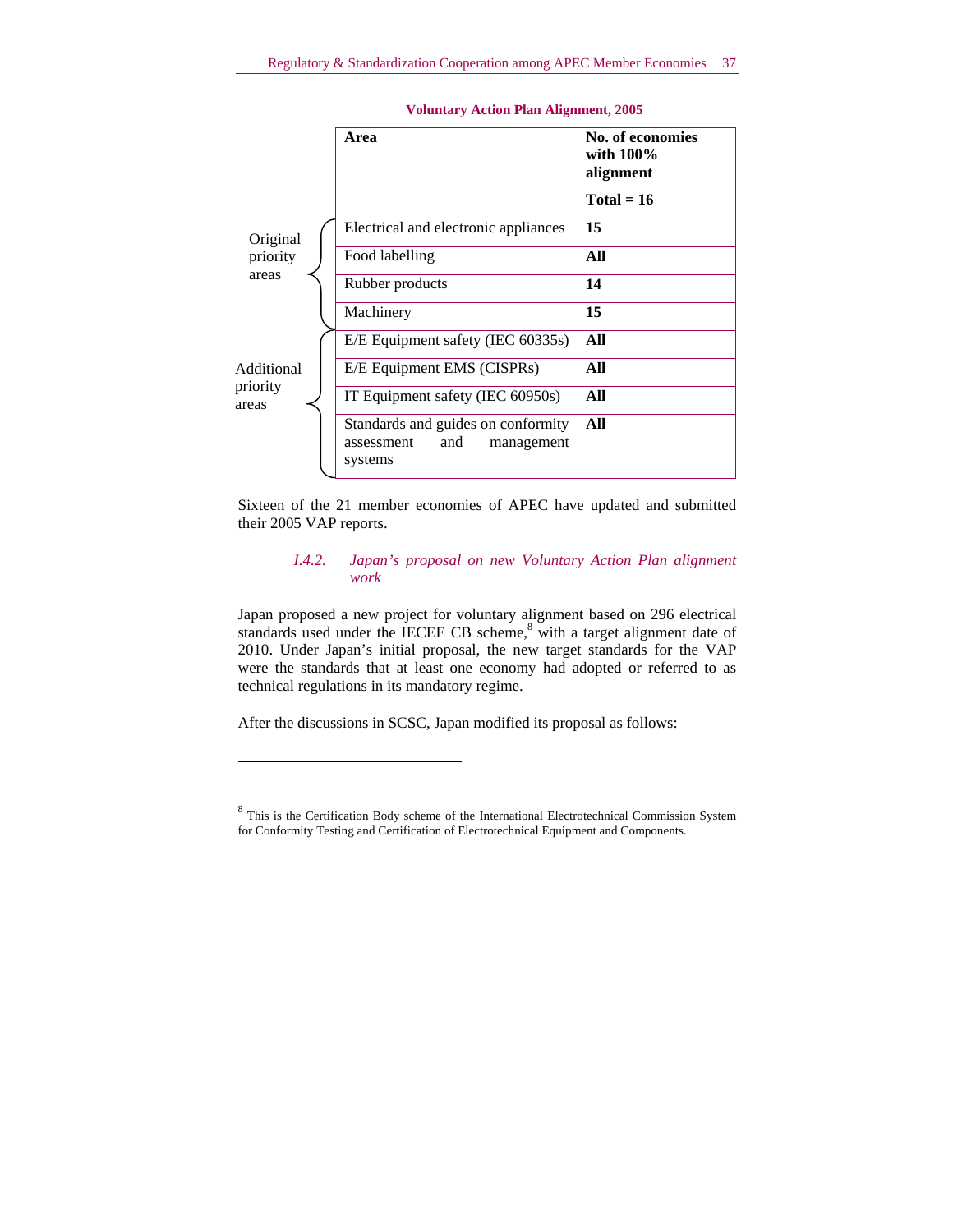- As a first priority, only those standards referenced under regulations in two or more economies would be included in the VAP survey from 2006. This would reduce the number of standards to be reported on to 168.
- Later, the SCSC could make a decision regarding the remaining 128 standards.

This work is currently under way.

As of January 2006, nine member economies had aligned their corresponding domestic standards/technical regulations with international standards. As of January 2008, a further eight had done so.

# **II. Good regulatory practice**

# *II.1. Principles and features*

Since 1998, APEC has been holding seminars and expert meetings to discuss good regulatory practice (GRP). In September 2000, two basic principles of GRP and a description of the features of good regulation were agreed. Both the principles and the features are non-binding and are meant to serve as a reference for regulatory policymakers.

# *II.2. Principles of good regulatory practice*

Under the principles of GRP agreed at APEC meetings, alternative mechanisms should be considered before implementing mandatory requirements. Such alternative mechanisms include: reliance on systems of legal recourse; liability laws and liability insurance schemes; economic instruments such as taxes, fees and charges; education programs; co-regulation; voluntary standards; selfregulation; and codes of practice.

#### *II.3. Features of good regulation*

APEC member economies agree that good regulations:

- Are transparent and non-discriminatory.
- Are performance-based.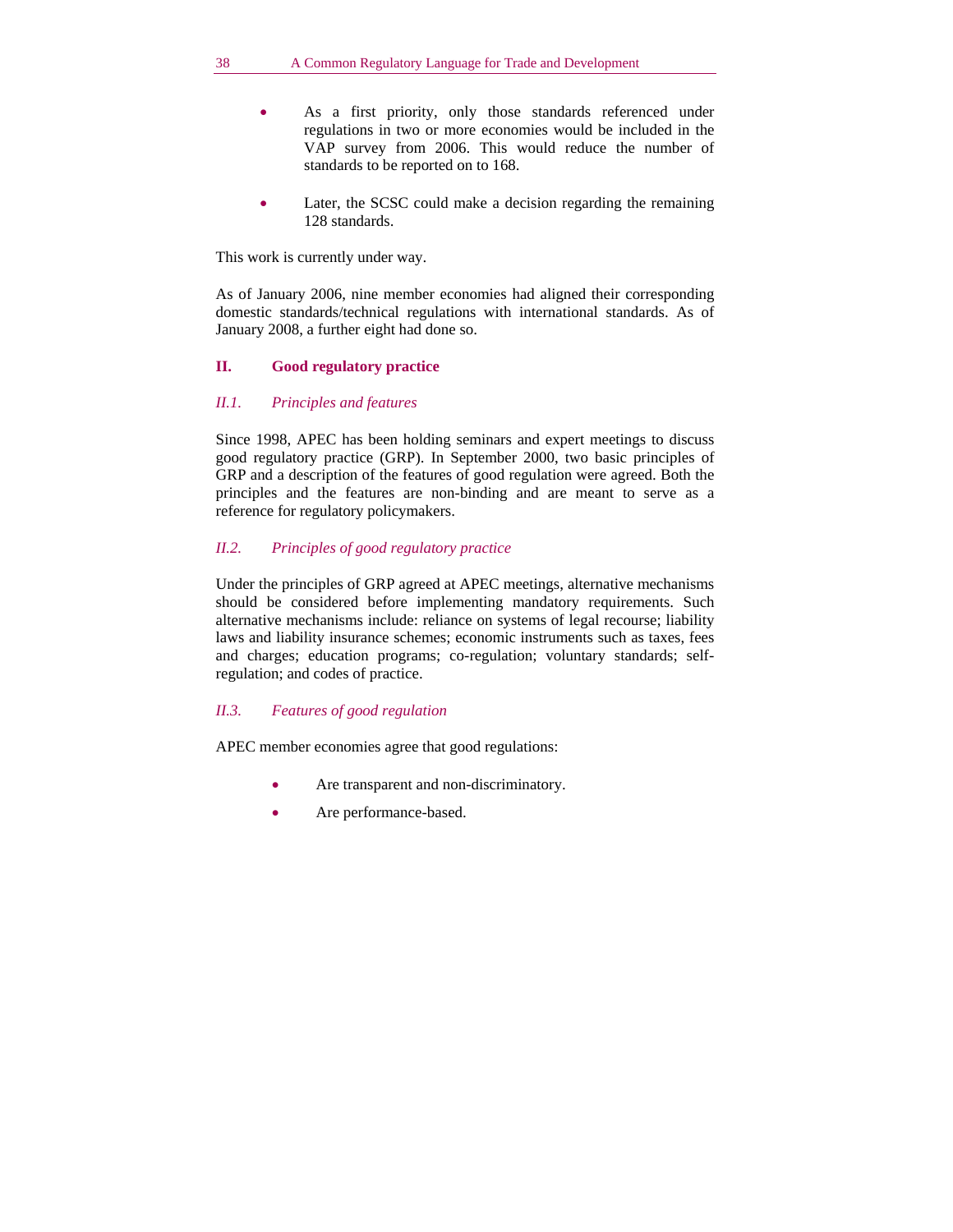- Reference international standards or internationally aligned standards where applicable, taking into account health, safety, technological, climate, developmental and other factors.
- Reference only those standards, or parts thereof, necessary to achieve the legitimate regulatory objective.
- Are subject to review to maintain flexibility and adaptability to modern needs.

## *II.4. Information notes*

In 2000, SCSC also issued "Information Notes on GRP for Technical Regulations". Since then, five seminars have been held on the subject. These seminars allowed APEC to gather case studies, which have been added to the Information Notes. APEC member economies then share this information with national policymakers.

## **III. The trade facilitation task force and its action plan**

#### *III.1. Trade facilitation task force*

In 2005, SCSC decided to formalize its information exchange forum by creating a Trade Facilitation Task Force (TFTF). The TFTF promotes information exchange among the APEC member economies about their specific trade concerns. It consists of two major pillars: trade and technical.

#### *III.2. Action plan in 2006*

In February 2006, the TFTF held a seminar on product-related environmental regulations in the EU.

The TFTF and APEC Chemical Dialogue Steering Group are planning a joint workshop.

By the end of 2006, the TFTF will complete the capacity-building project, "e-Learning on the Practical Use of Environmental Product Standards".

In general, the TFTF will continue to facilitate the exchange of information between APEC member economies.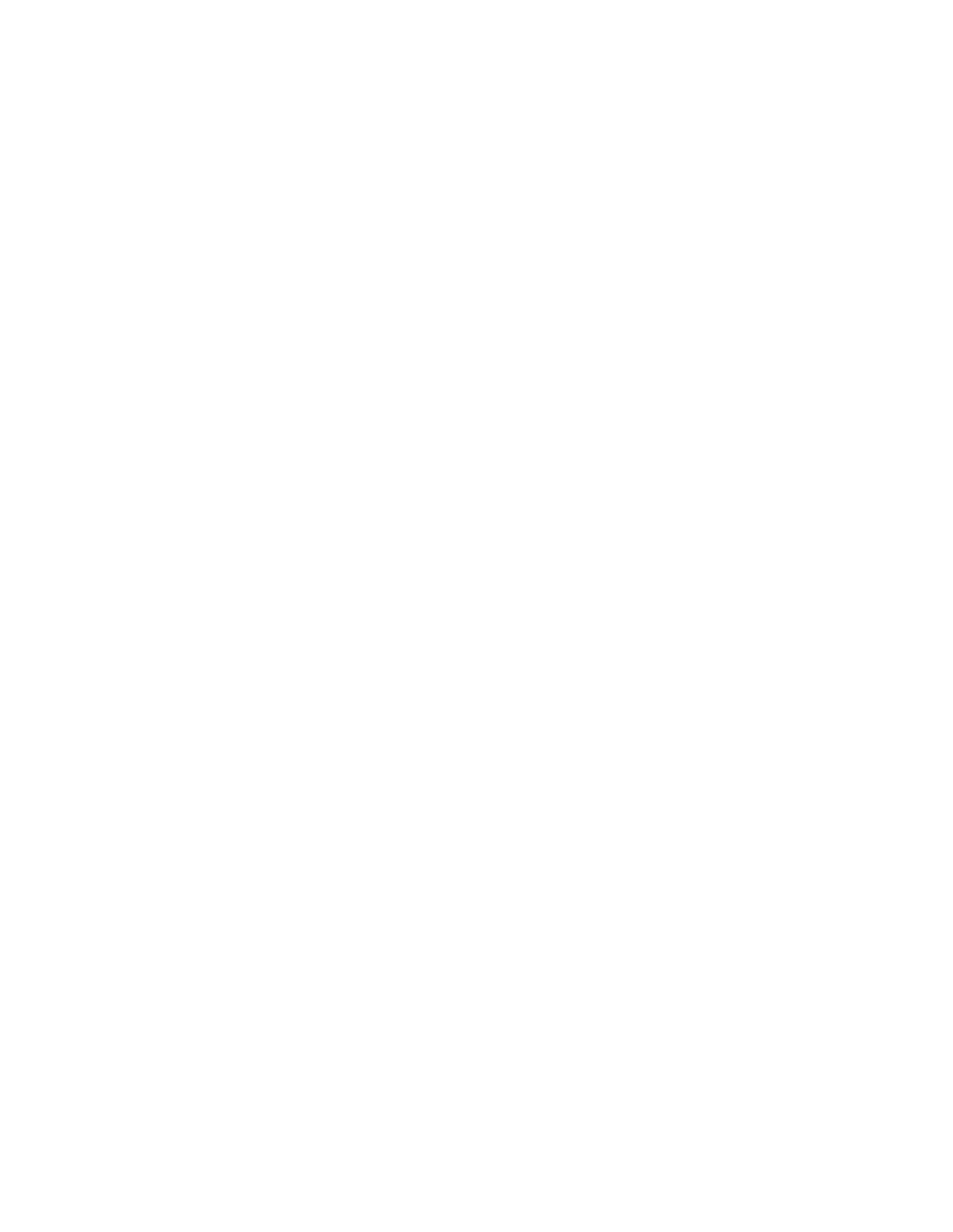# **Chapter 6**

# Standards Harmonization in Africa for the Common Good

*Mr. Damian Udenna Agbanelo, Secretary General, African Organization for Standardization (ARSO)* 

#### **I. Introduction**

Standardization and measurement systems are an integral part of the 1991 Abuja Treaty establishing the African Economic Community. Market access and consumer protection are priorities to facilitate market integration and wealth creation programmes of the African Union (AU), as well as United Nations Millennium Development Goals (UNMDG). Chapter XI, Article 67 of the 1991 Abuja Treaty conveyed the agreement and the complementary responsibilities of AU member States to achieve standardization-led market access and consumer protection. The Lagos Plan of Action 1980 – 2000 detailed the mandate of an African Organization for Standardization (ARSO) pursuant to these development objectives.

# **II. ARSO re-engineered**

A strategic repositioning of ARSO was initiated in the 2003-2005: "Reengineering ARSO Process" (REAP), aimed at optimizing the dividends of standardization in order to improve intra-African and global trade.

REAP was sponsored by the Swedish International Development Cooperation Agency. Being stakeholder-driven, REAP not only improved the perception of ARSO but also informed African Union organs of its critical responsibilities in standardization coordination in Africa. Its aim is to transform the lack of common quality level standards in Africa to common quality levels through standards harmonization, an environment conducive to standardization and regulation while aligning the technical regulations to international standards.

41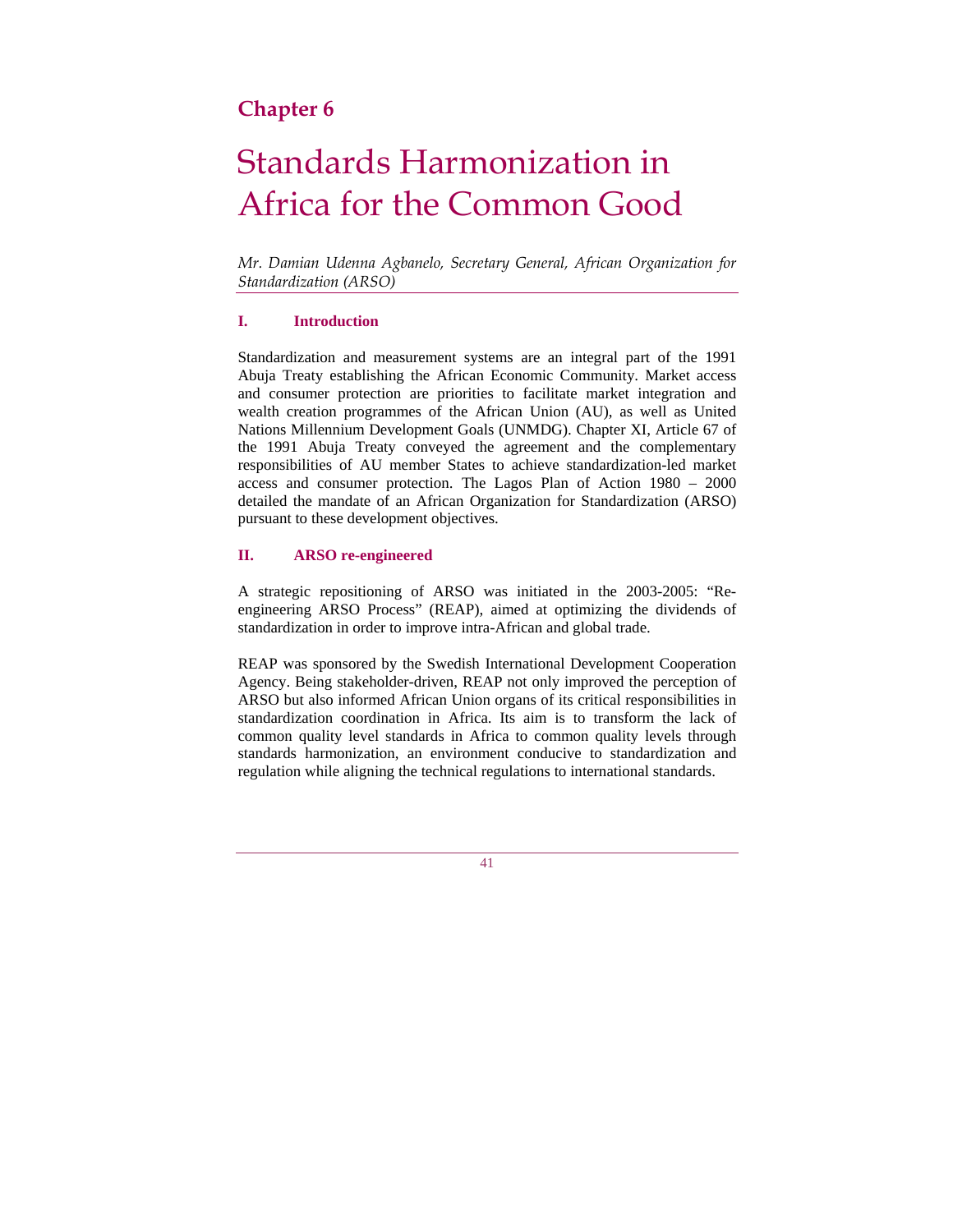#### **III. Tree-growth Standardization Activities Model**

Following the completion of the re-engineering process, ARSO adopted and is implementing a programme called Tree-growth Standardization Activities Model (TSAM).

As a wealth creation option, TSAM is a tool for building cost-effectiveness and consensus towards an African Standardization Roadmap and Ownership. It aims at fast-tracking common value attributes and thus will contribute to the realisation of a "one-economy" philosophy advocated by the 1991 Abuja Treaty.

The need for inclusive and evolving standards harmonization built on consensus was the objective for adopting and implementing this new model by ARSO in Africa.

#### **IV. Call for standards harmonization in Africa**

In its Resolution 79 on the African Organization for Standardization, the Rwanda 2004 Second Ordinary Session of the African Union Conference of Ministers of Trade, Customs and Immigration agreed to:

- Encourage country membership and participation in ARSO and international standardization activities;
- Urge African Union Member States to commit adequate resources to standardization, conformity assessment and related matters;
- Promote the development of a culture of quality in the respective member countries;
- Apply the principles of harmonization of standards as laid down in the WTO/TBT and SPS Agreements.

Similarly, the 17th Conference of African Union Ministers of Industry (CAMI 17), held in Egypt in 2006, noted the lack of a common quality level as the greatest hindrance to intra-African trade. CAMI 17, accordingly, adopted Resolution 45c of the Report of its Intergovernmental Committee of Experts: "We reiterate the commitment of our governments and call on our development partners to urgently strengthen the African standardization and conformity assessment infrastructure and increase the harmonization of standards in Africa.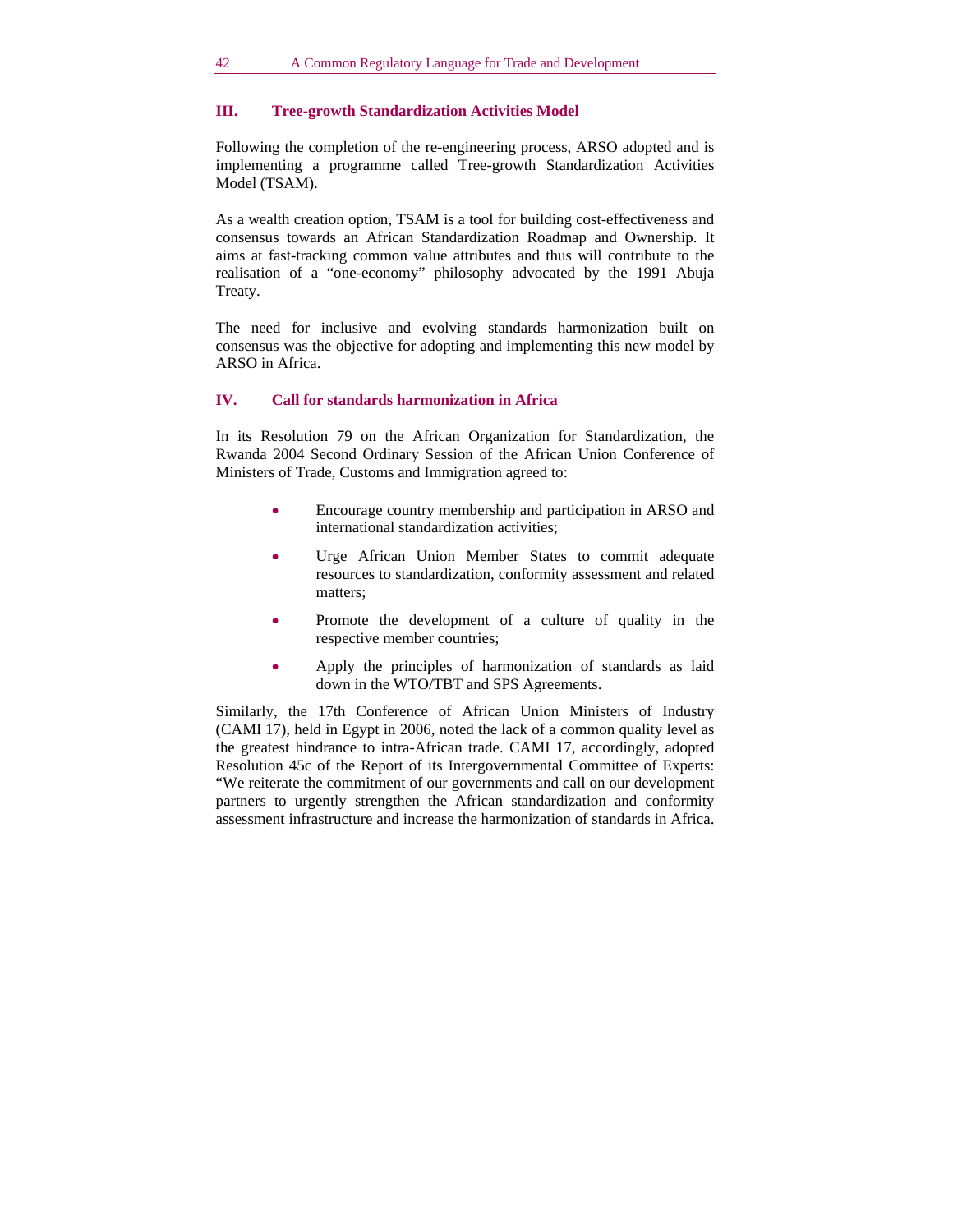Action is needed at the national, regional and continental levels, and should be based on UNIDO recognized experience in Africa, as exemplified by the West African Economic and Monetary Union (UEMOA) quality programme. There should be co-operation with regional and international technical agencies, such as ARSO, ISO, the International Laboratory Accreditation Council (ILAC), the International Accreditation Federation (IAT), and the International Organisation for Legal Metrology (OIML)".

Clearly, the negative effect of standards diversity in Africa was evident from the many calls for the harmonization of standards which featured prominently in these different but complementary resolutions of AU Organs.

#### **V. Evolution of the African Standards Harmonization Model**

In response to these political calls and support for harmonization of standards, ARSO developed a mechanism for fast-tracking the conversion of standards diversity in African countries into a common quality level. This "unity-inpurpose" mechanism is the ARSO African Standards Harmonization Model (ARSO ASHAM).

ASHAM was drafted by the Standardization Expert Work Group in Egypt in 2007. The draft Model was ratified by the 16th ARSO General Assembly for implementation (Sudan, 2007).

Modelled on the WTO/TBT Code of Good Practice, ARSO ASHAM is humancentred, market-driven, sustainable, participatory, communicative, innovative, built on existing best African practices, flexible and dynamic.

Developed and ratified for standards harmonization within the subregional and regional levels, ARSO ASHAM is being recommended to the subregional economic communities for adoption and implementation. This is being pursued through a Memorandum of Understanding between the subregional economic communities and ARSO. TSAM will also facilitate this.

#### **VI. ARSO ASHAM development objectives**

Pursuant to the AU one-economy strategy through improved market access and consumer protection, ARSO ASHAM aims to: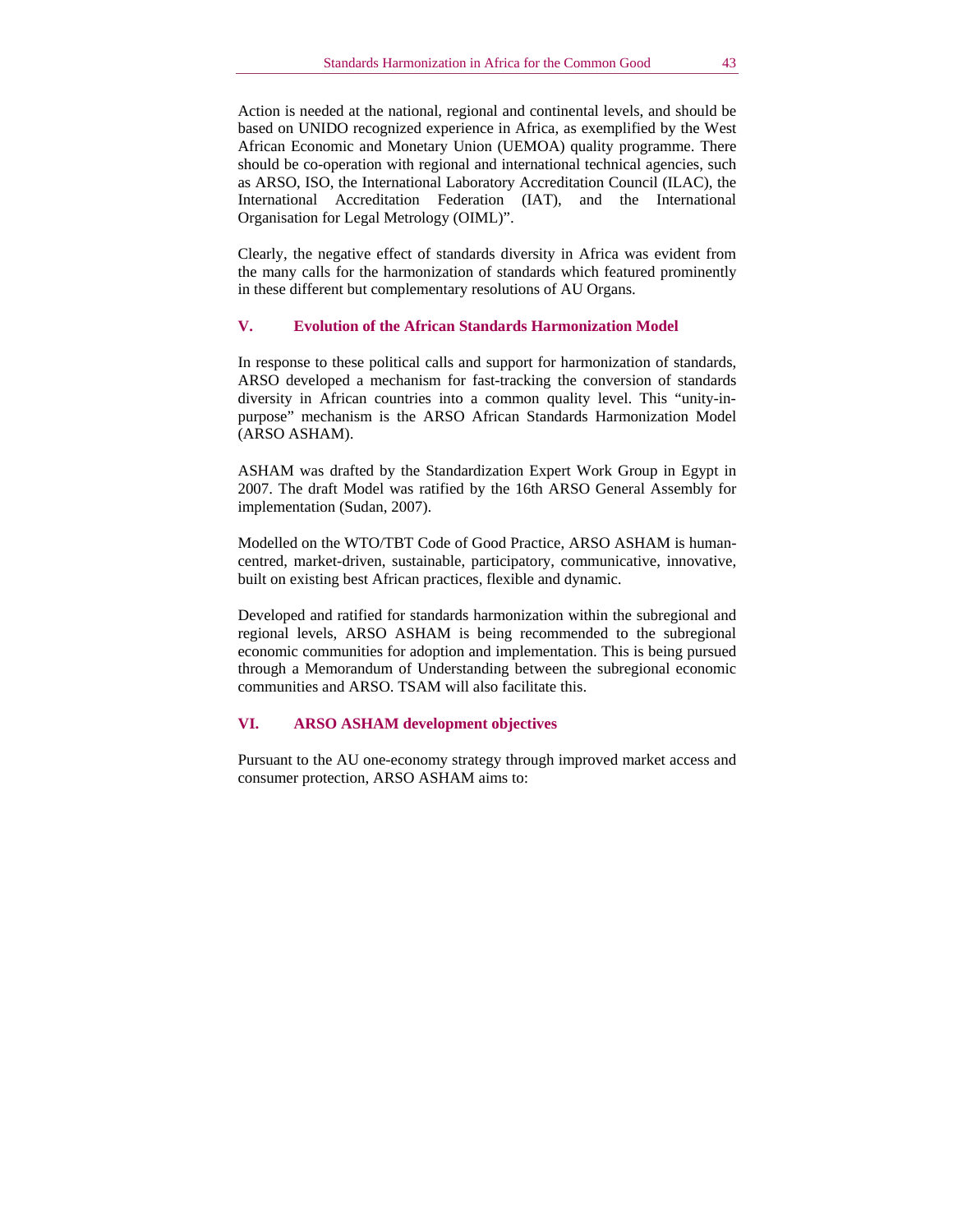- Promote and facilitate intra-African and global trade.
- Assist in developing awareness at the policy-making level.
- Support the harmonization of technical regulations.
- Facilitate technology transfer.
- Reinforce mechanism needed throughout the harmonization process in Africa.
- Create confidence and/or transparency among African Union member States and the international community to accept harmonised subregional economic communities standards as African Standards.
- Promote African Standardization Roadmap and Ownership.
- Encourage consultation and agreement concerning standardization undertakings in Africa for cost-effectiveness.

As put forward in the resolutions of AU organs, for the success of ARSO ASHAM, it is essential to establish greater synergies among stakeholders and their operational relationship with standardization bodies, and in particular ARSO. African Advisory Committee on Competitive Tools, chaired by African Union Department of Trade and Industry, Commission of the African Union, and comprising representative of the subregional economic communities, creates one such synergy and operational relationships with ARSO for the meeting of ARSO ASHAM defined objectives.

ARSO membership in the Industry, Trade and Market Access Cluster of the United Nations agencies in Africa (convened by UNIDO) exemplifies another synergy aimed at achieving United Nations Millennium Development Goals in Africa.

United Nations Environmental Programme and ARSO cooperation for the implementation of African Ecolabelling Mechanism was facilitated by ARSO ASHAM.